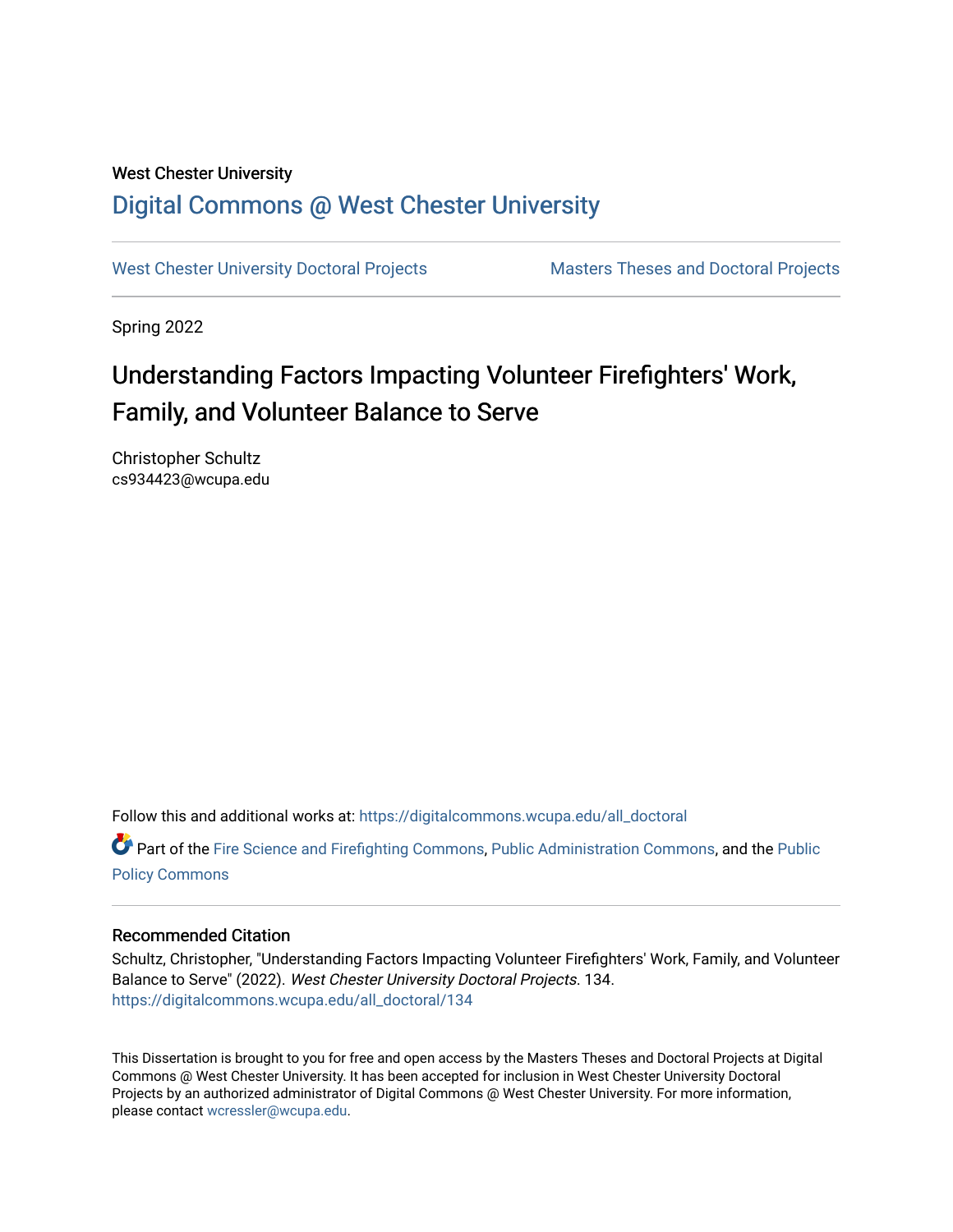# Understanding Factors Impacting Volunteer Firefighters' Work, Family, and Volunteer Balance to Serve

A Dissertation Project

Presented to the Faculty of the

Department of Public Policy and Administration

West Chester University

West Chester, Pennsylvania

In Partial Fulfillment of the Requirements for the

Degree of

Doctor of Public Administration

By

Christopher J. Schultz

May 2022

© Copyright 2022 Christopher J. Schultz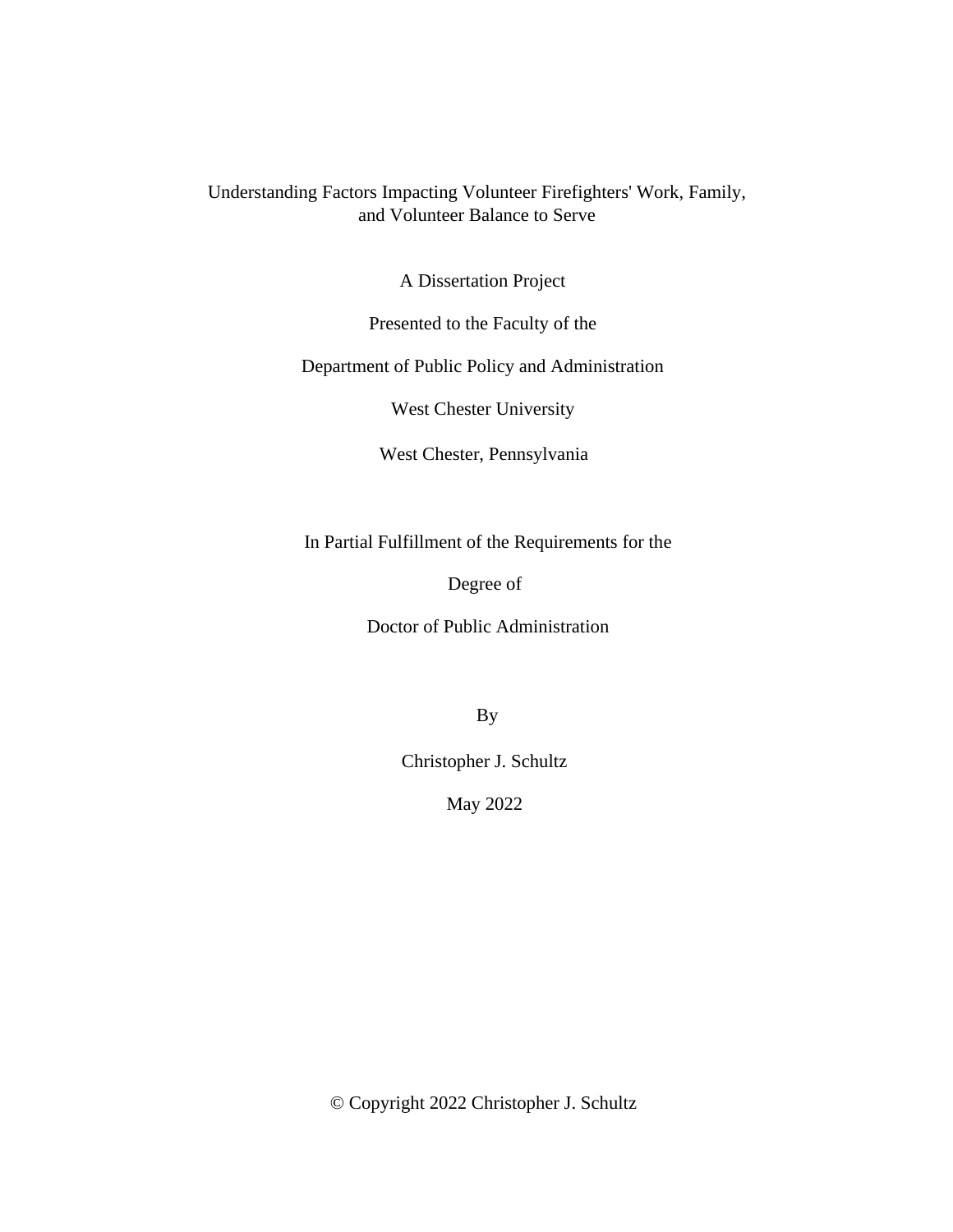# Dedication

This dissertation is dedicated to the women and men of all ages who volunteer in the fire service and whose value cannot be understated. These community members selflessly sacrifice their time from family, work, and life's pursuits in service to their neighbors and communities, saving their community's increased costs for fire service delivery.

"Nothing is stronger than the heart of a volunteer." - Lt. Col. James H. Doolittle, April 18, 1942, played by Alec Baldwin, from the movie Pearl Harbor (2001)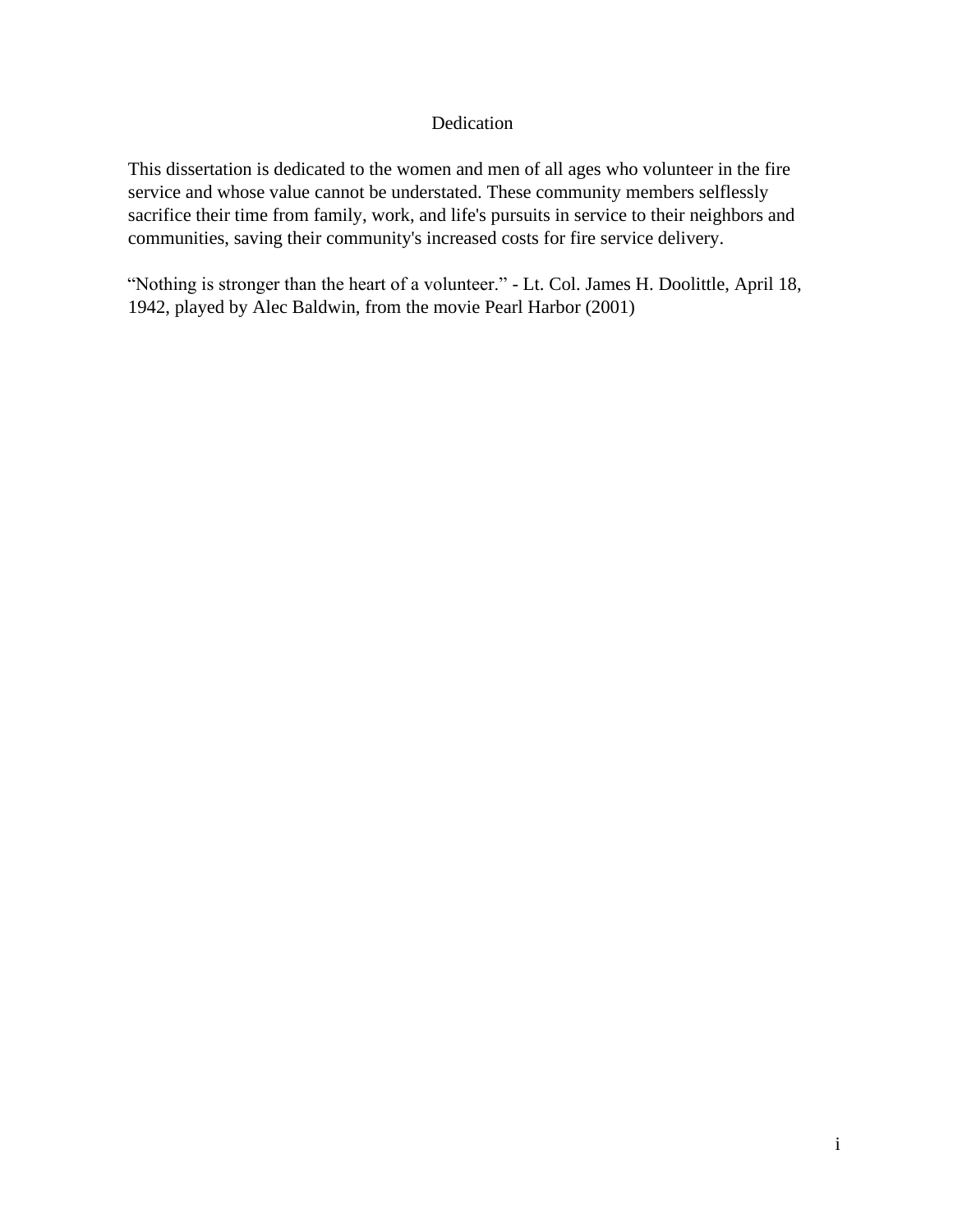#### Acknowledgments

I would like to acknowledge and thank those who enabled me, guided me, and supported me during my dissertation journey. First, my dissertation committee, chaired by Dr. Angela Kline, along with Drs. Kristen Crossney and Joseph Youngblood II, whose support and guidance, along with their patience, in completing this journey is genuinely appreciated. Second, Dr. Joseph Youngblood II, who sat me in a chair in his office five years ago, and with a firm conviction, propositioned reasons why I should consider this journey. And after hours of consideration and internal debate, concluding that this excursion would bring me full circle by learning and applying the academic information, concepts, and methods to inform practice in the field of public administration for which I have spent my entire career. Lastly, I would like to thank my family, friends, and colleagues, especially my wife, Tamara; inner circle friends Eric Mathiesen and Tom Messick; and colleagues Karen Bitner, Dr. Tara Kent, Ann Prime-Monaghan, Dr. Ann Marie Senior, and Dr. Michael Williams. They believed in me when I lost faith and went off course, providing words of encouragement that kept me moving on the path to completion.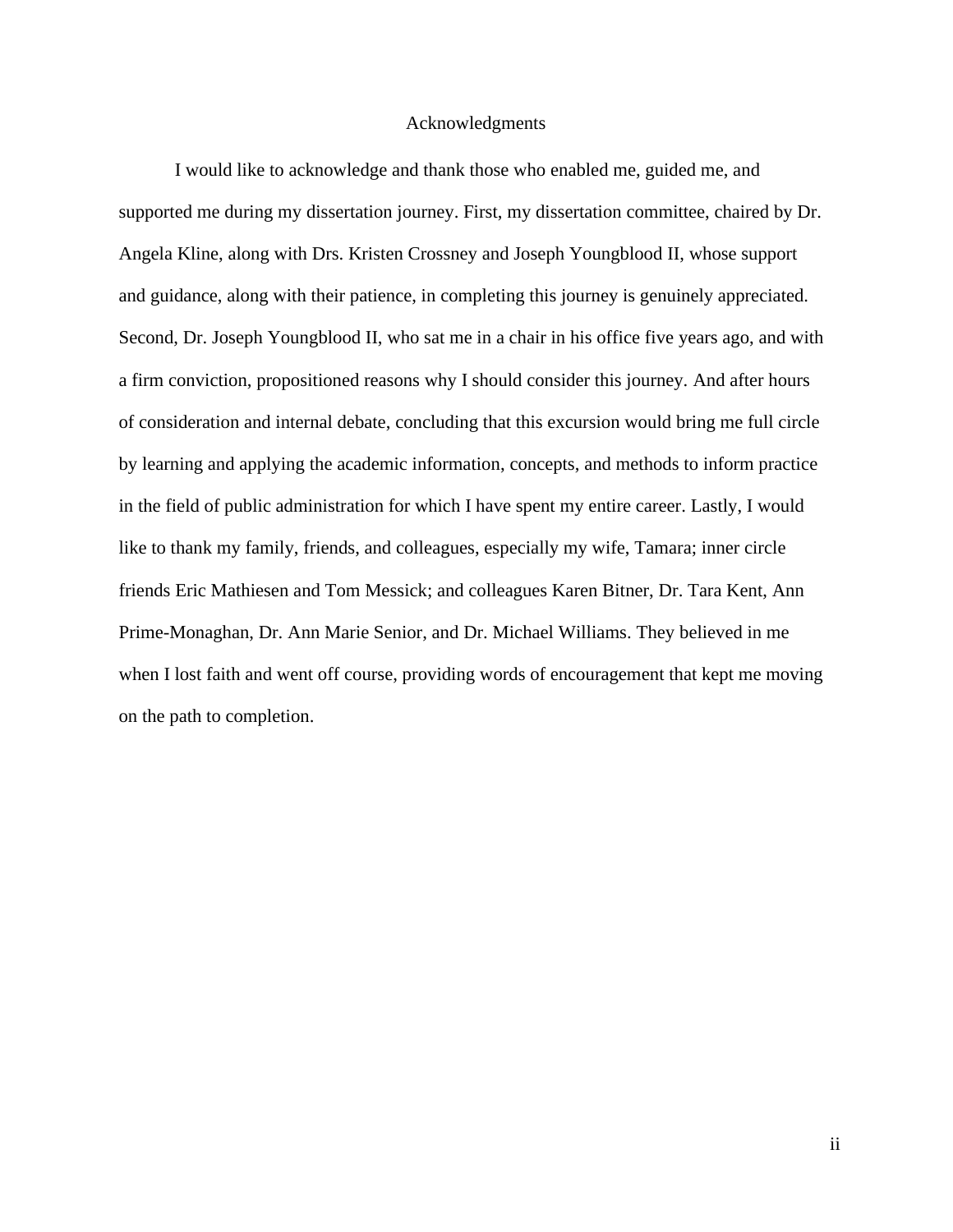#### Abstract

The volunteer fire service in the United States is experiencing a decline, presenting the opportunity to study factors impacting current and former volunteer firefighters' ability to serve. A qualitative case study of volunteer fire service organizations in southern New Jersey and eastern Pennsylvania was undertaken through semi-structured interviews with 13 volunteer fire service members to understand this phenomenon. The findings of this study reveal that volunteer firefighters balance their time commitments through prioritization and self-regulation. The findings also indicate that volunteer firefighters are uncertain whether their communities understand the fire service delivery model serving their communities, the potential challenges the volunteer fire service organization faces, or how this may impact the community financially. The discussion advances that recruitment and retention efforts should focus on the return on involvement and the level of involvement of volunteer firefighters throughout their fire service lifecycle. Additionally, recruitment and retention efforts should be directed at the community more determinedly.

*Keywords:* firefighters, volunteering, balance, motivation, time-management, volunteer lifecycle; decision-making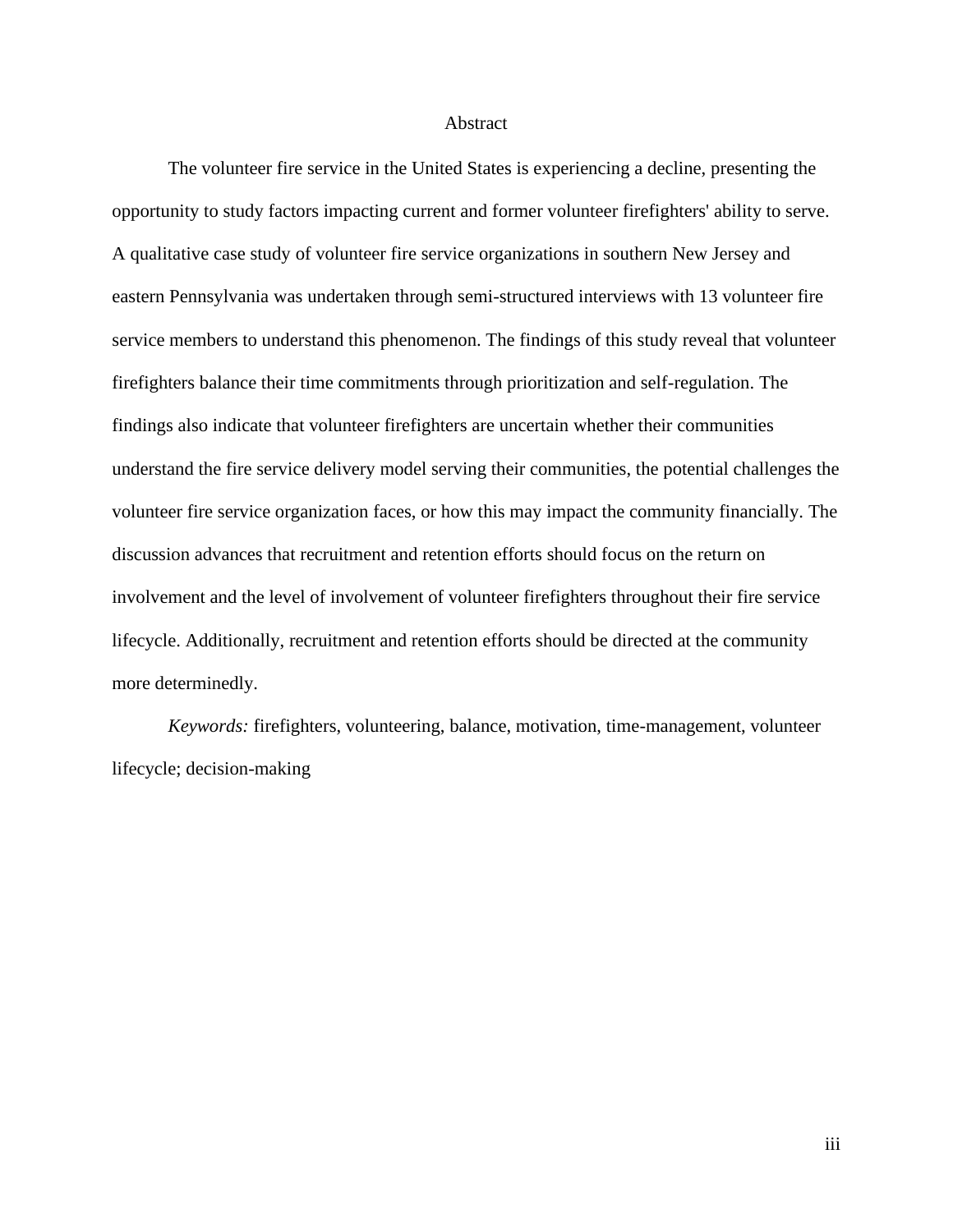# Table of Contents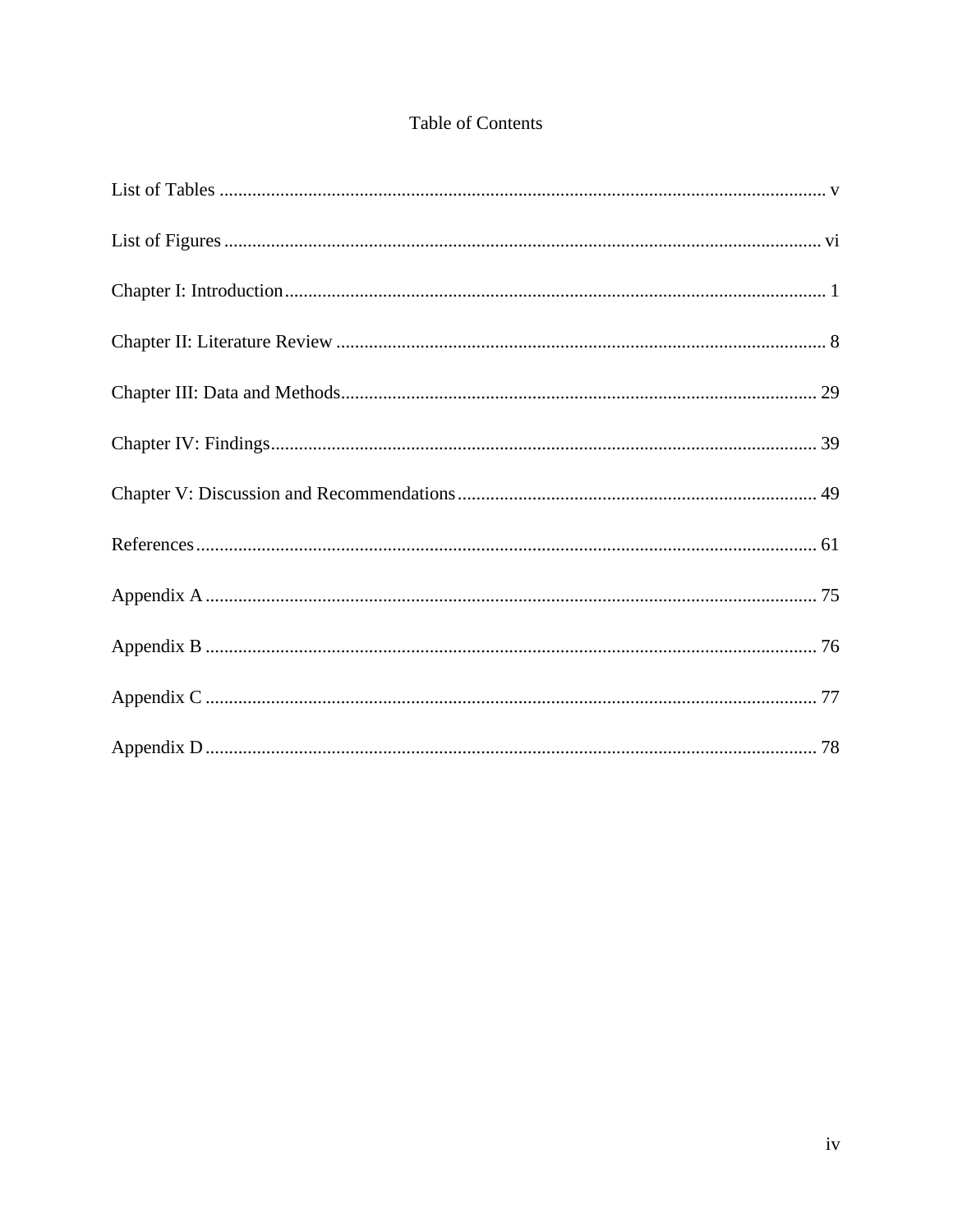# List of Tables

<span id="page-6-0"></span>

|--|--|--|--|--|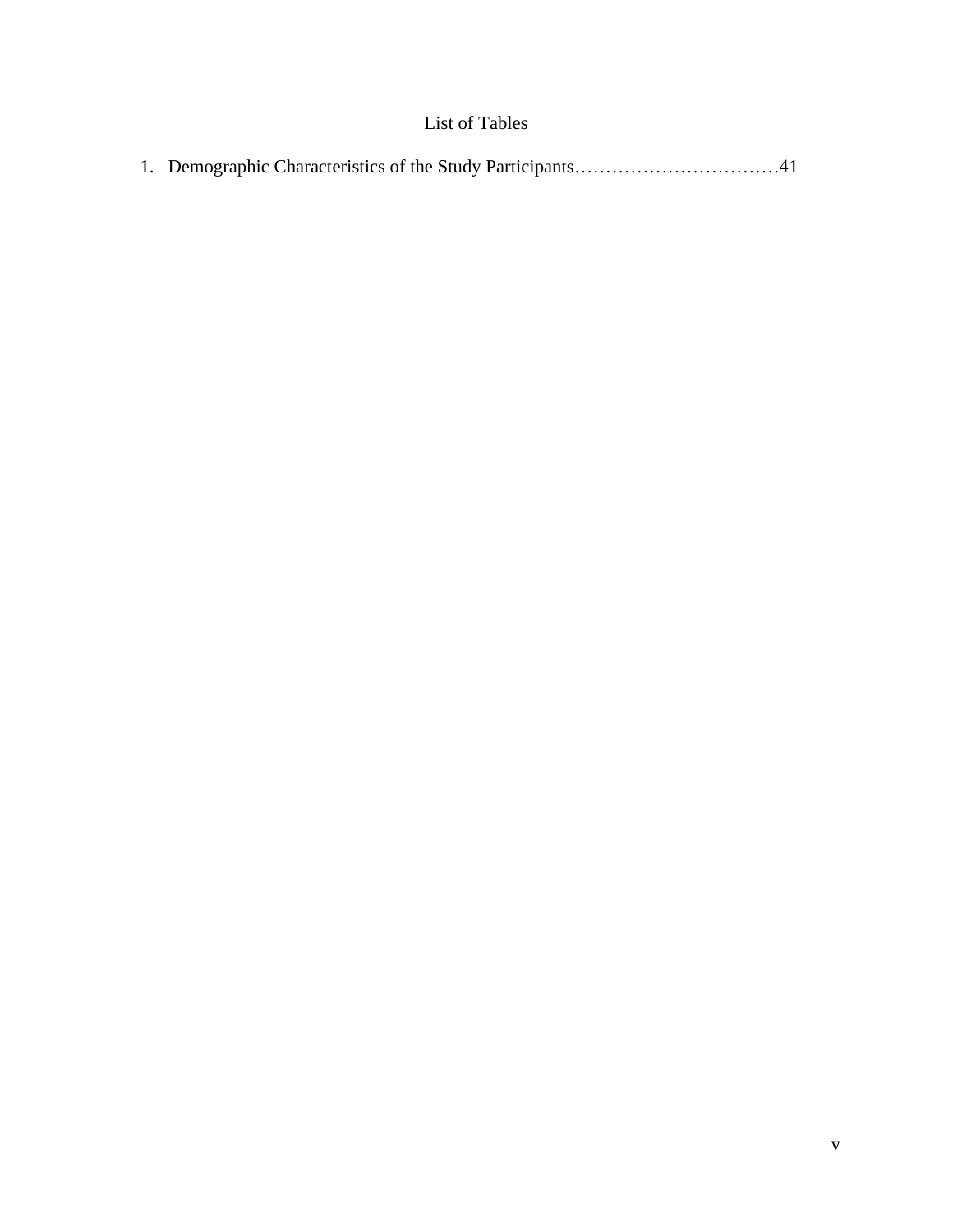| List of Figures |  |  |  |  |
|-----------------|--|--|--|--|
|-----------------|--|--|--|--|

<span id="page-7-0"></span>

|--|--|--|--|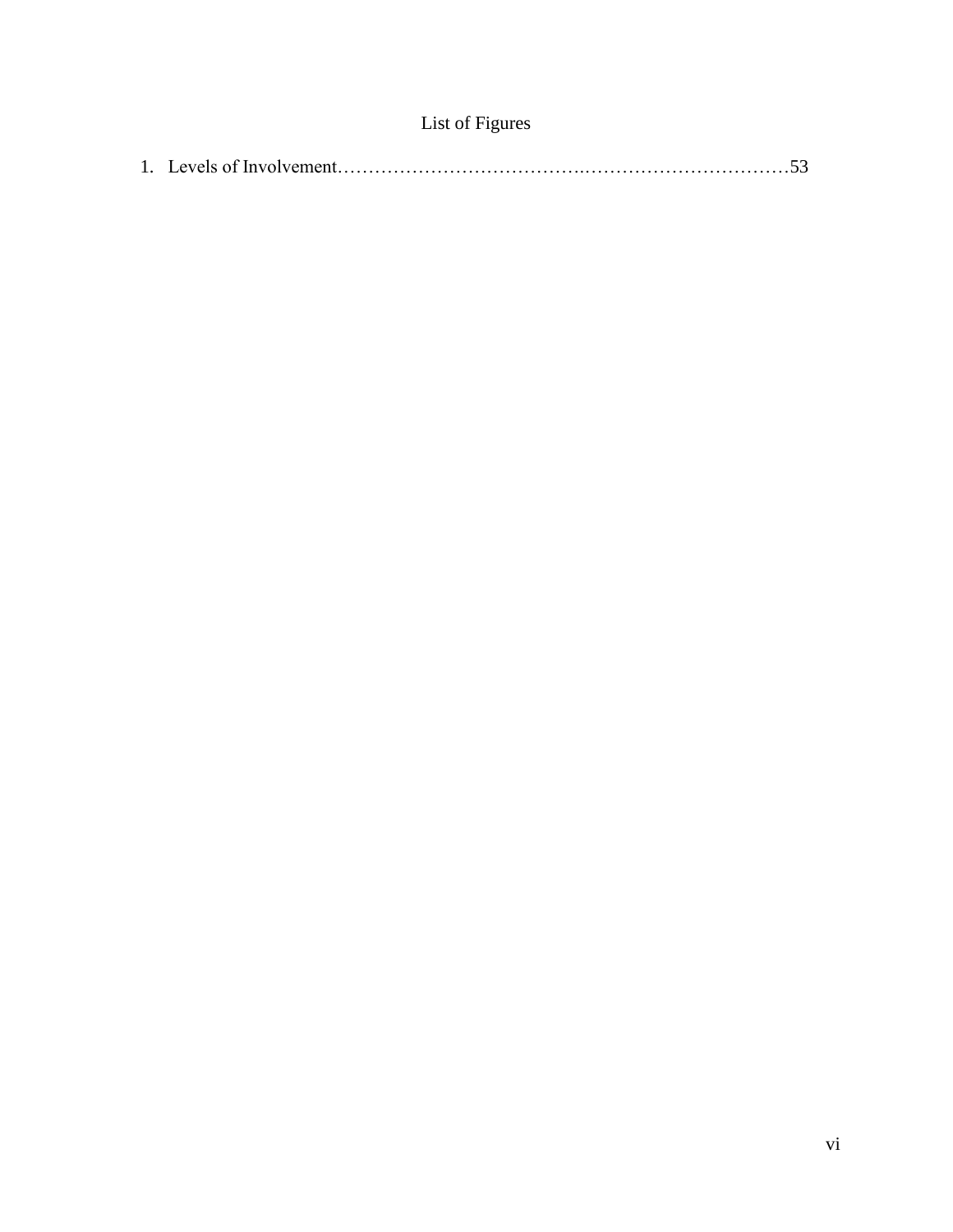## **CHAPTER I: INTRODUCTION**

#### **The Decline of the Volunteer Firefighter**

<span id="page-8-0"></span>There are tame and wicked problems, and the declining number of volunteer firefighters across the United States is a wicked problem (Alford & Head, 2017; Emerson & Nabatchi, 2015; Head & Alford, 2015; Schultz, 2020). A single community or volunteer fire service organization within a single municipality is not immune to the decline. This problem crosses permeable borders across jurisdictional boundaries and requires expanding beyond existing long-standing mutual-aid agreements between volunteer fire service organizations (Emerson et al., 2012; Emerson & Nabatchi, 2015; Newland, 2015; Schultz, 2020). As membership in the volunteer fire service decreases, elected and appointed officials at all levels of government and fire service leaders will need to provide appropriate and responsive fire services while balancing costs (Schultz, 2020). This predicament should come as no surprise. Multiple publications and numerous reports over time have identified the decline of volunteer firefighters (Center for Public Safety Excellence [CPSE]/ International City/County Management Association [ICMA], 2020; Evarts & Stein, 2020; National Volunteer Fire Council [NVFC], 2015; United States Fire Administration [USFA], 2007; Senate of Pennsylvania, 2004, 2018). Recommendations in these reports remain unfulfilled, yet the issues are now more severe, complex, and extensive (Schultz, 2020).

The National Fire Protection Association (NFPA) established the United States Fire Department Profile report in 1983, collecting data from fire departments across the country (Evarts & Stein, 2020). The last reported data in 2020, for the year 2018, recorded the lowest levels of volunteer firefighters since the survey began. At the same time, a Senate Report in the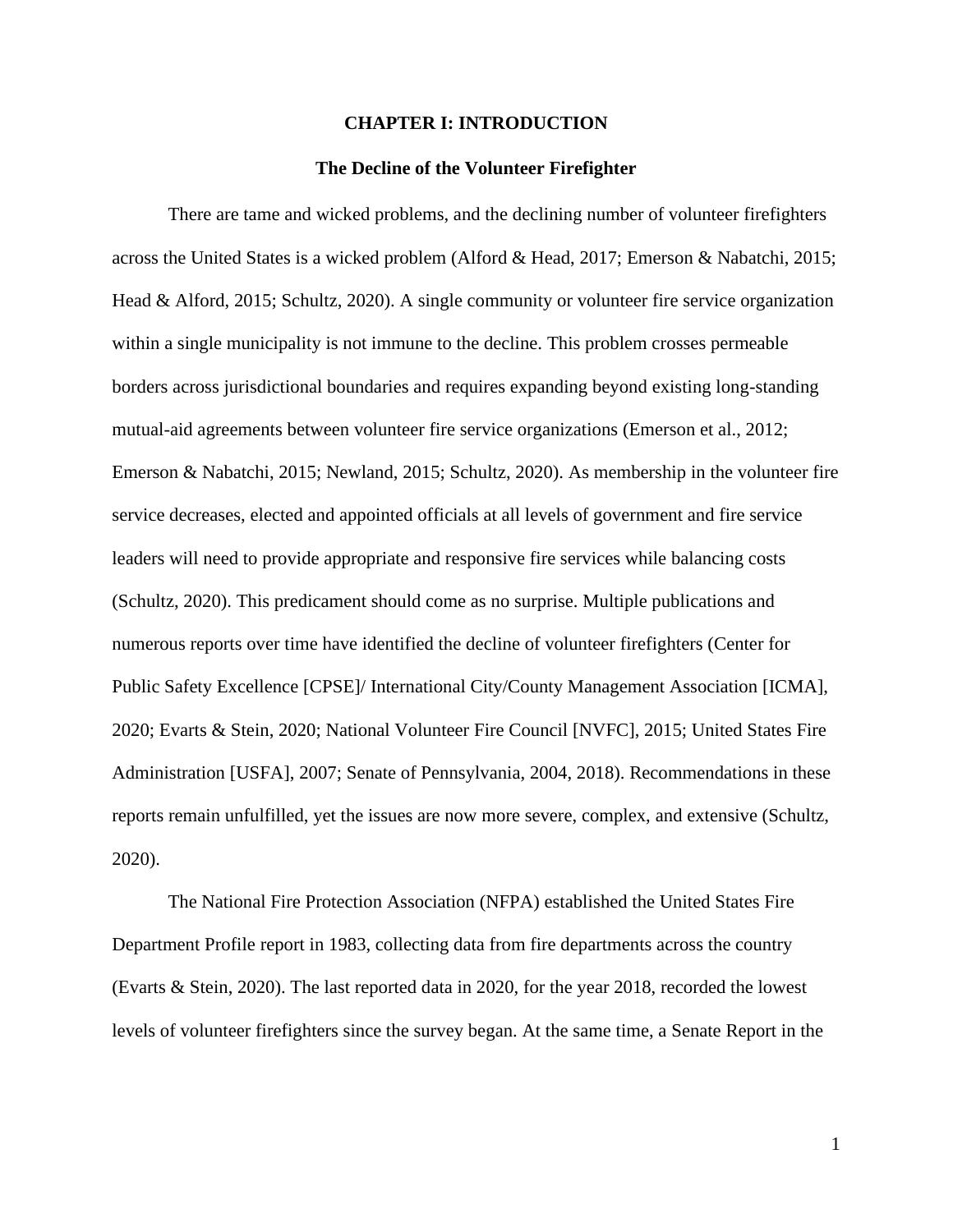Commonwealth of Pennsylvania reported a decline over the past 40 years of nearly 262,000 volunteer firefighters from 300,000 to 38,000, thus declaring fire to be in crisis (Senate, 2018).

Scarce public resources and expanding requirements put increasing pressure on volunteer fire service organizations. However, creating sustainable fire service delivery will rely partly on the public sector's ability to make them more efficient and deliver more for less. With a decline in volunteers, this is a dilemma.

This decline is due to time demands and changes in the dynamics of the family and work schedules, reducing the time to serve as a volunteer. However, volunteer firefighters find ways to serve their communities. Individuals continue operating in the volunteer fire service in the face of consistent challenges, jeopardizing their physical, emotional, and financial well-being on behalf of strangers.

# **Background of Problem**

The volunteer fire service has a long-standing history in the United States, providing valued public service and reducing financial costs to communities across the nation. These cost savings cannot be understated. NFPA (2017) estimates the time donated by volunteer firefighters saves local communities across the country \$46.9 billion per year (NVFC, 2020). However, the volunteer fire service is in flux as there has been and continues to be a decline in volunteer firefighters.

If this trend continues, communities serviced by these venerable public servants will be affected. The costs to transition from a volunteer to a combination or a paid fire service model are daunting given personnel and operations expenditures. Given the reactive nature and timeconsuming processes by elected and appointed officials to address public policy issues, volunteer fire service organizations and communities serviced by them must address the decline now.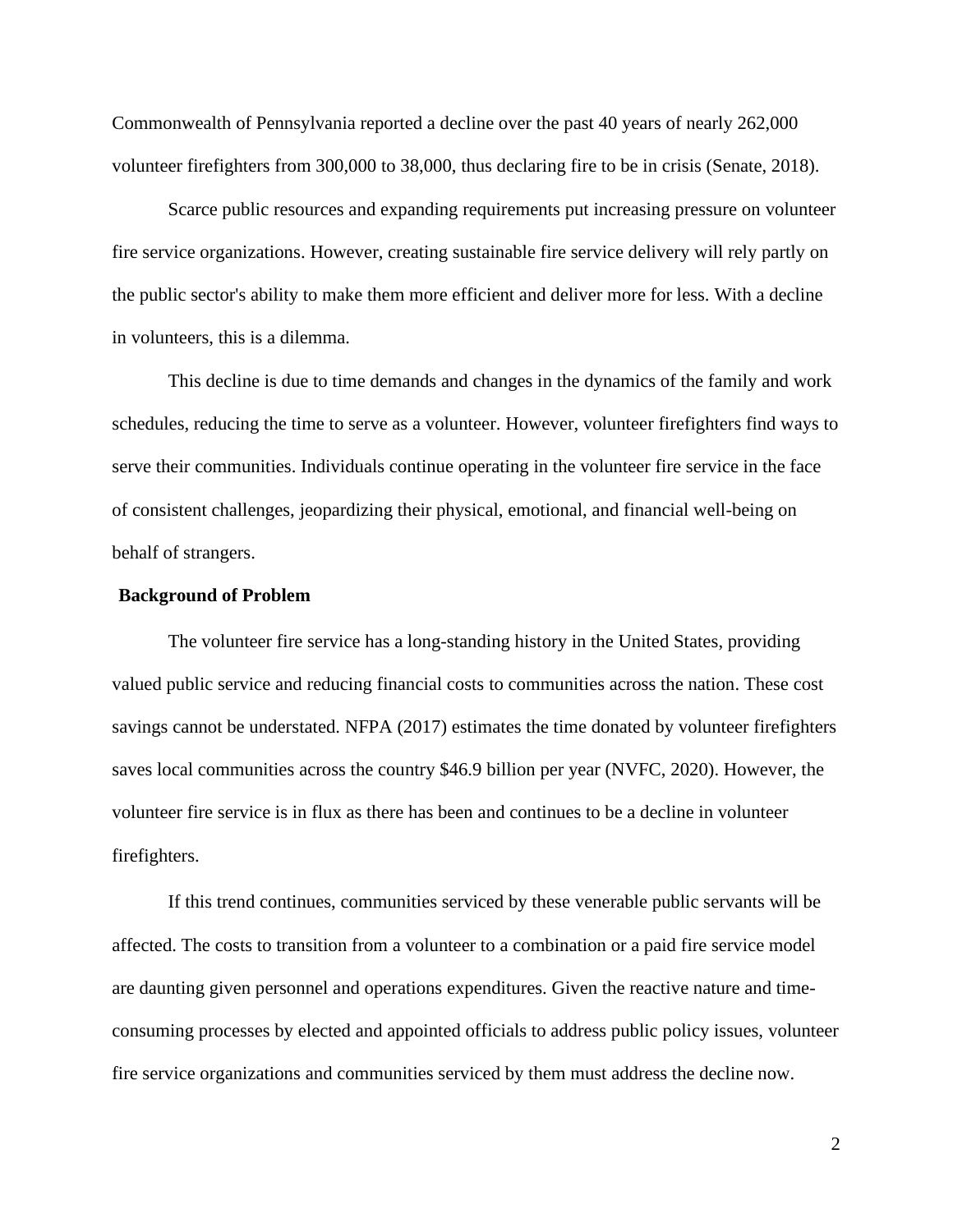# **Problem Statement**

Leading organizations such as the United States Fire Administration (USFA) and National Volunteer Fire Council (NVFC) have published information as to the decline in volunteers (NVFC, 2015; USFA, 2007). A 2018 study conducted by the Commonwealth of Pennsylvania Senate Committee 6 Report identified a loss of over 260,000 volunteers since the 1970s (Senate, 2018). Volunteer fire service organizations and communities serviced by them will remain stressed to recruit and retain volunteers or face the cost implications of transitioning to combination or paid fire services. The alarm is sounding.

## **Purpose of Study**

Time demands and changes in the family dynamics and work schedules constrain the time an individual has to volunteer. Individuals who volunteer in the fire service are not immune. The purpose of this study was to understand factors impacting volunteer firefighters and how they balance their daily lives. Understanding why individuals join the volunteer fire service, why some persist, and why some leave may lead to new strategies to recruit and or retain volunteers to mitigate and stabilize the decline in volunteer firefighters. Considering the implications will provide volunteer fire service organizations and communities receiving their services opportunities to develop innovative recruitment and retention strategies that focus on the individual.

# **Primary Research Questions**

Specific to understanding why individuals participate in the volunteer fire service, the central research question for this problem is what factors impact volunteer firefighters' work, family, and volunteer balance to serve. More specifically: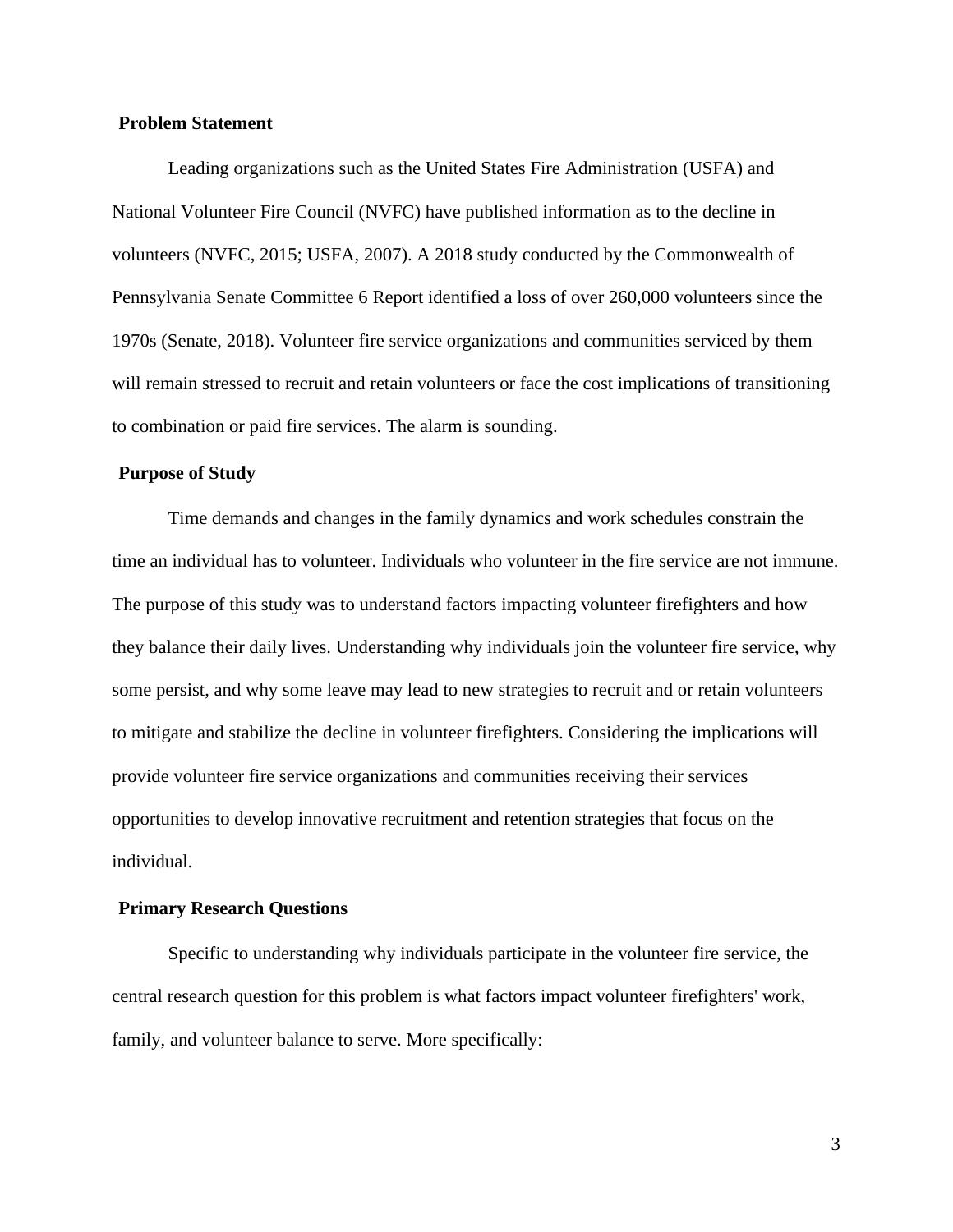1. What motivates an individual to volunteer given the time demands of work, family, and volunteering in one of the most dangerous occupations in their community?

2. How do volunteer firefighters decide between work and family versus responding to emergency incidents or other activities of their volunteer fire service organization?

#### **Research Design**

This study employed a qualitative research design. The instrumentation used to collect data was a brief demographic survey, semi-structured interviews, general observations of current and former volunteer fire service members, and extant artifacts such as official agency reports.

# *Theoretical Framework*

This study utilized a constructivist grounded theory approach based on Charmaz (2006). Through collection and analysis of data of the direct, lived experience of participants provided an opportunity to identify and expose a gap in existing research to develop theories around what motivates individuals to serve. This framework builds off Glaser and Strauss's construction of theoretical explanations of social processes (Charmaz, 2006; Glaser & Strauss, 1967).

# *Limitations, & Scope (Delimitations)*

*Limitations.* Research is not without limits, and this study was not different. The study sample size was limited to 13 current and former volunteer fire service members representing four volunteer fire service organizations servicing five municipalities within two states. Although the findings are valid, qualitative research is not generalizable to other volunteer fire service organizations as service delivery models vary by organization and location, such as remote, rural, suburban, and urban.

Limitations with this study also include self-selection bias from a diversity perspective. The sample was from volunteer fire service organizations in predominately Caucasian rural and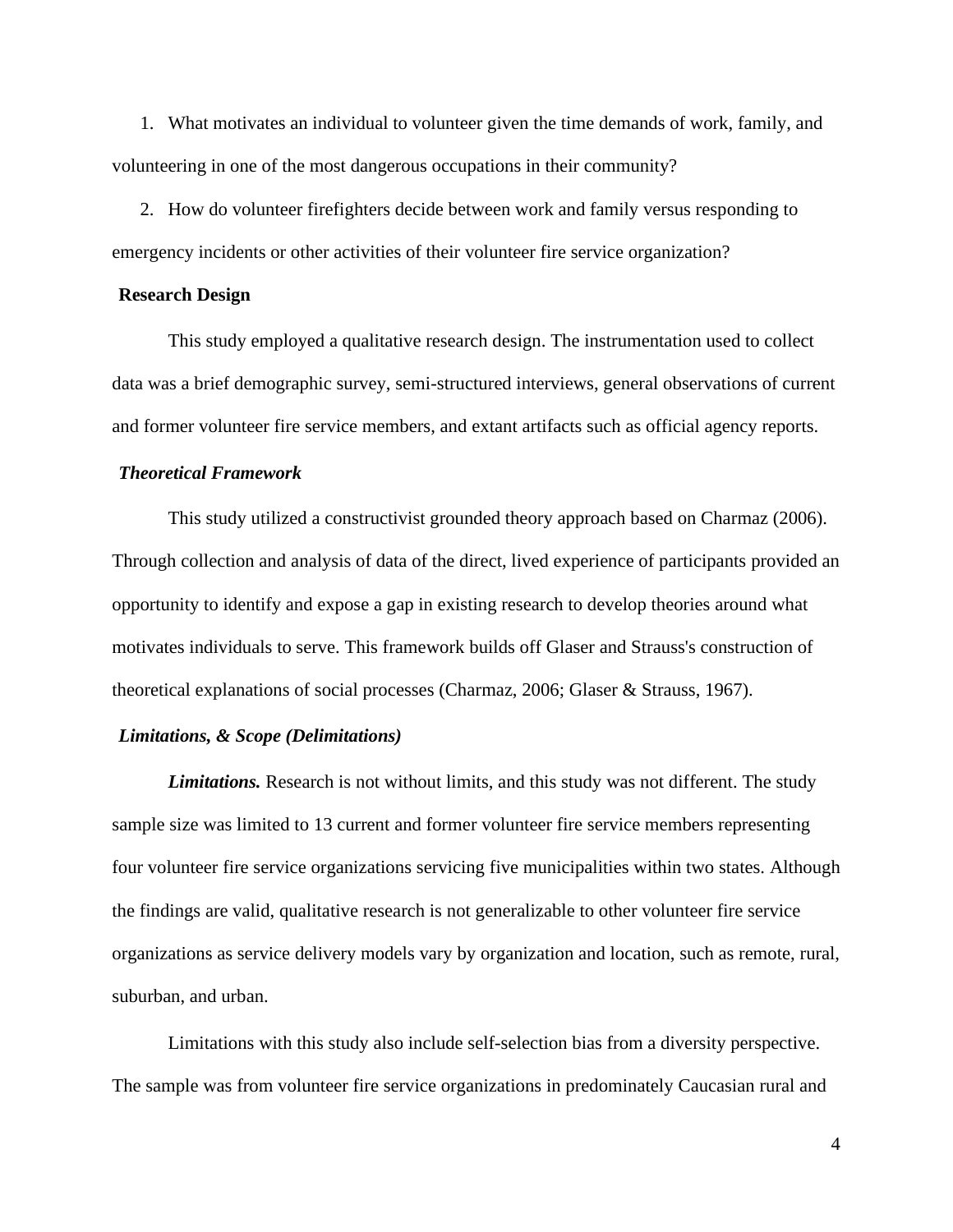suburban response areas. This raises the question of whether the participants' views are or are not reflective of the broader group representing other regions with more diversity (Lantz and Runefors, 2021). Future research can explore this.

*Delimitations.* This study focused on the decline of volunteer firefighters and its financial implications to communities served by them by considering factors that an individual must balance to join and remain involved as a volunteer firefighter. As a long-time volunteer firefighter and former municipal manager, the researcher is uniquely positioned to understand the value of the volunteer fire service to a community and the ignorance of communities as to that value. It goes beyond just serving but understanding the loss of the service and how that will impact communities' long term. Studying those who do volunteer may yield a perspective and concept not considered by the researcher.

# **Definition of Terms**

The key terms in the study are given the following operational definitions.

#### *Paid fire service organization (PFSO)*

A PFSO refers to a salaried staffed 24/7 fire department.

# *Combination fire service organization (CFSO)*

A CFSO refers to a staffed combined or hybrid fire service organization with career and volunteer members. There is no classification distinction regarding the distribution of volunteer and paid staff in defining a CFSO. For purposes of this study, a CFSO is defined as a fire service organization having a minimum of one paid staff.

# *Volunteer fire service organization (VFSO)*

A VFSO refers to a staffed fire service organization using only volunteers.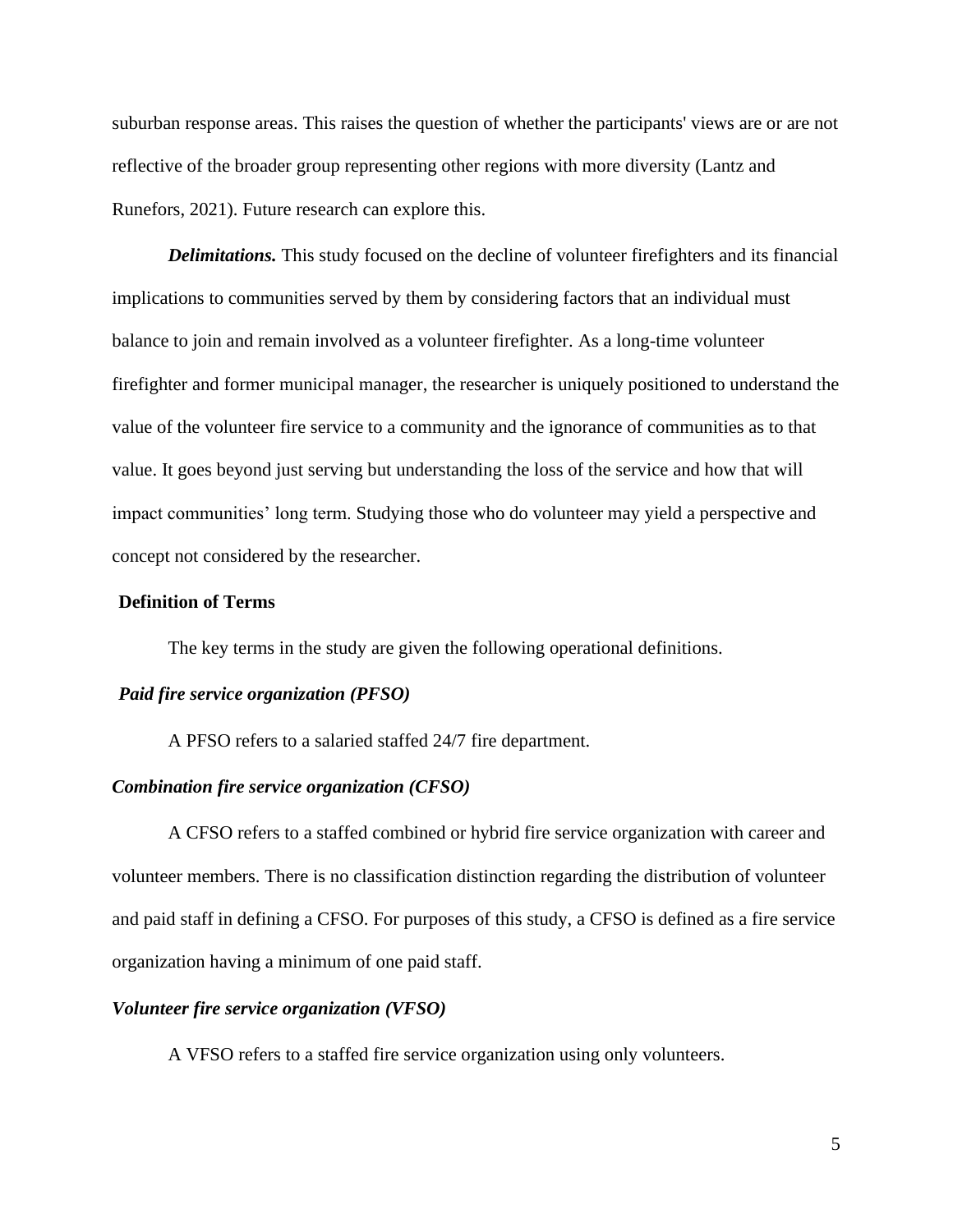# *Legacy*

A legacy is a volunteer firefighter at a VFSO who has family ties to a current or former volunteer of that organization.

# **Summary**

Volunteer firefighters comprise 67% of the firefighters serving in the United States (NFPA, 2020). Communities served by volunteer fire service organizations (VFSOs) and combination fire service organizations (CFSOs) depend on them for various emergencies. The reliance on the volunteer firefighter should not, and cannot, be taken for granted. This valuable human resource amount of donated time saves local communities an estimated \$46.9 billion annually (NFPA, 2017). There is no national average of a volunteer firefighter's time to their community. Still, the time demand includes responding to emergencies, training, fundraising, apparatus, equipment maintenance, station maintenance, and administrative activities.

The strain of fire service organizations to recruit and retain enough volunteers to provide enough services will continue. With the mission of providing services to more than 70% of communities throughout the United States (Rielage, 2021), volunteer recruitment and retention is becoming a national problem.

The future of the volunteer fire service will rest upon individuals serving in VFSOs, individuals who lead VFSOs, elected and appointed officials, and the communities that depend on VFSOs. Communities relying on volunteer fire services and hope to continue receiving costsaving fire services in the future must also be willing to address the issues impacting recruitment and retention that negatively impact the service today. Ignoring these issues will lead to what Watkins and Bazerman (2003) call "predictable surprises," those events or outcomes that catch us by surprise, yet both were predictable and preventable (CPSE/ICMA, 2020). If the decline of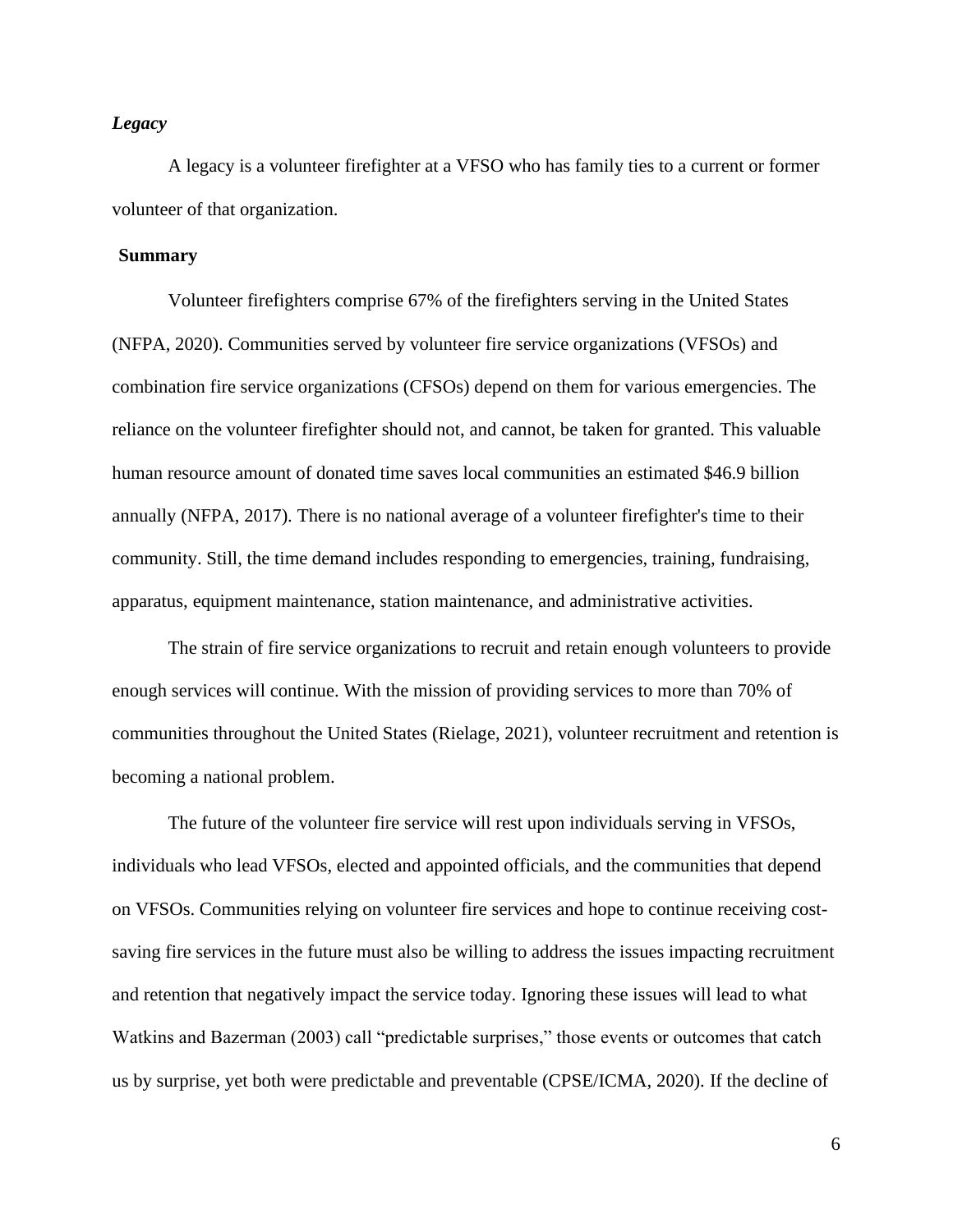volunteer firefighters continues, elected and appointed leaders and their communities will be confronted with the difficult choices about how to provide the fire services needed and the level of services to be provided. By understanding what factors impact volunteer firefighters' work, family, and volunteer balance to serve now, the sustainability of the volunteer fire service can be addressed.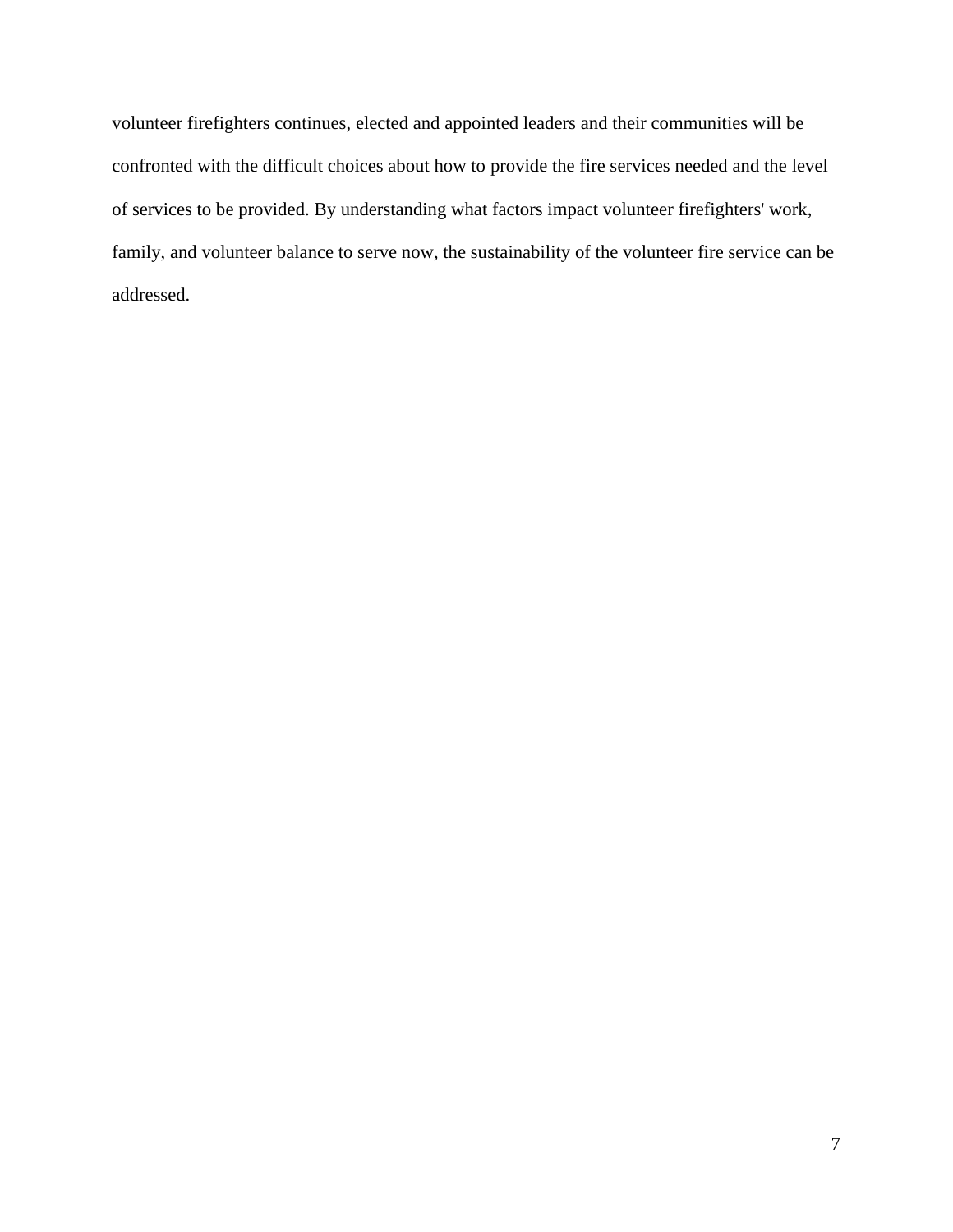## **CHAPTER II: LITERATURE REVIEW**

<span id="page-15-0"></span>The goal of a traditional literature review in qualitative studies is to predominantly enhance the research question, establish any gaps in previous research and identify an appropriate design and data method for a planned inquiry. However, in a grounded theory approach, concepts are generated from empirical data rather than existing literature through an iterative process. There is some debate between the two founding scholars on grounded theory as to whether the literature should be considered before the actual research. Glaser's (1998) position is that the researcher should avoid the literature so as not to establish any preconceptions and remain open-minded. On the other hand, Strauss and Corbin (2015) believe a review should be conducted to position the research. Each approach has pros and cons to a grounded theory literature review. Interactions between the researcher and the participants, and the differences between the participants in helping to construct the researcher's previous knowledge, a preliminary literature review establishes the researcher's orientation on the subject and creates, or builds, from there through iteration.

The primary purpose of this literature review was to understand influences and motivations affecting volunteer firefighters' work, family, and volunteer balance and how individuals decide between them, ensuring they meet their minimum obligations to the VFSO they serve. This literature review examined issues and concepts in volunteering, volunteerism, motivation, and public service ethos. Understanding why an individual volunteers in public service drives recruitment. In addition, the review of the literature examined a secondary framework of time management, role conflict, and volunteer lifecycle for an individual to remain in the volunteer fire service. Through an interpretive methodological position, the understanding of the meaning-making practices of human actors such as volunteer firefighters in the field in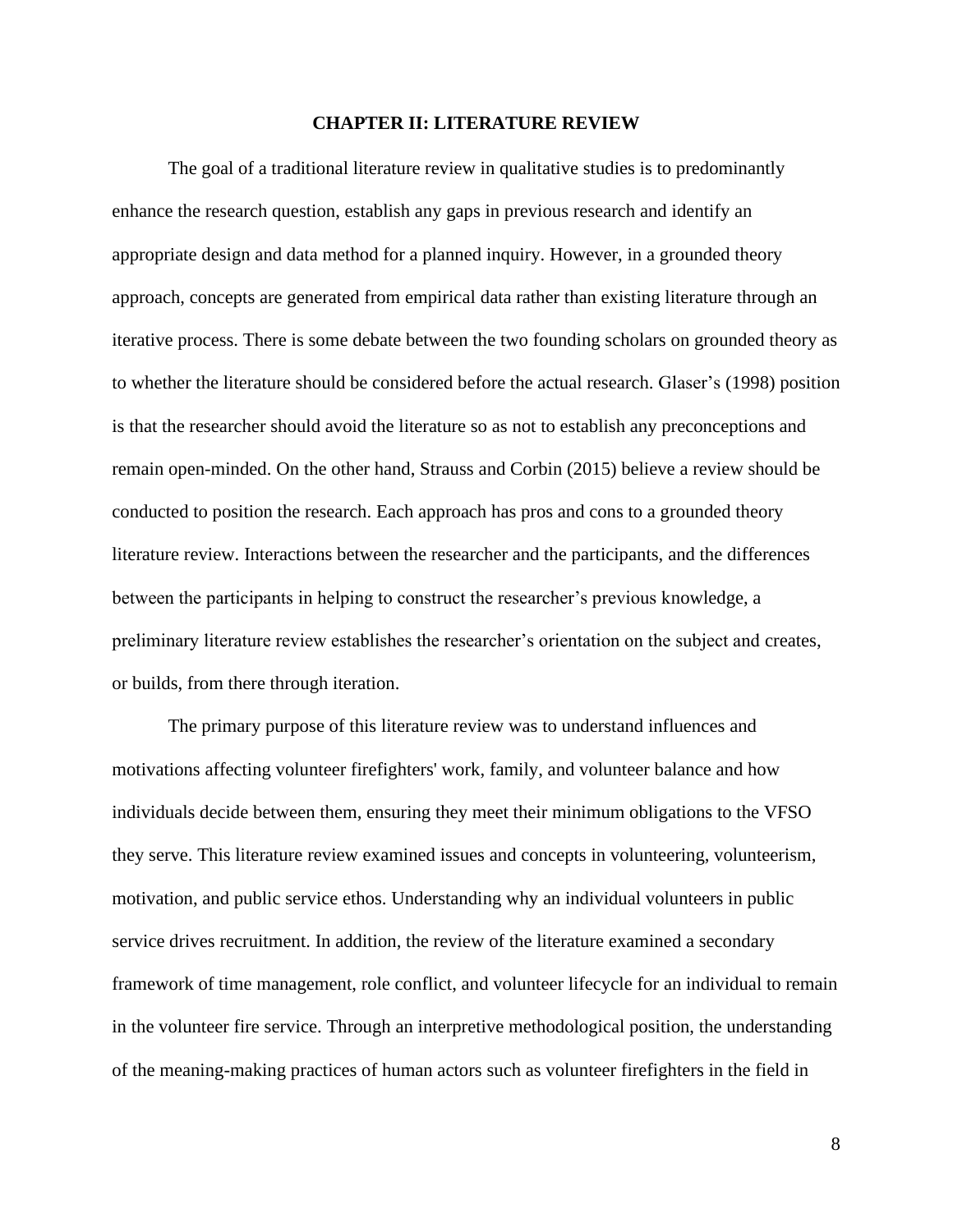recruitment application may be understood. Individuals who serve as firefighters and their lived experiences are a source of evidence of what it means to be a volunteer (Klosk-Gazzle, 2016; Yarnel et al., 2004).

Volunteering has a long-established history in the United States, dating back to the country's origins (Smith, 1978). The volunteer fire service is one of the highest-profile volunteer responsibilities in the country (Cravens, 2015). Several scholars have studied volunteer firefighters in the last four decades (Baxter-Tomkins & Wallace, 2009; Cowlishaw et al., 2008, 2010; Dawson et al., 2015; Perkins, 1989, 1990; Perkins & Metz, 1988; Thompson & Bono, 1993). These studies coincide with a decline in volunteer firefighters. Some scholars have looked at individual motives to volunteer in the fire service (Clary et al., 1996, 1998; Haski-Leventhal & McLeigh, 2009; McLennan et al., 2004; McLennan & Birch, 2005; Schmidthuber & Hilgers, 2019; Thompson & Bono, 1993). Others have focused on recruitment and retention efforts (Aitken, 1999; Henderson & Sowa, 2017; Jones, 2015; Lantz & Runefors, 2021; McDonald, 2016; McClennan, 2004; McLennan et al., 2009; Yoon et al., 2014). However, volunteer engagement and the environment of volunteer firefighting are limited, indicating a gap needing attention (Cravens, 2015; McDonald, 2016).

Declining volunteerism in the fire service is not exclusive to the United States. Several scholars have studied this phenomenon in Australia (Baxter-Tomkins & Wallace, 2009; Cowlishaw et al., 2008, 2010; Dawson et al., 2015; McClennan, 2004; McLennan et al., 2009; O'Halloran & Davies, 2020), Finland (Malinen et al., 2020; Malinen & Mankkinen, 2018) and Sweden (Lantz & Runefors, 2021). O'Halloran & Davies (2020) point out that rural Australia faces volunteer attraction and retention issues. Notably, while many communities face volunteer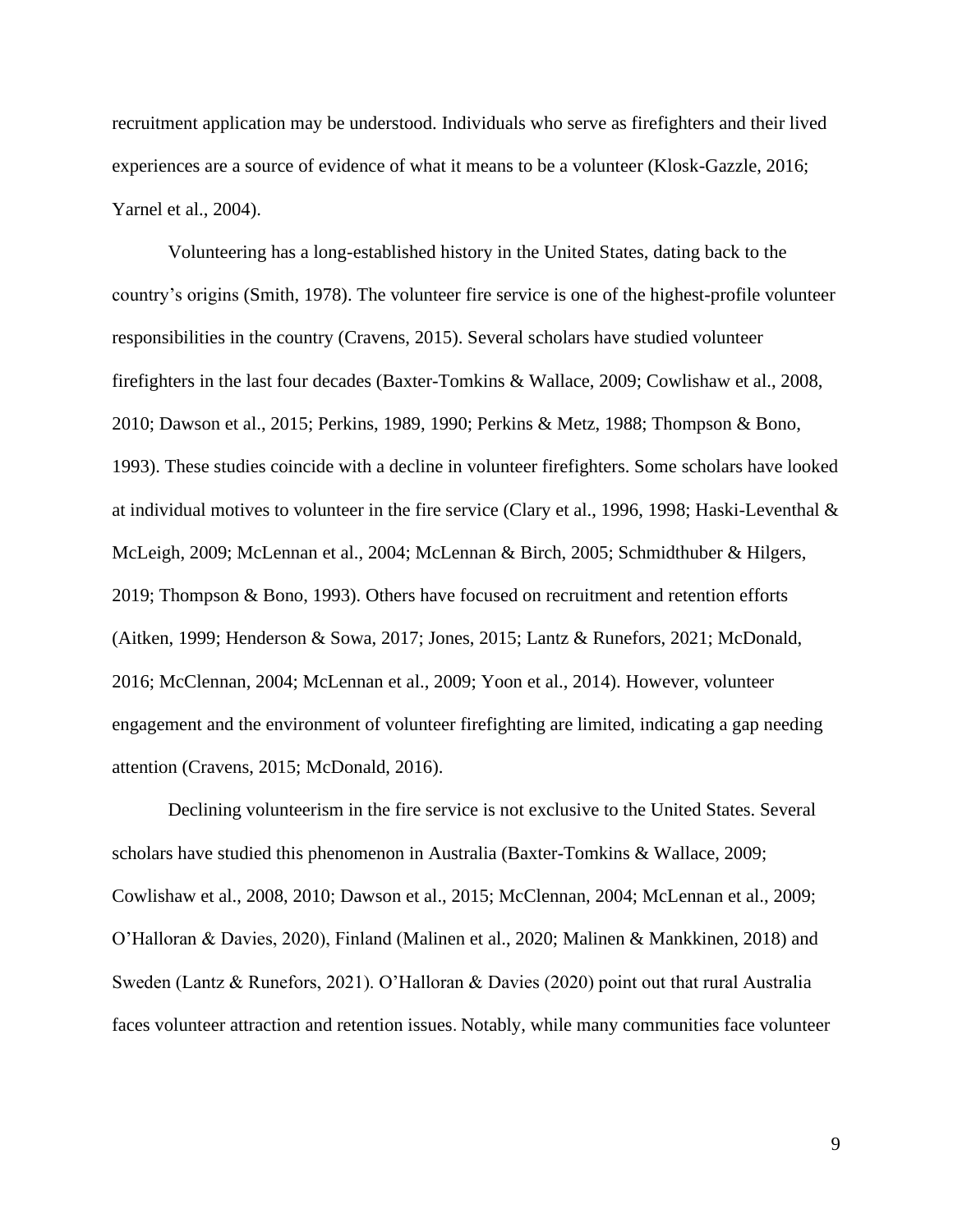shortages, the magnitude of this shortage is not the same in all communities (O'Halloran  $\&$ Davies, 2020, p. 423).

Previous research has focused on the demographics of those who volunteer, individual and organizational profiles of volunteers in the fire service, and those responsible for attending to these issues, volunteer fire chiefs (Colibab et al., 2021; Yoon et al., 2014). Some of these studies utilized surveys to extract data, while others conducted qualitative interviews. The findings of these studies have contributed to the growing literature of the volunteer fire service but miss the opportunity to look at this issue from the lens of those more responsible than those that lead them, as noted by Yoon et al. (2014) and Lantz & Runefors (2021), the individual volunteer firefighter.

That is not to say that volunteer fire leaders cannot address this issue, but leaders at times mute, unintentionally and intentionally, those who provide the most significant contribution to conducting the organization's mission, the volunteer firefighter. For some VFSOs, the decline of volunteers impacts the organization's ability to perform that mission efficiently and effectively.

Volunteer fire service organizations have traditionally been the locus for community organization and solidarity (Thompson & Bono, 1993, p. 324 as cited in Yoon et al., 2014). However, Holmes et al. (2019 in O'Halloran & Davies, 2020) call attention to a general lack of awareness in the broader community about the reliance on volunteers for firefighting. Therefore, it makes sense that viable solutions remain local. Perspectives and collaboration from various community sources, including fire service leaders, elected and appointed officials, business and civic organizations, and the community at large with support from other levels of government and organizations positioned to assist, will be essential. Before getting to that point,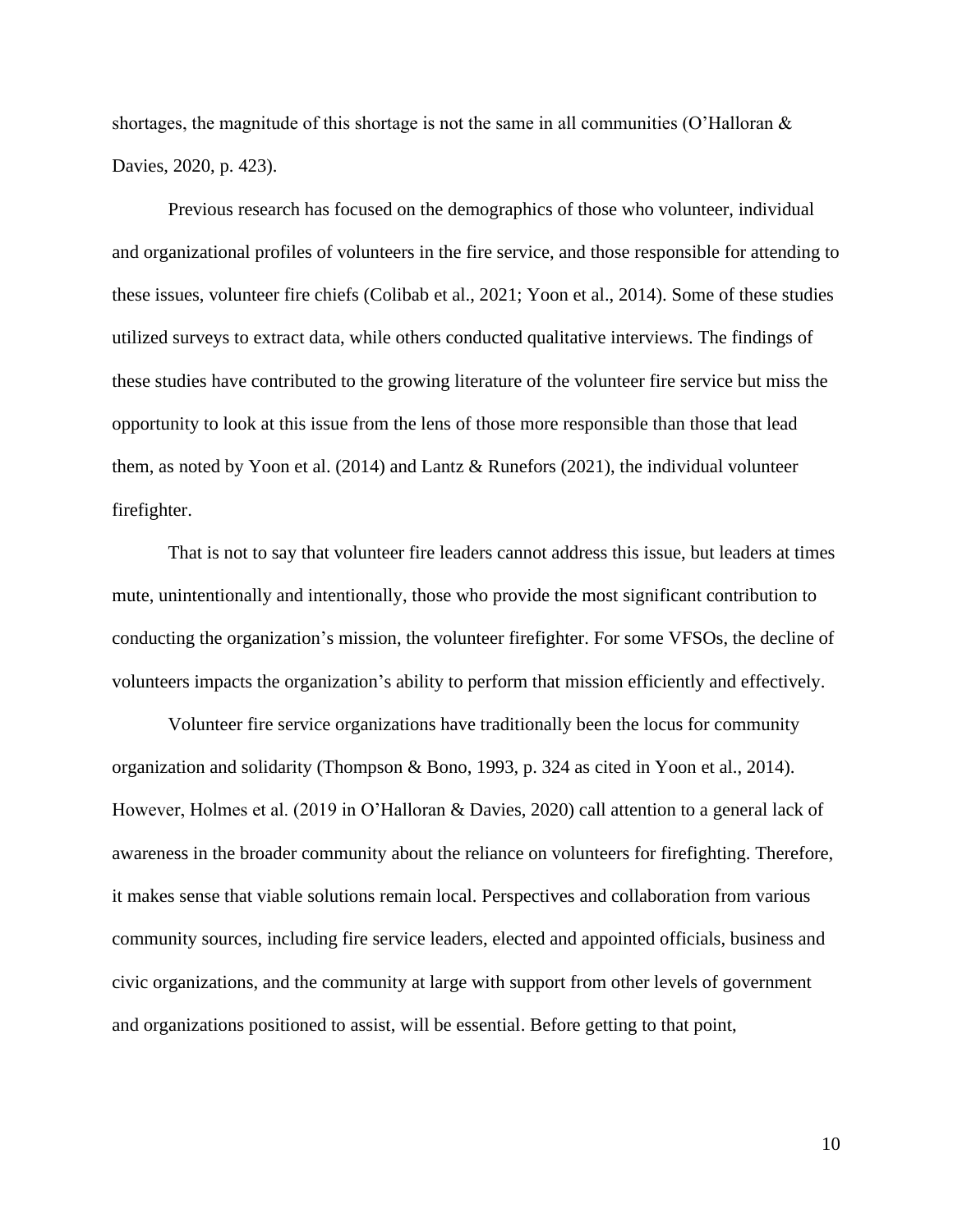understanding factors influencing individuals to give their time freely to their communities and how they balance their lives to serve their neighbors is necessary.

The starting point is volunteerism, motivation, public service ethos to serve (i.e., recruitment). Once an individual joins, the shift is to retention. While VFSOs consider retention strategies, the focus should consider balancing time (i.e., time management, decision-making, and prioritization) and the role of conflict during the volunteer life cycle.

# **Volunteerism in the Fire Service**

Volunteerism, in general, has been a long tradition in the United States, as noted by Alexis de Tocqueville's writings in the 1830s (Smith, 1999). However, even with widespread interest in volunteering, few empirical studies evaluating the impacts of volunteering have been done (McPherson, 1981; Smith, 1999). McPherson (1981) echoed this, finding longitudinal evidence on voluntary affiliation focuses on the organizational histories rather than individual behavior (p. 706). These findings are consistent with the decline of volunteer firefighters serving one of the oldest volunteer organizations in the United States. The fire service in the United States has relied on volunteerism since the early  $18<sup>th</sup>$  century, long before independence. Volunteer firefighters contribute nearly \$49.9 billion per year of donated time to the total cost of fire in the United States of an estimated \$140 billion per year (Hall, 2014 as cited in McDonald, 2016; NVFC, 2020). The cost to communities throughout the country will increase should it be necessary to establish a CFSO or PFSO to supplement the decline in current volunteers if the volunteers become nonexistent as donated time will shift to actual dollars.

The literature on volunteerism is abundant. Existing scholarly journal articles, periodicals, textbooks, reports, and internet articles provided a broad review. The available research on volunteer firefighting has focused on organizational fire department data supplied by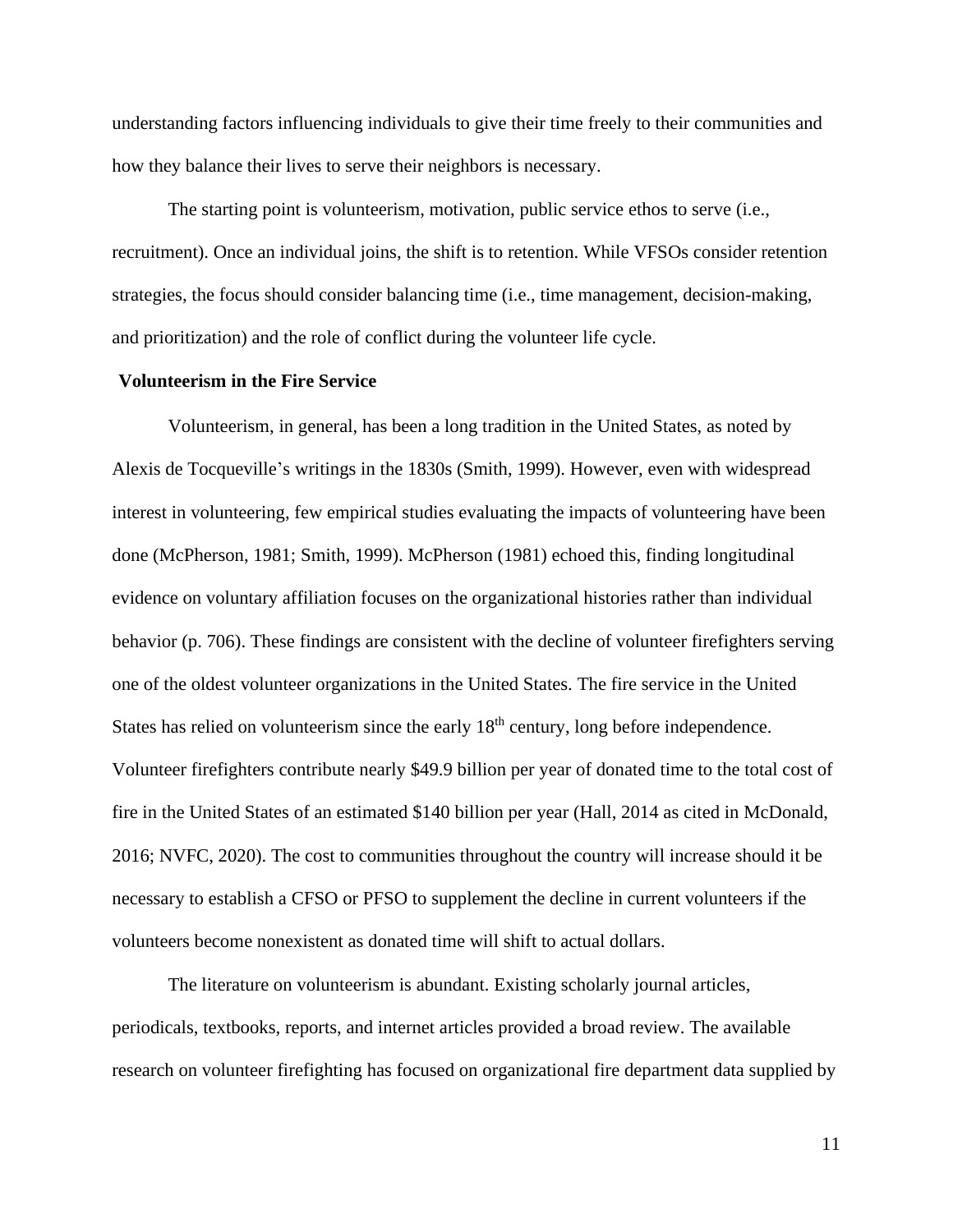the fire departments and demographic information provided through quantitative research surveys and secondary sources such as professional periodicals and internet resources. In addition, official reports, such as the US Fire Department Profile 2018 (Evarts & Stein, 2020), Pennsylvania Senate 60 Report (2004), and Senate 6 Report (2018), address the decline in volunteer firefighters. These reports also focus on their impacts on response, including but not limited to why individuals no longer volunteer due to changes in demographics, training requirements, and two-income households. Nevertheless, though the numbers are declining, individuals continue to join VFSOs. Given time demands and changes in the dynamics of the family and work schedules and their ability to serve their communities, it is essential to understand why these individuals volunteer.

Concepts and theoretical contexts vary across the literature, but several themes are evident. Individuals volunteer in not-for-profit organizations, including government, communitybased, and for-profit organizations. These organizations may use volunteer resources in shortterm, long-term, conservation, recruitment and placement, and emergency and relief programs. According to Putnam (2000), giving time and money is a long and distinguished tradition in American society. Active volunteer firefighters are involved in firefighting, training, and other ancillary activities, including any active part-time (paid or volunteer) firefighters (Evarts & Stein, 2020. p. 1). Of the total number of firefighters, 370,000 (33 percent) were career, while 745,000 (67 percent) were volunteers (Evarts & Stein, 2020; NVFC, 2020).

Volunteerism in the fire service requires sacrifice, time, and effort but includes the potential risk for injury or death (Simpson, 1996). Other than emergency calls, most other volunteer functions are routine such as training and meetings. However, the standards and requirements to become a certified firefighter have increased over time. While these standards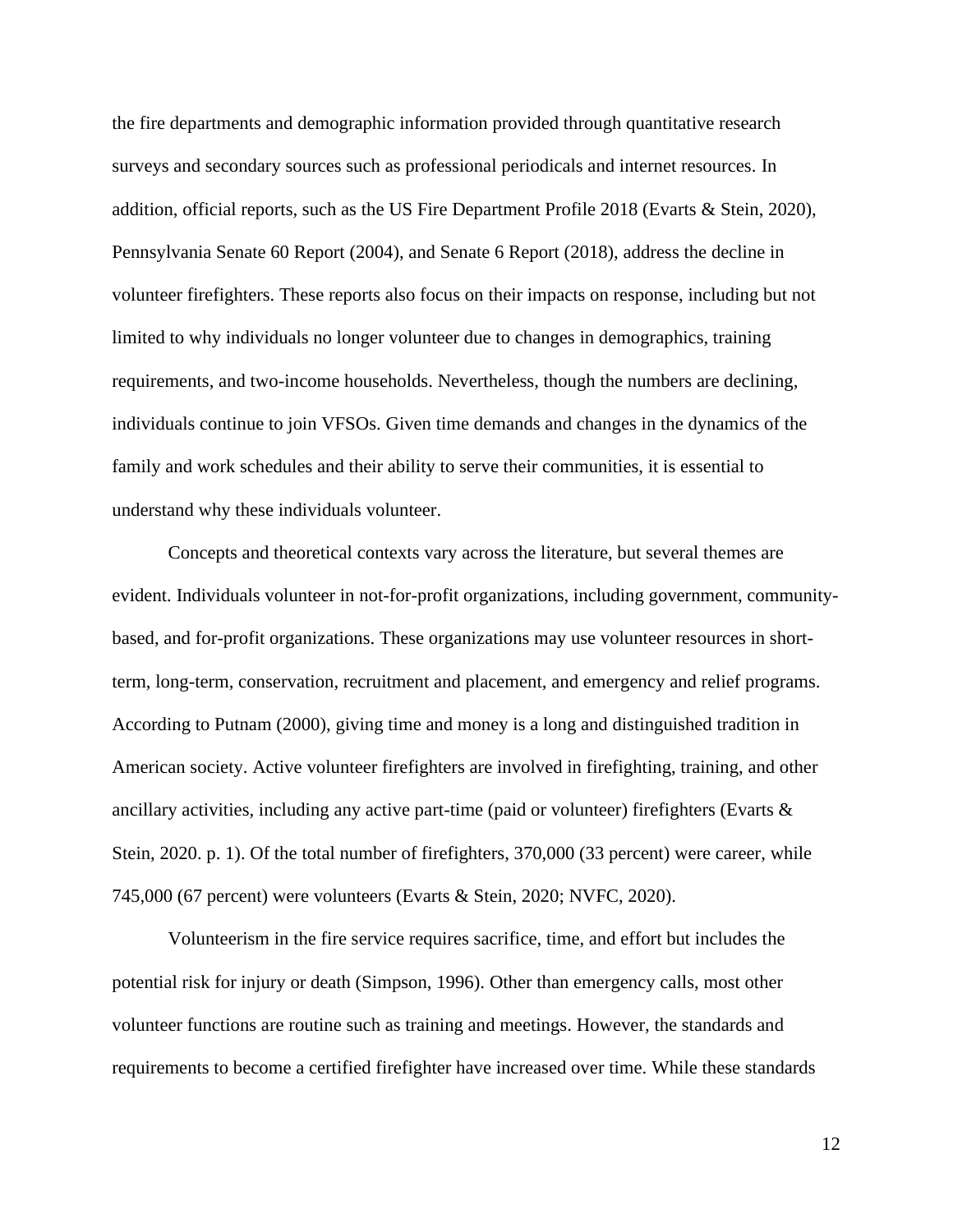and conditions may be prudent at the initial introduction level, the continued expansion of requirements may have unintended consequences.

Several studies focused on the decline of volunteer firefighters in rural areas of Australia (Baxter-Tomkins & Wallace, 2009; Cowlishaw et al., 2008, 2010; Dawson et al., 2015; McClennan, 2004; McLennan et al., 2009; O'Halloran & Davies, 2020). One potential contributing factor is the role family issues play in the resignation of volunteers (Cowlishaw et al., 2008; Simpson, 1996). However, Simpson (1996) argues that the new middle class rejects participation in VFSOs. They introduce the Work-Life Conflict model, which suggests that timeand strain-based pressures may be important sources for balancing volunteers and family (Simpson, 1996, p. 17). The effort concludes that VFSOs have to develop policies that better support the volunteer families.

The decline in volunteers is complex and includes work, an aging population, and population drift (Cowlishaw et al., 2008; Henderson et al., 2018; Meijs &Ten Hoorn, 2008). By extension, family obligations may also be a contributing factor that results in community members from volunteering. In addition, municipalities are exploiting volunteers who provide less costly fire protection services than paid departments (Simpson, 1996). However, innovative systems in emergency services can attract new middle-class volunteers (Simpson, 1996).

Individuals are motivated for different reasons to join the fire service family. Many are legacy members following a dad or mom; for others, it is about giving back to the community. Here, Cowlishaw et al. (2008) and Simpson (1996) part ways. Beyond the individual volunteer firefighter's family, the firehouse becomes the broader community by extension specifically. The firehouse recognizes all phases of the life cycle of members and families (Simpson, 1996, p. 22).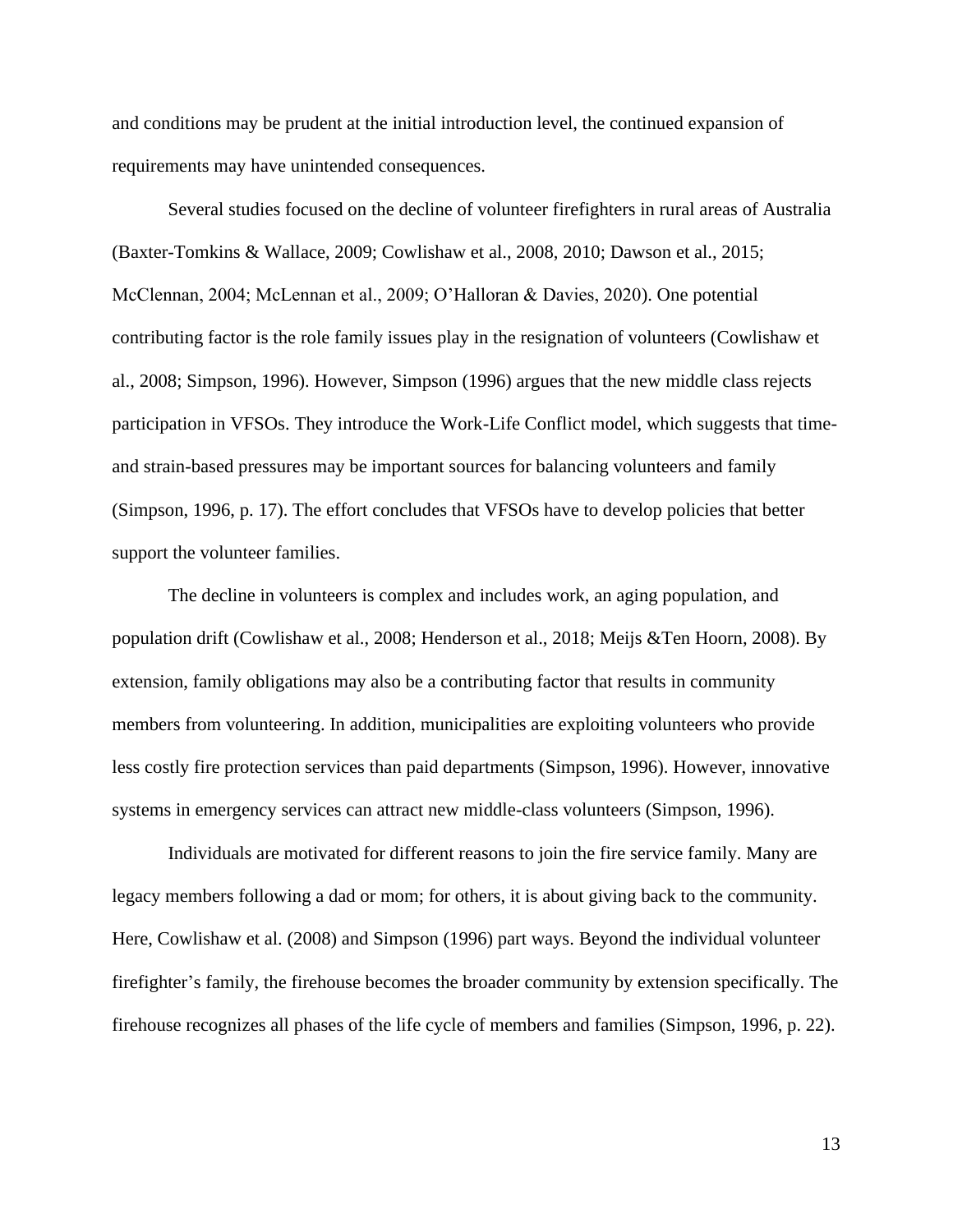Smith (1994) considered the determinants of participation in volunteer associations. His position is that volunteer participation impacts the participant and the larger society (p. 243). These determinants consider factors that characterize an individual's environment and its impact on volunteer participation and the effect of regional and organizational influences, including the individual's social background, social role characteristics, personality traits (enduring, transsituational, general response dispositions of an individual). Such factors have significant potential as part of the explanation for volunteer participation. Other factors include attitudinal affecting volunteer participation; situational considering the individual's immediate situation; and social participation dealing with how an individual participates in such social activities as friendship, politics, associations, church, neighboring, outdoor recreation, and mass media activity (Smith, 1994).

The subfield of inquiry reviewed here seeks to understand why people participate in volunteer programs and voluntary associations (Smith, 1994, p. 244). Smith (1994) examined social background variables that identify volunteer participation involving an individual giving time without coercion or remuneration (p. 244). Furthermore, volunteer work is generally a public benefit activity, while participation in the association is either a public benefit or member benefit activity (Smith, 1993). However, the values that distinguish one person from others beyond member benefit, especially in service to others, were considered.

# **Public Service Ethos**

Public service is enormously consequential and is a critical pillar of a functioning democracy (Perry, 2021, p. xv), requiring voice at all levels of government. Public Service Motivation (PSM) originates from beliefs that unique motives found among public servants are different from those of their private sector counterparts (Perry et al., 2010, p. 681). Perry et al.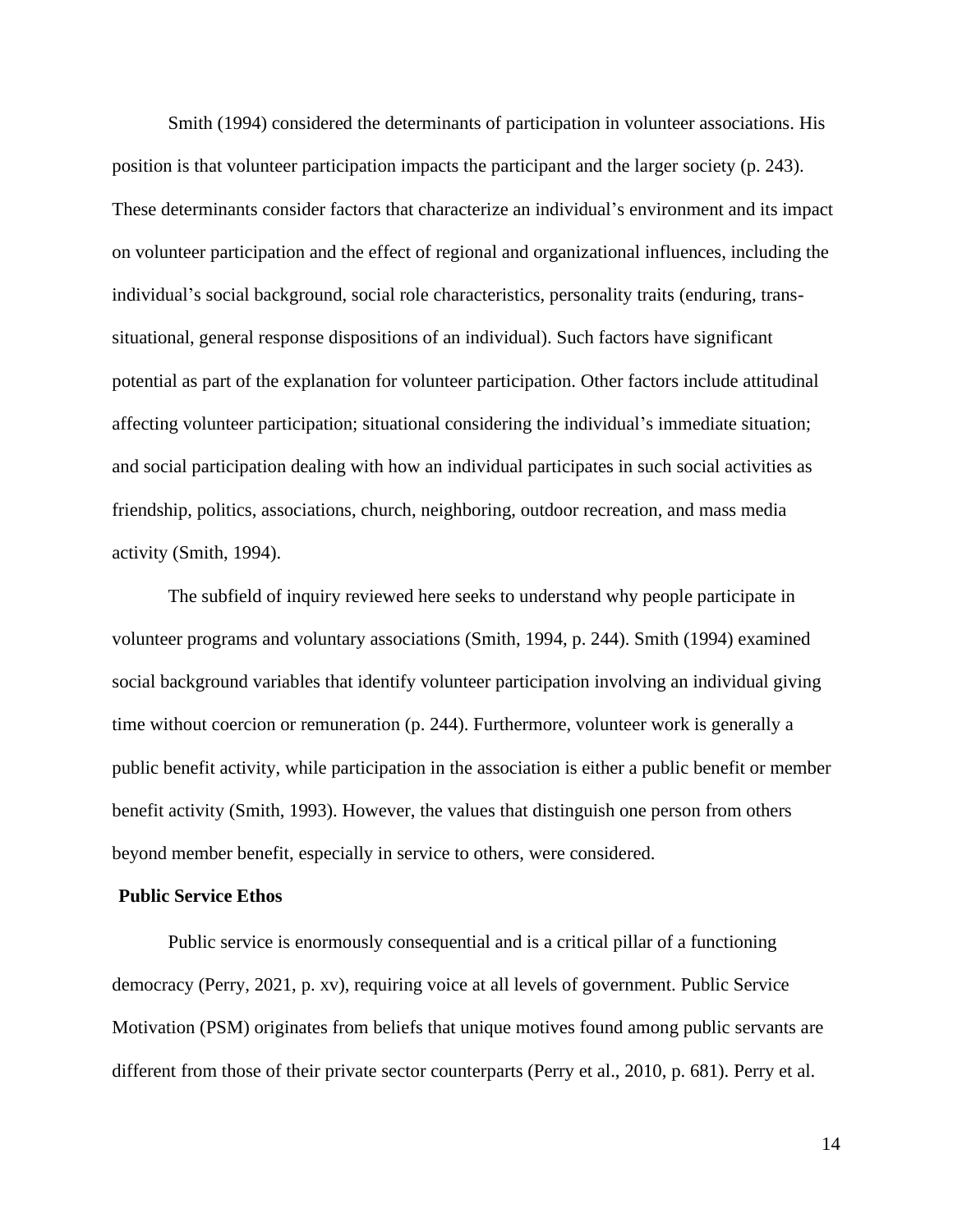(2010) define PSM as "an individual's predisposition to motives grounded primarily or uniquely in public institutions and organization (p. 368)." Perry (2021) speaks to an attraction to public service and commitment to values. Booth-Smith and Leigh (2016) support the idea that a public service ethos is central to all public services.

What motivates someone to volunteer their time generally speaking and specifically to a public organization? First, there is a lack of trust in the government (Kettl, 2021). Still, the volunteer fire service organization is viewed outside of that context as many VFSOs are independent of the local governments in the communities they serve. Second, VFSOs have long been a social fabric within a community and have enjoyed a positive reputation. Third, research in public service motivation (PSM) focuses on motives and actions in the public sector intended to serve the community and the well-being of society (Christensen & Wright, 2011; Moynihan & Pandey, 2007; Perry et al., 2010; Perry & Wise, 1990). Finally, millennials have demonstrated high levels of volunteer motivation; however, that does not translate to the fire service, although people are more likely to volunteer if they think they can make a difference (Brown, 1999; Rose, 2013).

Volunteer firefighters emerge from this brief sketch as highly qualified and committed individuals whose substantial collective effort provides vital and deeply valued services to their communities. What motivates these volunteers to bestow their productive energies in this manner freely is the topic of the next section (Thompson III & Bono, 1993 p. 325).

Moynihan and Pandey (2007) argued that work-related rules and norms are organizational institutions that shape public servants' organizational behavior and the fundamental attitudes these actors hold about the value of public service. In this context, Moynihan and Pandey (2007) are building off of Perry's theory (2000) from the individual to the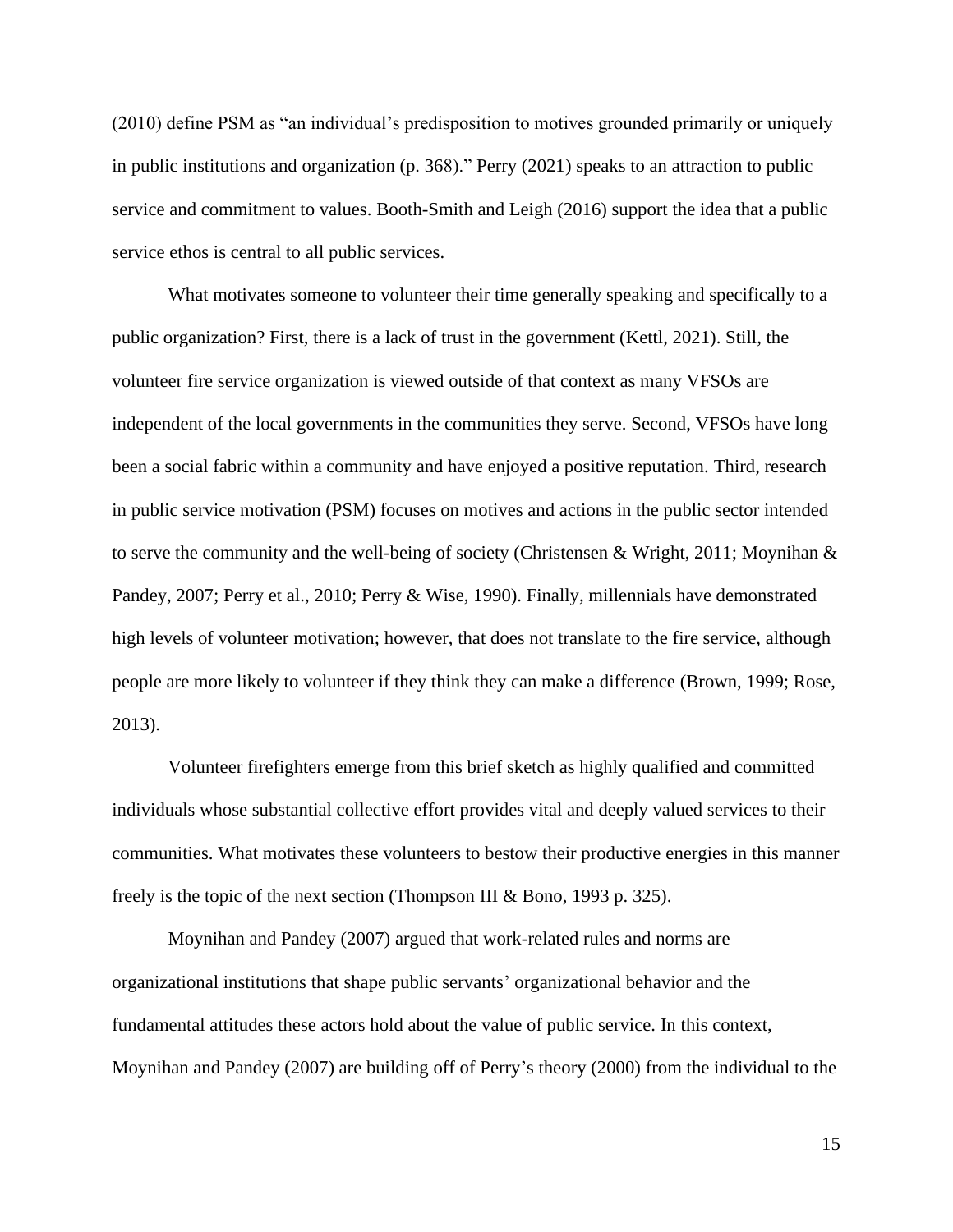organization that PSM theory does not only motivate individuals but that public organizations, such as VFSOs, are social institutions that individuals interact and influence in the context of a structured environment. Perry presented such an instrument and defined public service motivation as "an individual's" predisposition to respond to motives grounded primarily or uniquely in public institutions" (Perry, 1996, p. 5 as cited in Naff & Crum, 1999, p. 7). This predisposition led to the development by Perry (1996) of six dimensions: attraction to public policymaking, commitment to the public interest, social justice, civic duty, compassion, and selfsacrifice. Perry's scale measures rational, norm-based, and affective motives (Naff and Crum, 1999).

The public sector's approach to the public service ethos should be less focused on 'defending' it and more about communicating what it means in practice, in particular to the public, and what drives specific individuals to seek public sector employment (Booth-Smith & Leigh, 2016, p. 22). Leigh (2016) pointed out that younger public servants (aged 26-40) versus seasoned older peers appear less committed to public service values. These include accountability, customer service, and integrity. The younger generation values career advancement, creativity, pay and benefits more aligned with the private sector.

Leigh (2016) defined the public service ethos as a set of principles or values that all public servants adhere to when performing their duties. The fundamental attributes of public service ethos most consistently identified in the public sector include accountability, community responsibility, customer service, and integrity. These hold a close similarity to those core values identified nearly a century ago—the idea of public service ethos, summarized by personal motivation (Booth-Smith & Leigh, 2016).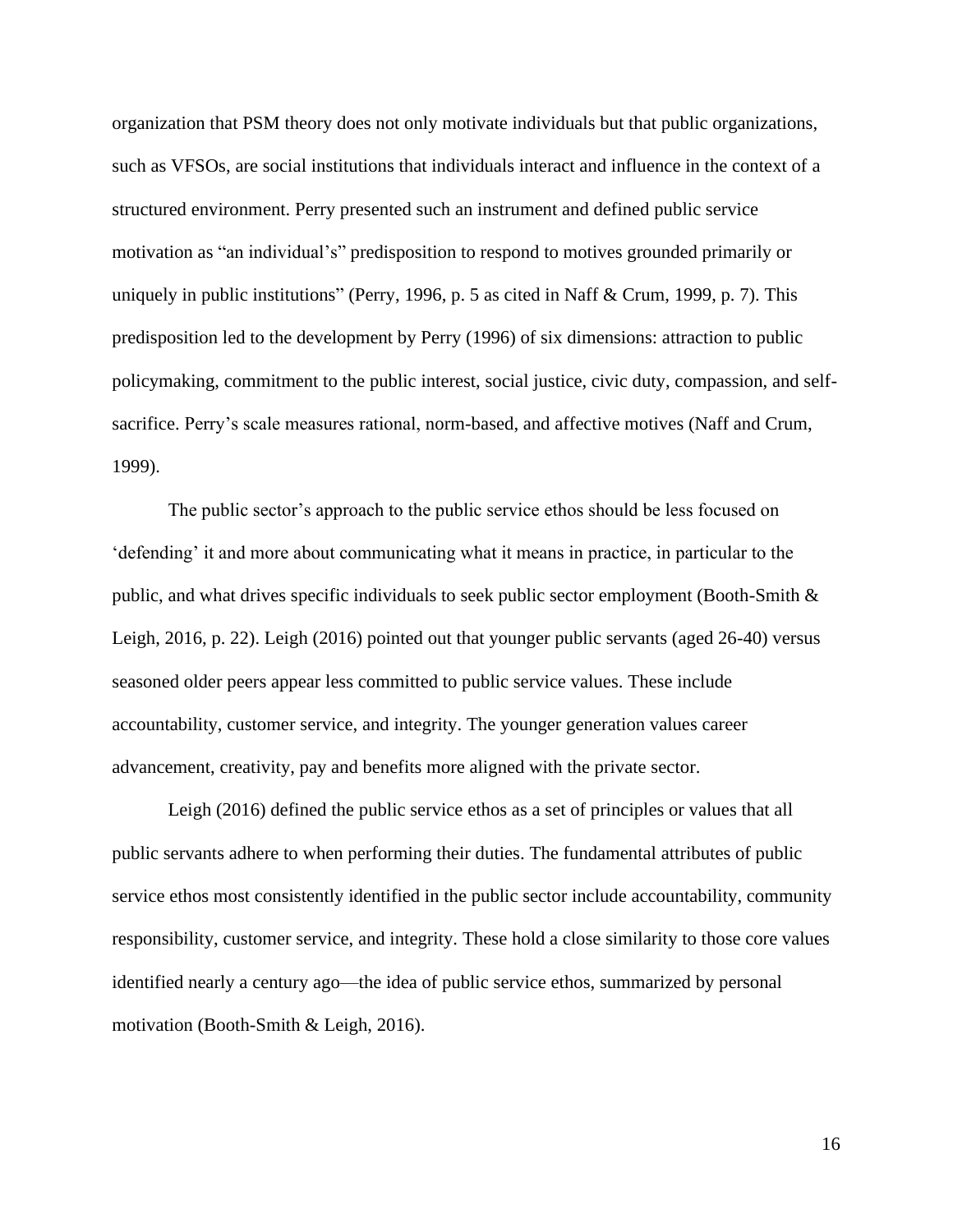The idea of a public service ethos suggests a subtle trace of volunteerism. While modern public sector workers are not volunteers, some of the earliest versions of what we would recognize as public services and welfare were voluntary. Booth-Smith and Leigh (2016) believed there is value in public service ethos; however, it must reflect the generational changes of today's world, differences in public service organizations, and the emerging role of place. Younger workers have a weaker attachment to the traditional elements of public service ethos: pay and career override volunteering to one's community. Public service organizations must focus on public service ethos connected to the place of the local community (Booth-Smith & Leigh, 2016). What motivates these volunteers to bestow their productive energies in this manner freely is the topic of the following section (Thompson III & Bono, 1993 p. 325).

# **Motivation**

Research is extensive on why people choose to engage in volunteer activities. Volunteer effort is significant because of its impacts on and benefits communities, society, and individuals (Oostlander et al., 2014). Volunteers are likely to remain motivated and continue their volunteer service by addressing their concerns (Clary et al., 1998). Therefore, the understanding of volunteer motivations is by organizations that depend on this gratis labor is vital for recruitment and retention. Clary et al. (1998) examined a functional approach to volunteers and highlighted individual differences in motivation. Oostlander et al.'s (2014) study of volunteers similarly examined the unique differences of volunteers but from the perspective of autonomy and control. Using Social Determination Theory (SDT) through survey questionnaires of nearly 2,000 volunteers, a positive correlation between autonomy and less control positively impacted volunteering. Haivas et al. (2012) also considered self-determination theory (SDT) and how individuals satisfy three basic psychological needs: autonomy, competence, and relatedness.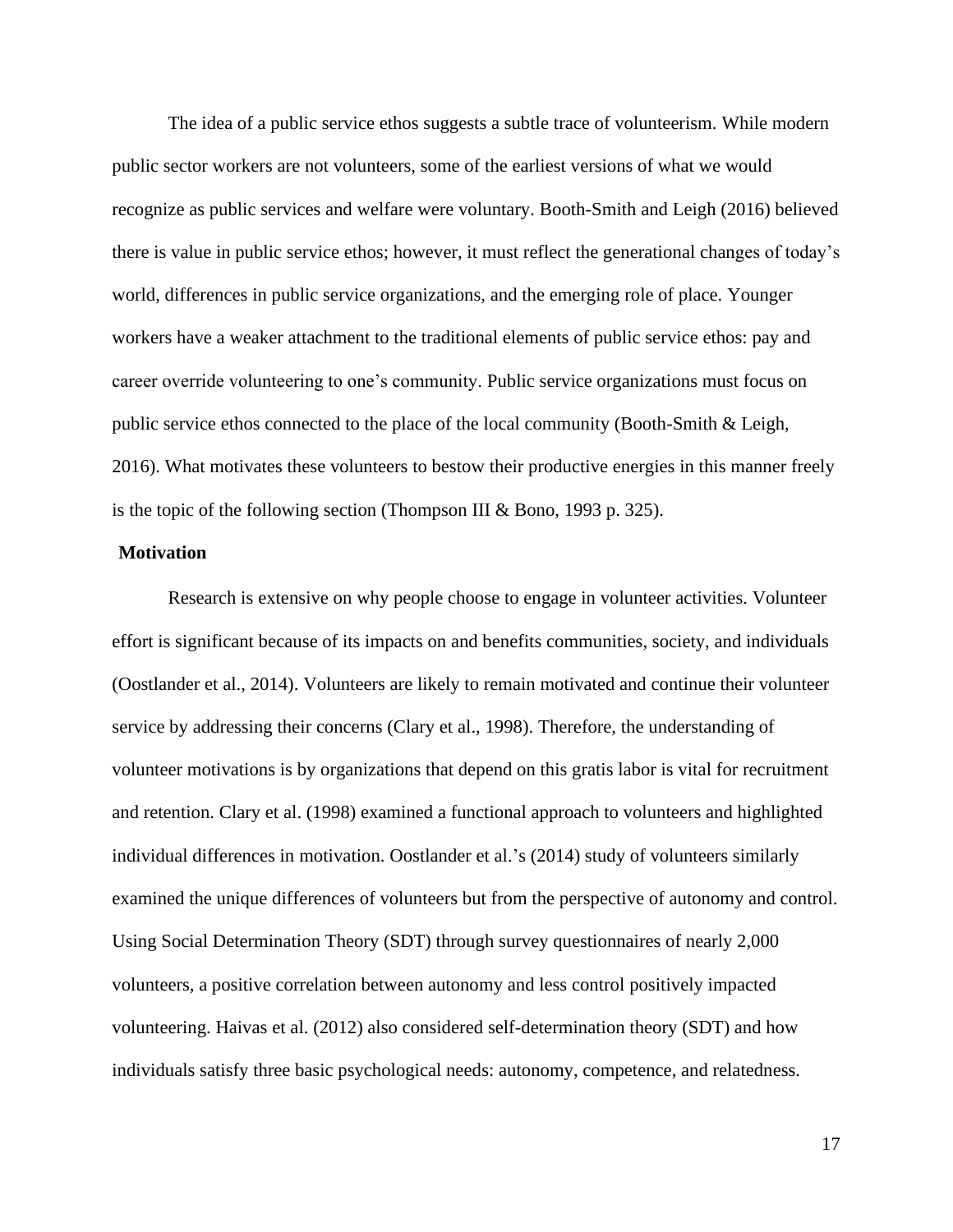Functional theorizing looks at one's attitudes, social relationships, and personality in social psychology. Clary et al. (1998) identified six motivational functions of volunteerism: values, understanding, social, career, protective, and enhancement. It simply may be that volunteers value altruism and are rewarded by the fundamental act of volunteering (Bussell  $\&$ Forbes, 2001). Shye (2010) proposed that instead of asking what motivates a volunteer, ask to what extent volunteering rewards the individual with several benefits. Whether it is an individual's belief system, attitude, or receipt of subsidy, understanding what motivates a volunteer firefighter to manage their daily lifestyle to service may be critical in balancing their everyday activities. In any context, the notion that someone would make a personal sacrifice for another individual, especially when the other individual is a stranger, is an exciting phenomenon and a motivating factor in itself (Clary et al.,1998).

The giving of oneself in the form of service is a critical factor of motivation. Benefits and pride, also known as hygiene and motivation, are two factors that produce a motivated volunteer (Herzberg, 1964; Smeby, 2022). This combined factor, also known as two-factor theory, or Herzberg's Motivation-Hygiene Theory developed by Frederick Herzberg (1964), offers that one set of factors causes satisfaction, and a separate set causes dissatisfaction. Some examples of satisfaction from Herzberg's Motivation-Hygiene theory include a fair salary and compensation package, work hours, health/medical, pensions, and length of service awards (LOSAP) for volunteers (Herzberg, 1964). In addition, motivational factors include modern and wellmaintained equipment (i.e., apparatus and personal protective equipment), appropriate certifications and qualifications, and a demanding training program. Pride is a factor that benefits the individual, especially considering volunteers serve without pay or remuneration if adequately motivated (Smeby, 2022). When these factors are applied to the organization motivator and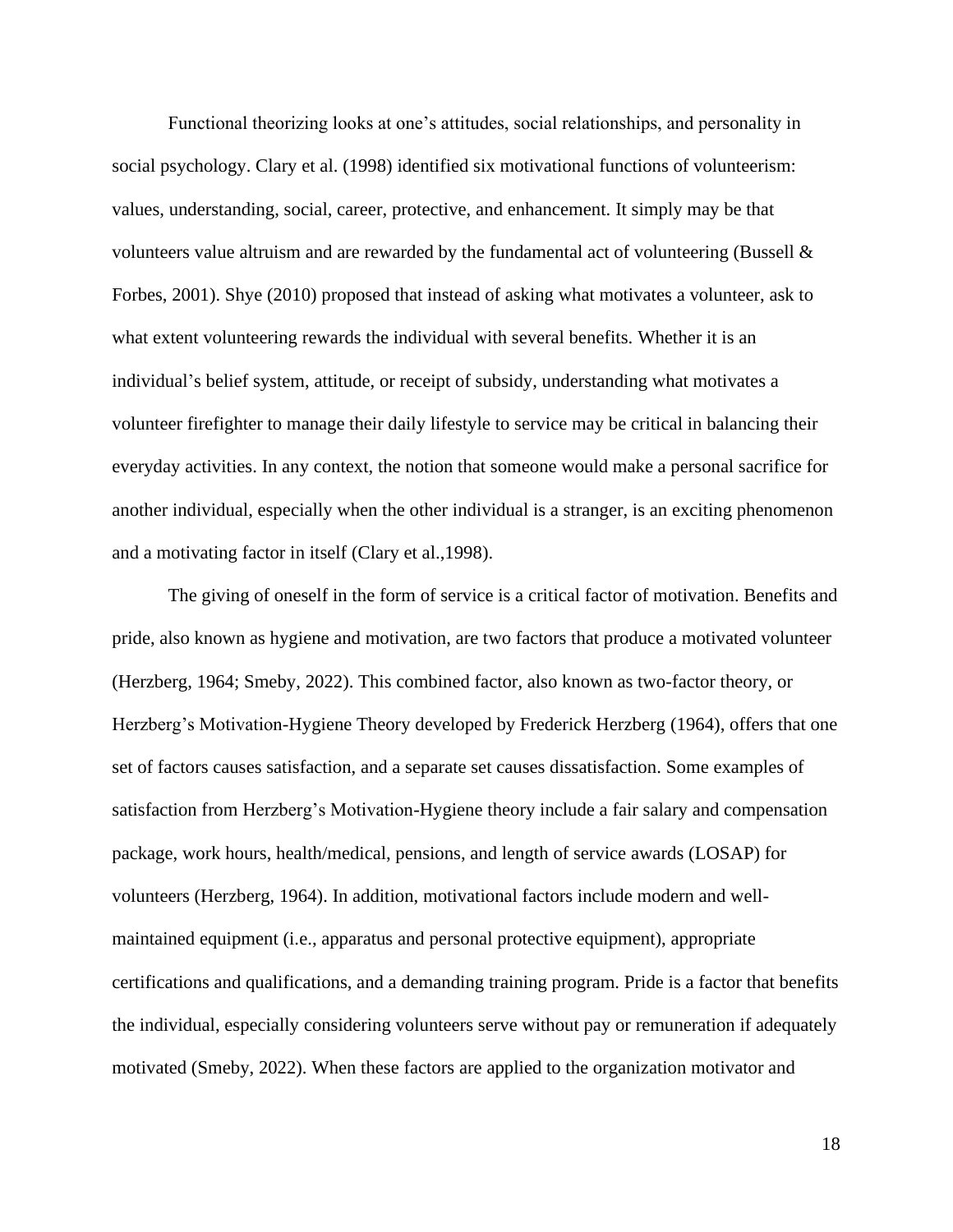hygiene factors are improved and sustained. This can be done by providing direct feedback and supporting professional development within the organization. Support and attention can also keep employees from feeling dissatisfied, leading to volunteer firefighters not retaining.

Dissatisfaction may include time requirements to train an individual as a volunteer firefighter, meetings attendance, and other related fire service activities. Over time the available hours to commit to organizations have been reduced. Demands have increased personally and professionally, and societal values have impacted the volunteer fire service (Smeby, 2022). Collectively, the more demands on the individual's time act as a disincentive. Individuals require basic needs to serve, including recognition, belonging, and satisfaction of helping others and serving their communities (Smeby, 2022). Satisfaction of volunteer firefighters impacts retention, indirectly impacting recruitment (Carter & Rausch, 2017). However, the literature remains undecided, with some scholars like Smeby (2022) and Carter and Rausch (2017) contending that volunteers leave the organizations like the fire service because of a lack of appreciation. Carter and Rausch (2017) further support this position, observing that volunteer firefighter satisfaction is dependent on psychological awards that include signs of appreciation. The failure to recognize these signs can lead to volunteers moving on from the organization, again impacting retention.

Retention is an integral part of sustaining the ranks of volunteer firefighters, especially once recruited. Over time, strategies to recruit and retain, including LOSAP programs, stipends, and other incentives, have been applied. Incentives are well deserved but do not typically increase the volunteer firefighter ranks through recruitment and retention. If incentives are not motivating individuals to join or stay, what will? Like paid employee retention, volunteer retention is one of the most significant challenges for volunteer-dependent nonprofit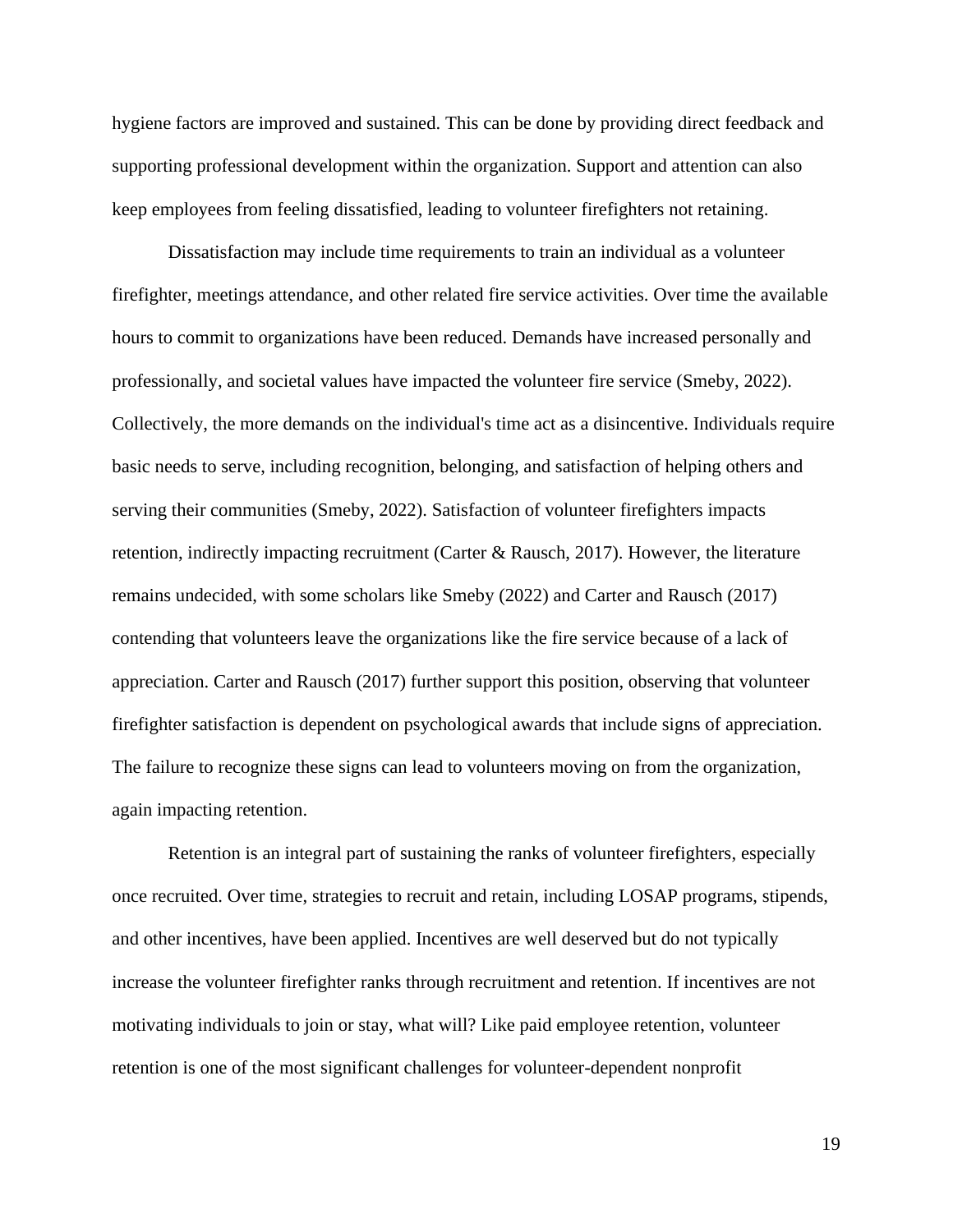organizations (Garner & Garner, 2011). Few stop to realize the role volunteers play in various public services like the fire service (Rehnborg, 2009).

#### **Time Management**

Many time management studies consistently demonstrate positive effects on an individual's perceived control of time and job satisfaction (Claessens et al., 2007). However, much of the literature's focus has been on undergraduate students. A volunteer firefighter's time is limited, like a student's time. Time as a resource can be managed effectively by some, others not so much.

Britton and Tesser (1991) studied the effects of time-management practices on college students. They identified time as a limited resource and, like other limited resources, can be managed. Their research looked at differences among individuals in their time management practices and how they account for how much they may or may not achieve.

Britton & Glynn (1989) and Britton and Tesser (1991) built off a time management theoretical model that specified several time management components: choosing goals and subgoals, prioritizing the objectives, generating tasks and subtasks from the purposes, prioritizing the tasks, listing the functions on a "to-do" list, scheduling the tasks, and then carrying out the tasks. The time management theoretical model considers how an ordinary computer (CPU) time management program operates to carry out specific tasks such as listmaking, goal specification, and the setting of priorities. Like computers, students utilize information processing tasks that factor in the length of the tasks, task complexities, task priorities, deadline, and proneness to interruptions – in short, students are overloaded much like a volunteer firefighter.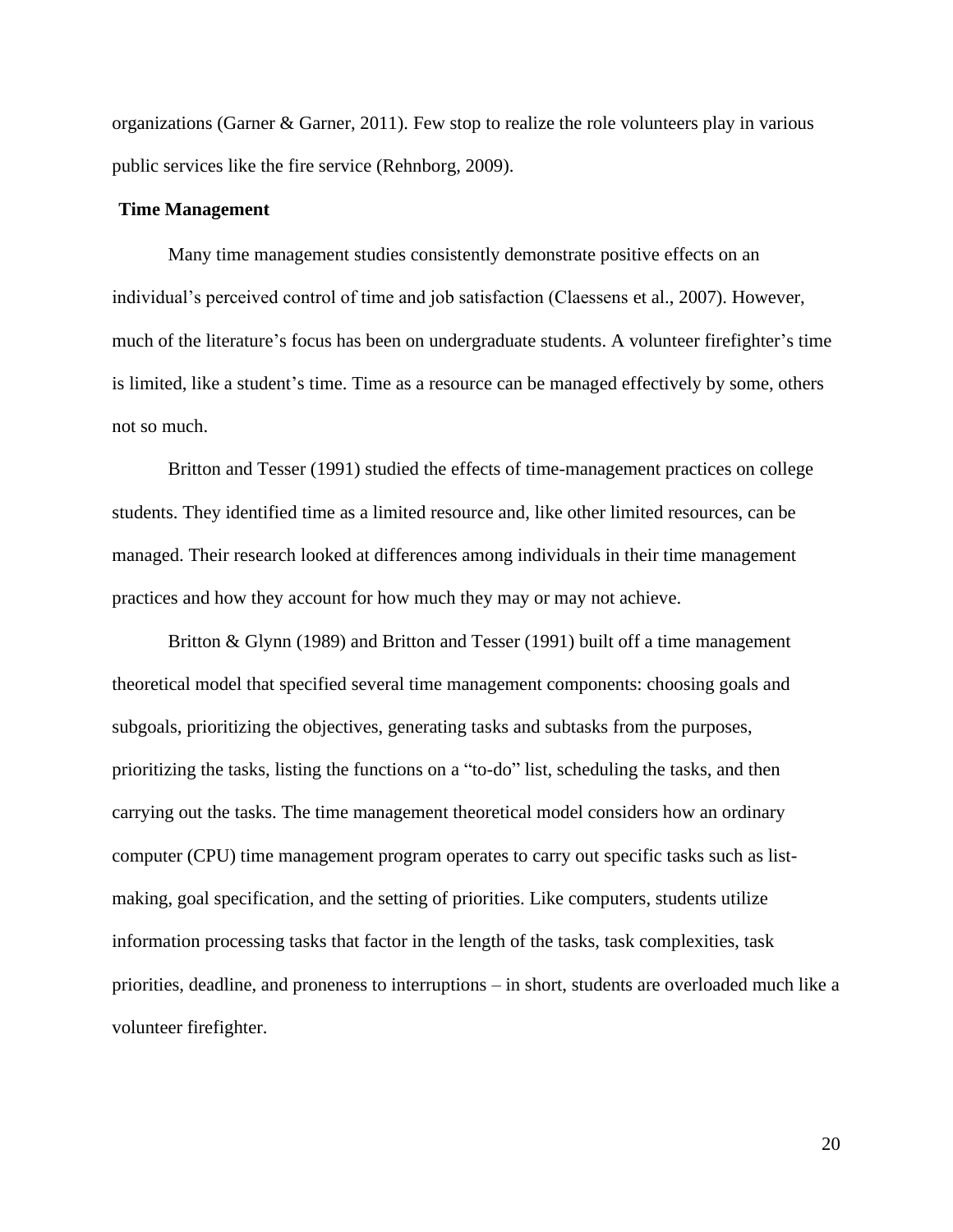Britton and Tesser's (1991) findings suggested that successful students develop shortterm planning skills and positive attitudes toward time. This incremental tactic lets them manage what is on their plate and control it. However, long-term planning presents more of a challenge. Students extrapolate that the more complex tasks daily, the more difficult long-term planning versus short-term except for less unpredictability and more stable situations. The relationship between time management and skills for students may hold in other fields. Replicating this study in the volunteer fire service may support or add to their findings.

Emergency response is the most visible and the single most time-consuming firefighter activity. Still, auxiliary activities consume more than two-thirds of the average firefighter's total time in the department (Thompson  $\&$  Bono, 1993). Training time is rapidly expanding with the growing need for emergency medicine, hazardous materials, and occupational safety and health expertise. The magnitude of the overall time commitment required of volunteer firefighters cannot be understated. Additional requirements- demonstrates either a lack of concern or willful indifference of agencies that recommend these added load requirements and those that adopt them. For example, Firefighter II is a second-level progression above Firefighter I. The purpose is to demonstrate the next level competency for firefighters, but is it necessary to mandate it as a requirement versus a permissive professional development activity? Mandating this requirement forces additional time demands that the literature has identified as an issue in recruiting and retaining volunteer firefighters. The average firefighter sampled donates 236 hours, or the equivalent of six 40-hour workweeks, annually. Despite the demands, 69% of volunteer firefighters never considered resigning (Thompson III & Bono, 1993 p. 325).

Roe (2007) provided an overview of at the time of current time management research, finding that time management behaviors positively relate to perceived time control, job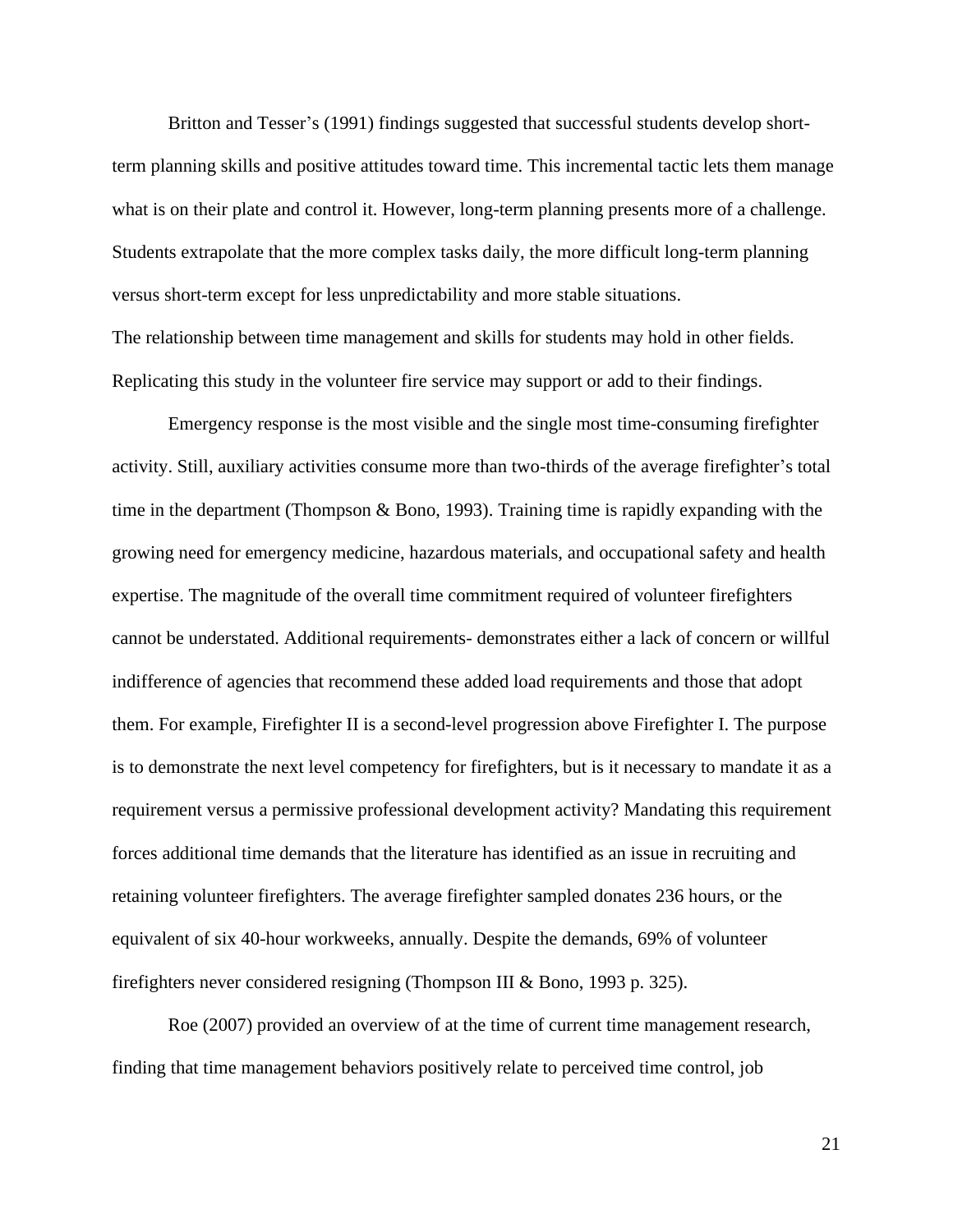satisfaction, health, and negative stress. However, one limitation is the attention given to job and organizational factors. The research included employees who had heavy workloads that included working full-time, studying part-time, working full-time, and running households with children. Thus, an individuals' workload demands could be viewed in a family context.

Time management literature provided several definitions. Claessens et al. (2007) suggested a definition of time management as "behaviors that aim at achieving effective use of time while performing some goal-directed activity, such as completing a work task or an academic duty, which is carried out in a way that implies effective use of time (p. 262). However, this definition does not appear to account for activities in the daily routine of life not delineated as goal-directed such as the daily ritual of getting a child ready for school or getting oneself prepared to go to work.

Kaufman et al. (1991) defined time assessment behaviors as awareness of here and now or past, present, and future and self-awareness of one's time use, which helps to accept tasks and responsibilities that fit within the limit of one's capabilities (Claessen et al., 2007). On the other hand, Britton and Tesser (1991) and Macan (1994, 1996) considered planning behaviors, such as setting goals, scheduling tasks, prioritizing, making to-do lists, and grouping tasks to use time effectively. Monitoring behaviors aim to observe one's use of time while performing activities, generating a feedback loop that allows a limit to the influence of interruptions by others (Fox and Dwyer, 1996; Zijlstra et al., 1999 as cited in Claessen et al., 2007, p.263). Claessen et al. (2007) was also concerned with the lack of a time management theory.

Mosadeghrad et al. (2001) focused on job stress in healthcare workers, which in turn causes hostility, aggression, absenteeism, turnover, and reduced productivity (p. 170). The concern related to volunteer firefighters is absenteeism, turnover, and reduced productivity.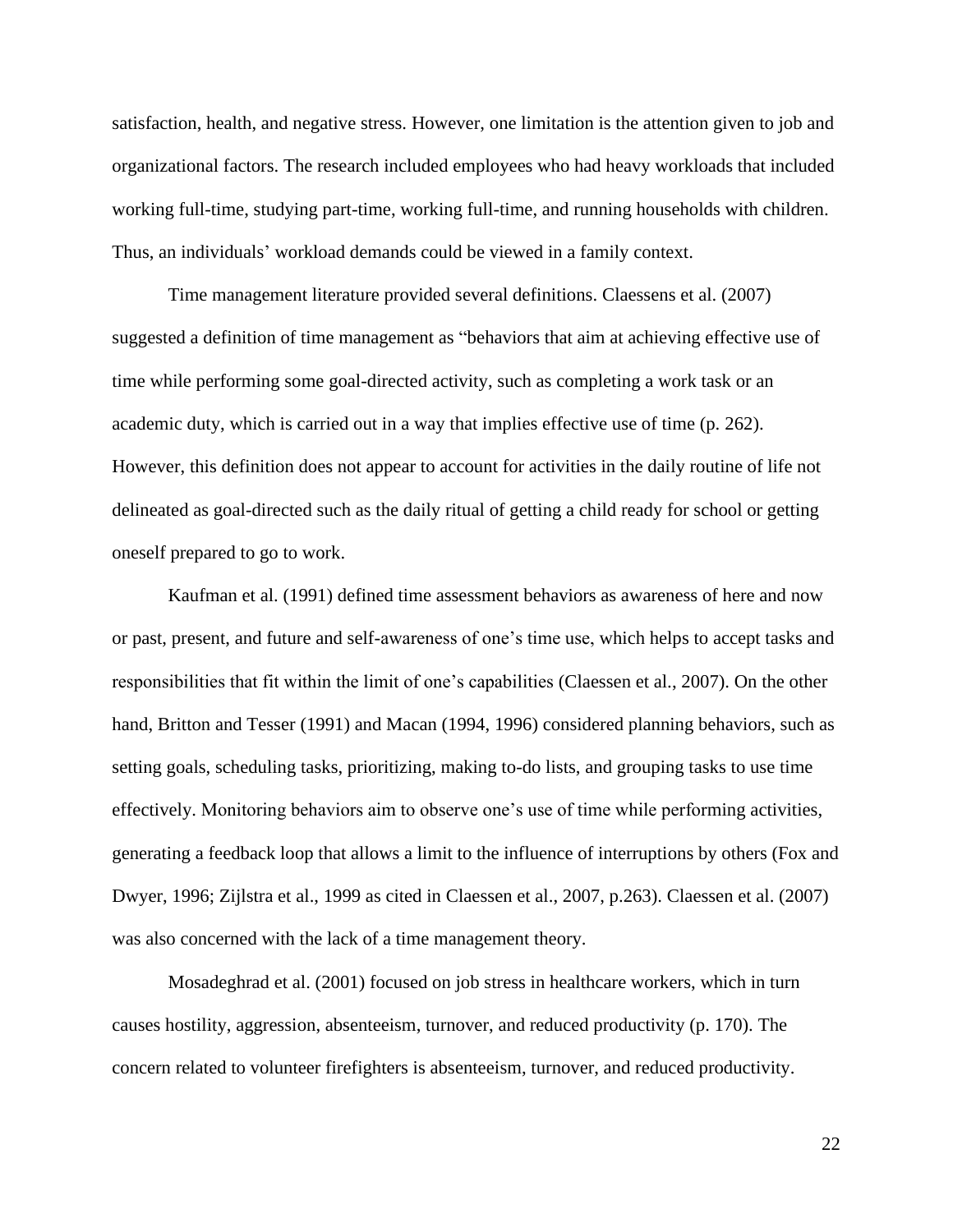Reduced productivity for volunteer firefighters could include diminished attendance for emergency response, training, and other non-fire activities required of its members.

Mosadeghrad et al. (2001) found that sources of stress were inadequate pay, inequality at work, too much work, staff shortage, lack of recognition and promotion prospects, time pressure, lack of job security, and lack of management support (p.170). Thus, there is too much work, staff shortage, time pressure, and possibly a lack of management support. Lack of management support could be the failure of VFSOs leadership in recognizing the need to amend or establish standards that work with the volunteer firefighter's existing lifestyle.

Mosadeghrad et al.(2001) defined the quality of working life (QWL) as an employee's satisfaction with working life (p. 171). Quality of working life is a multidimensional concept that looks at several factors of employees' work, including but not limited to the work environment, job satisfaction, training, and professional development opportunities, work stress, and the relationship between on the clock and off the clock (Mosadeghrad et al., 2001). High QWL organizations see improved employee productivity, reduced absenteeism, and lower turnover.

Additionally, Mosadeghrad et al. (2001) considered how job stress, QWL, and intention to leave voluntarily from the organization are evident in low QWL organizations. Job stress, therefore, leads to considerable turnover in healthcare organizations which comes at a substantial cost and negatively impacts the organization by reducing its capacity to meet its mission and provide quality care (Mosadeghrad et al., 2001). By extension, the decline in volunteer firefighters also reduces the VFSOs ability to meet its mission and ensure quality fire protection.

Factors that may influence the level of employees' job stress are demographic variables of gender, age, years of work experience, graduation level, place of work, type of employment, type of hospital, employees' QWL (Mosadeghrad et al., 2001, p. 179).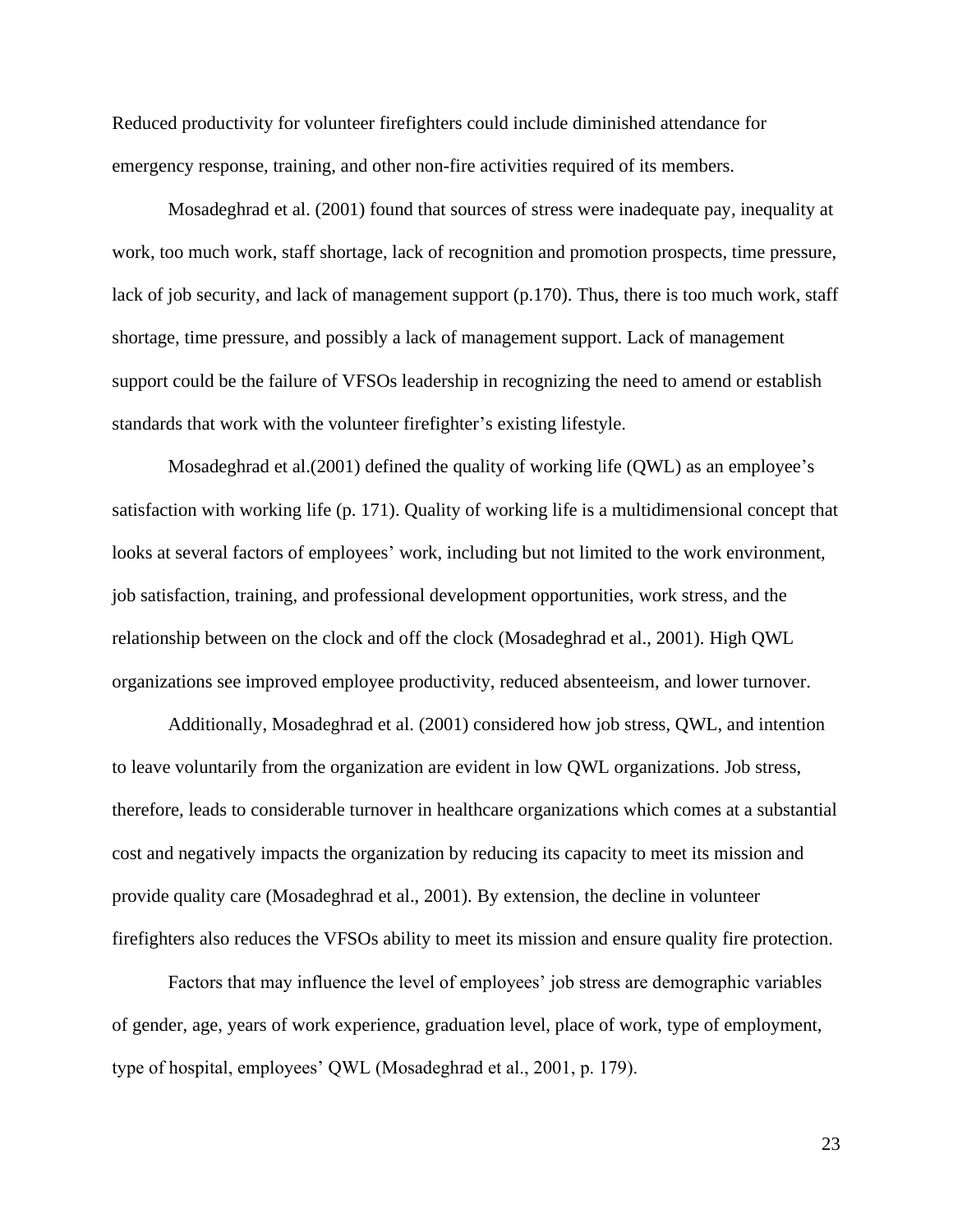Stress has been defined as pressures from the environment, then strain within the person (Michie, 2002, p.67). However, Michie (2002) accepted the definition as the interaction between the situation and the individual. Stress results when an individual's resources are insufficient to manage the demand and strains of the problem. In the context of volunteer firefighters, the position represents the situation.

Signs of stress affect an individual's behavior. Responses to stress may include fatigue and lack of motivation. Stress may be caused by time-limited events, such as the pressures of examinations or work deadlines, or by ongoing situations like family demands, job insecurity, or long commuting journeys (Michie, 2002, p. 67). Consideration for volunteer firefighters includes the pressure of meeting the VFSOs requirements and incident response, along with family and job demands.

Michie (2002) associated the following factors in the context of absenteeism, including overload and pressure, the effects of excess and strain on their personal lives, and the lack of control over work. A factor that is out of a volunteer's control is an emergency call. The various demands may adversely impact the volunteer firefighter's overall quality of life. Success in managing and mitigating stress depends on the organization's culture (Michie, 2002). However, VFSOs who maintain rigid requirements fail to address this. While this may not bring new volunteers into the organization or prevent others from leaving due to job relocation, it may help manage the existing active volunteers and stabilize the ebb and flow of volunteers showing up sporadically versus consistently.

Learning from those who have provided years of service to the volunteer fire service may shed additional insight into community recruitment. However, the focus of this cannot take place in a vacuum. The community must understand the implications of the decline from a cost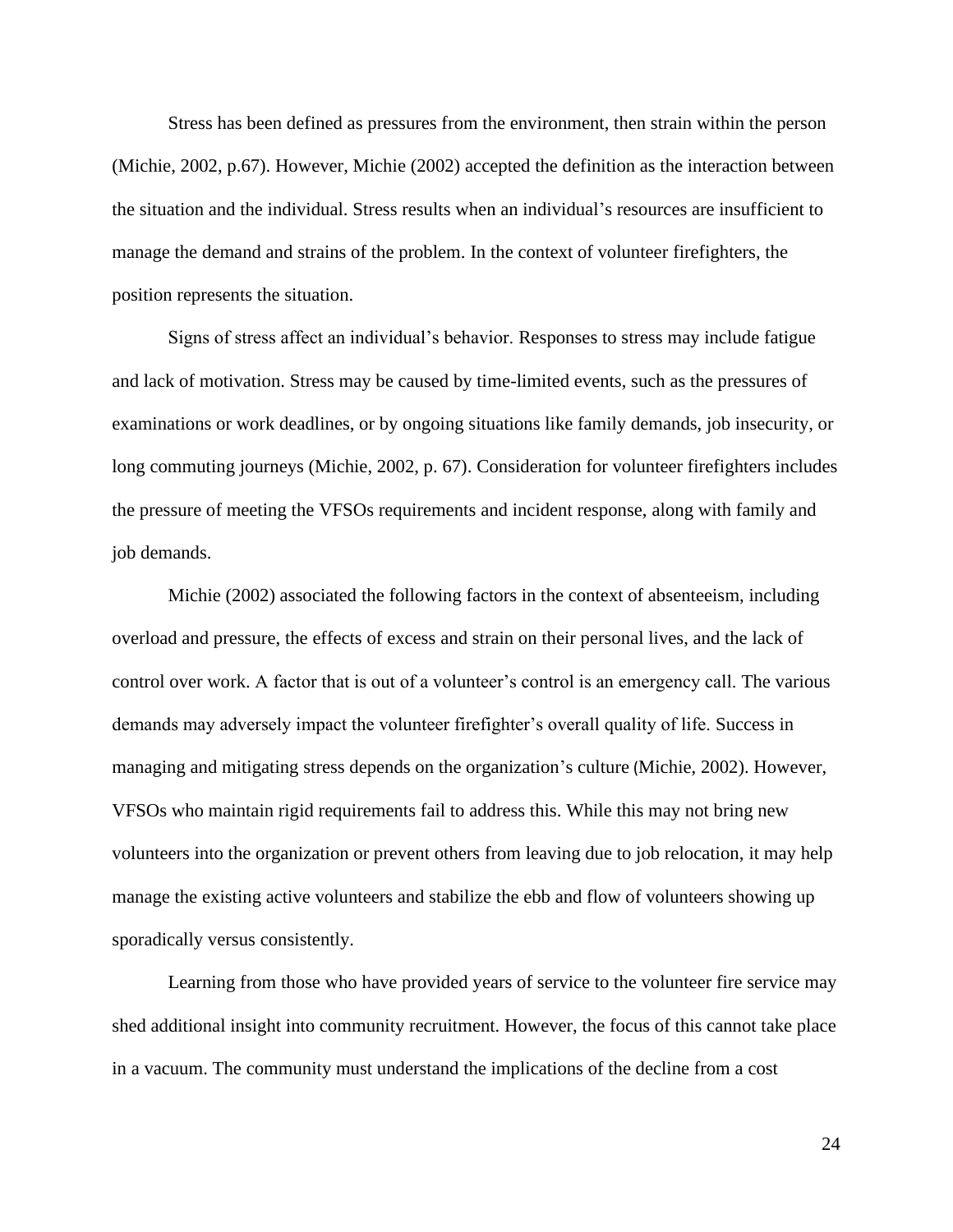perspective. A continued decline could increase taxes to cover the cost of supplementing volunteers with part- or fully paid firefighters. Furthermore, the reduction could reduce response time while waiting for mutual aid assistance from outside their immediate area; or change the community's expectations, but that is a community's decision. Lastly, considering time demands on burnout to volunteers must be contemplated.

Burnout results from prolonged exposure to stressful working environments, yet some volunteer firefighters seem to manage long years of service balancing their work, life, and volunteer activities (Khamisa et al., 2015, p. 653). Stress, burnout, job satisfaction, and general health of volunteers must be seen as essential considerations when developing strategies and interventions to improve volunteer firefighters' outcomes that may offer new recruitment and retention considerations. Burnout may lead to concerns of role ambiguity or role conflict.

## **Role Conflict**

Role conflict is at play in the context of deciding work, family, or volunteer commitments. Role conflict resolution theory supports the notion that choice is the reaction of conflict, with compromise and avoidance being factors (van de Vliert, 1981). Phillips et al. (2014) studied whether role ambiguity or role conflict impacted hospice volunteers in Australia. The research looked at factors that affected recruitment and retention for hospice services to maintain this service. Hospice volunteers were leaving their positions within the first two months of serving due to factors of career, illness and family, geographical relocation, and service-based issues (Phillips et al., 2014). The similarities may transfer to volunteer firefighters; however, the research focused on a gap between role ambiguity and role conflict in attrition with paid staff but not its impact on volunteer staff. The conclusion was that role ambiguity and role conflict were not concerns for hospice volunteers. The hospice volunteers' structured setting and the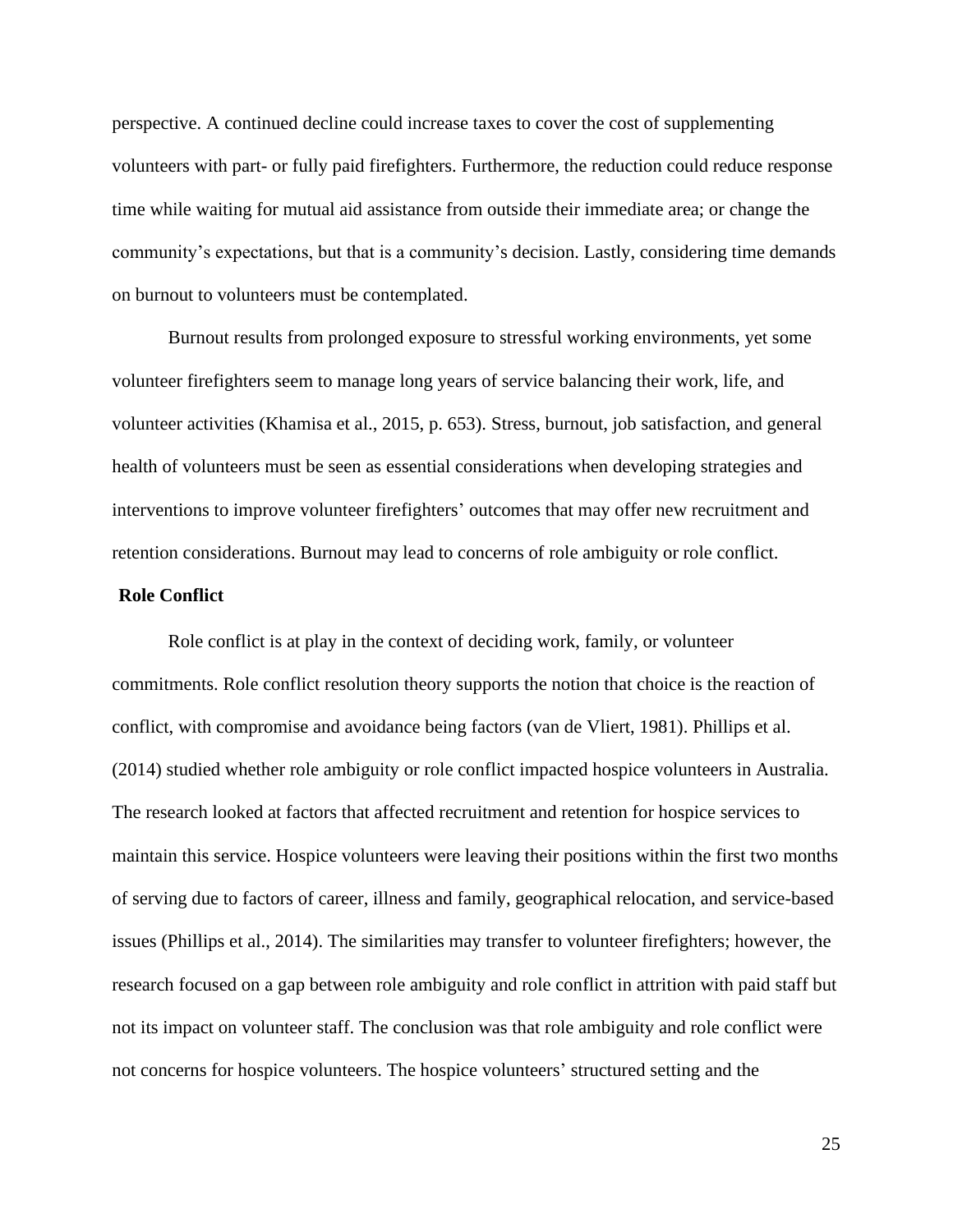organizational support they received, including training, provided self-care strategies (Phillips et al., 2014). These results may be transferable to other volunteers, including volunteer firefighters who have persisted in the fire service for many years. Additionally, the literature considered the relationship between role conflict and burnout (Jones, 1993; Jawahar et al., 2007; Phillips et al., 2014).

## **Volunteer Lifecycle**

When considering recruitment and retention factors, consideration must be given to an individual's time with an organization. Omoto and Snyder (1993, 2002) referred to this time as the volunteer life cycle. Similar to other socialization theories, Omoto and Snyder (1993, 2002) divided the process into three modules: antecedents (including motivation to volunteer), the volunteer experience, and the consequences of volunteering. They described the characteristics of the agency, the volunteer, and the social system in each stage but did not explain the process volunteers undergo in the roles they undertake.

Additional scholars such as Farmer and Fedor (1999), Haski-Leventhal and Bargal (2008), Mumford (2000), Simon et al. (2000) have studied this phenomenon. Haski-Leventhal and Bargal (2008) reviewed the organizational socialization of volunteers, defined as the process through which one learns the job, internalizes organizational values and goals, and becomes an effective and involved volunteer (p. 67). They developed the Volunteering Stages and Transitions Model (VSTM), focusing on five different phases in a volunteers' socialization (nominee, newcomer, emotional involvement, established volunteering and retiring (Haski-Leventhal & Bargal, 2008). However, Mumford's (2000) focus was on volunteer training and how an organization may increase the organizational identification of volunteers (Simon et al., 2000).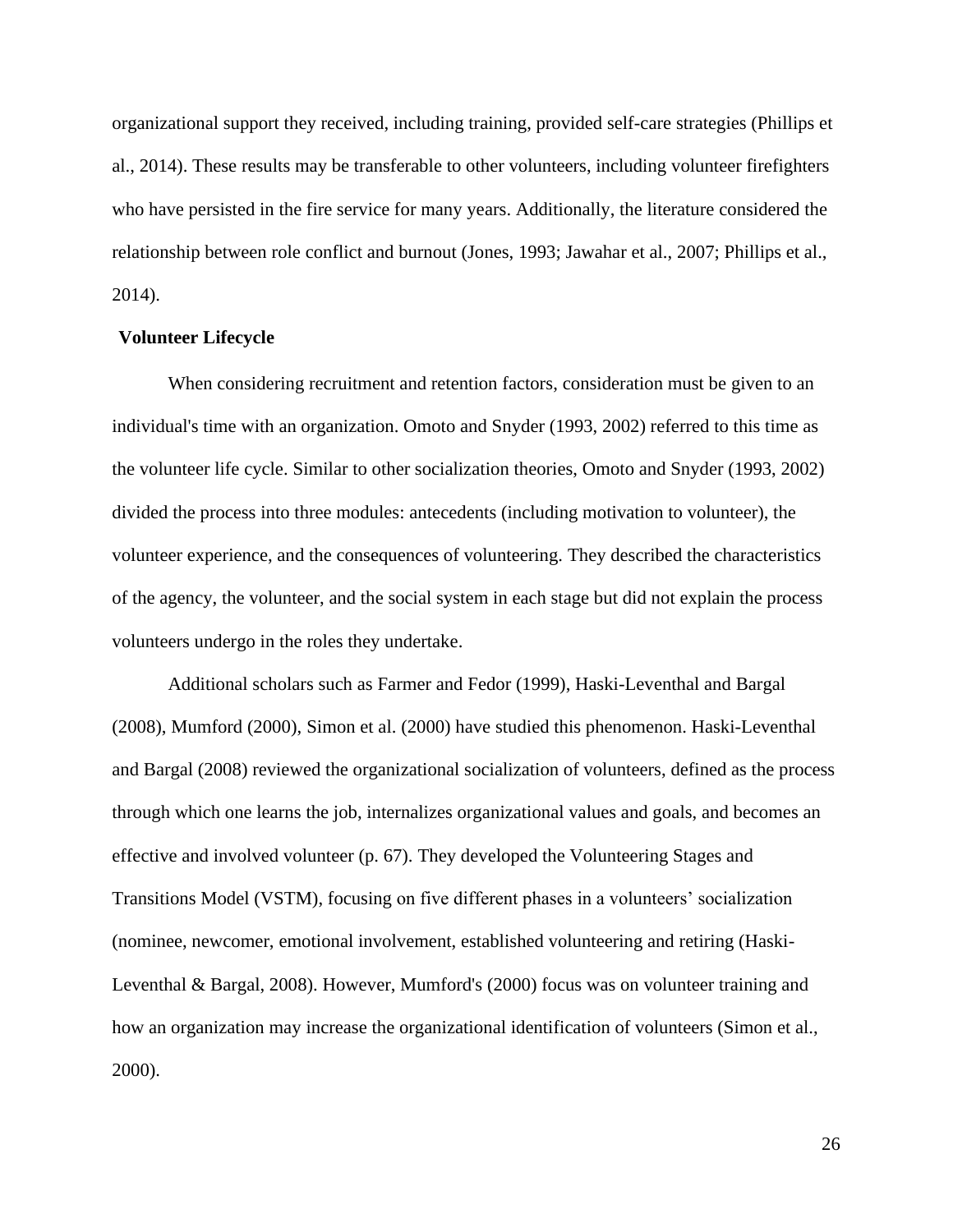# **Conclusion**

The nature of volunteering has changed over time (Malinen & Mankkinen, 2018, p. 605). Volunteer commitment is declining, as the new type of volunteering is more "reflexive" – volunteers increasingly focus their efforts on their interests rather than on groups or the community (Malinen & Mankkinen, 2018, p. 605). The contribution of volunteer firefighters and VFSOs serving communities across the country cannot be understated. Individuals within organizations work beyond their formal employment contracts, and by extension, so do volunteer firefighters (Rayner et al., 2012).

Volunteer fire service organizations are ubiquitous institutions throughout the non-urban American landscape. Although their original mission was fire suppression, VFSOs currently respond to all natures of emergencies (Thompson III & Bono, 1993, p. 324). They provide essential public goods and are a locus for community organization and identity. The uniqueness of firefighting among volunteer activities arises mainly from its monopoly over its mission and its vital, indispensable character (Thompson III & Bono, 1993). Emergency response is the most visible uncontrollable firefighter activity. Calls for emergency service come at all times of the day and night. There can be several calls in a day, or there may be no calls for days and weeks. In addition, ancillary activities consume more than two-thirds of the average firefighter's total time in the department, including training, company business, and community service. Volunteer firefighters are highly qualified and dedicated individuals whose generous mutual effort provides their communities with essential and deeply respected services. There is no dispute in the literature on this issue.

In addition, VFSOs are experiencing challenges recruiting and retaining these individuals. Closely studying volunteer firefighters and learning their perspectives from their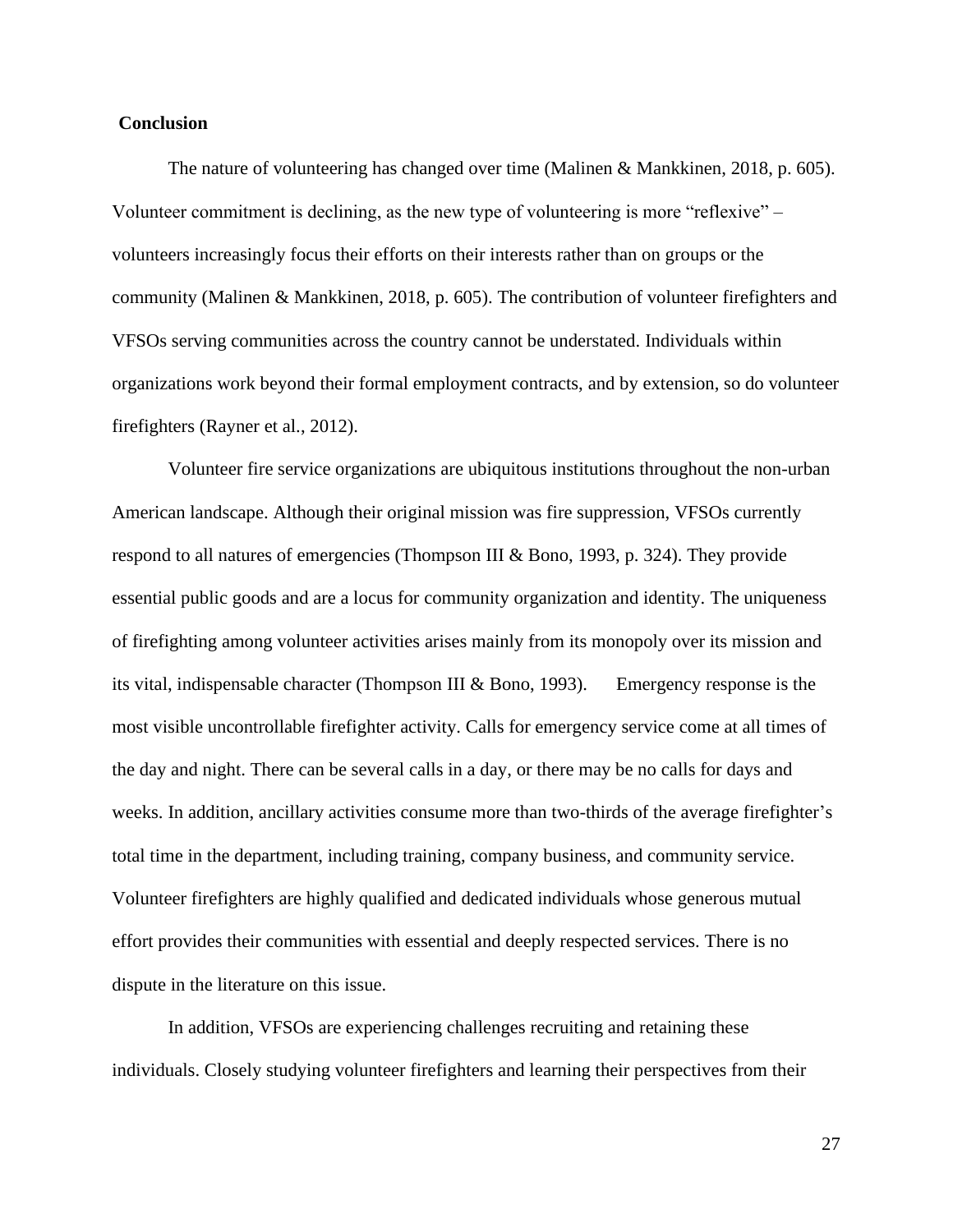different experiences when they joined the fire service by addressing the decline, understanding factors that may impact that decline, and recommending actions to mitigate it or even change may lead to new strategies to recruit and retain future volunteer firefighters.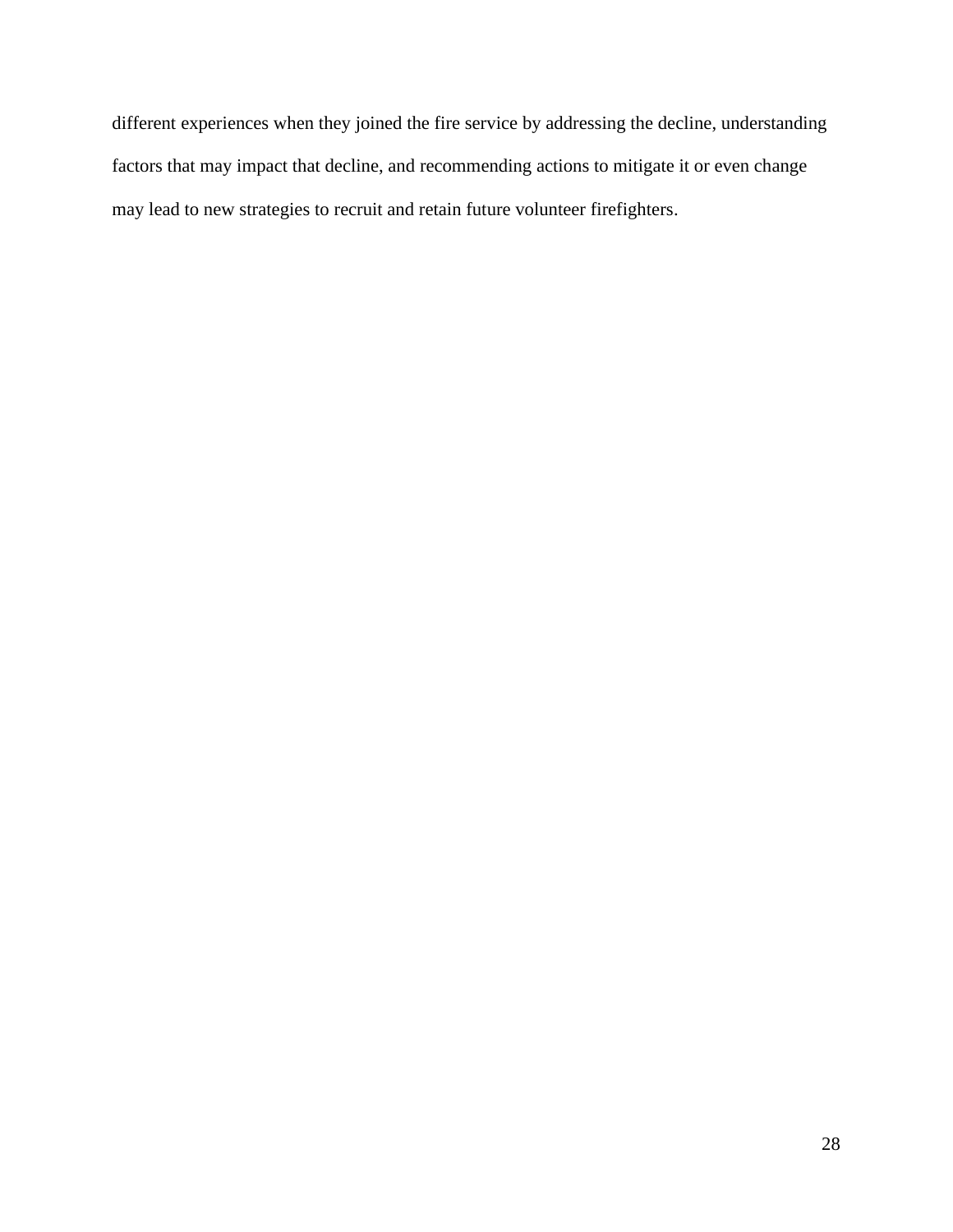#### **CHAPTER III: DATA AND METHODS**

The purpose of this chapter is to present the research methodology for this qualitative case study regarding understanding factors impacting volunteer firefighters' work, family, and volunteer balance to serve. This approach allowed for a deeper comprehension of why individuals volunteer in the fire service and how they manage their time related to family, work, school, recreation, and finding time to serve their community as a volunteer firefighter. The applicability of grounded theory and an interpretive approach for this study are discussed further in this chapter. The organization of this chapter includes the central research question and subquestions, including the methodology, study participants, procedures, data collection and analysis, and ethical considerations.

## **Research Questions**

The central research question studied for this problem is what factors impacted volunteer firefighters' work, family, and volunteer balance to serve. Understanding why individuals join the volunteer fire service, why some persist, and why some leave may lead to new strategies to recruit and retain volunteers to mitigate and stabilize the decline in volunteer firefighters. Subquestions include:

- 1. What motivates an individual to volunteer given the time demands of work, family, and volunteering in one of the most dangerous occupations in their community?
- 2. How do volunteer firefighters decide between work and family versus responding to emergency incidents or other activities of their VFSO?

Understanding factors that impact volunteer firefighters' and how individuals choose between them while meeting their minimum obligations to the VFSOs they serve can provide a deeper appreciation of what motivates individuals to volunteer. This understanding may lead to new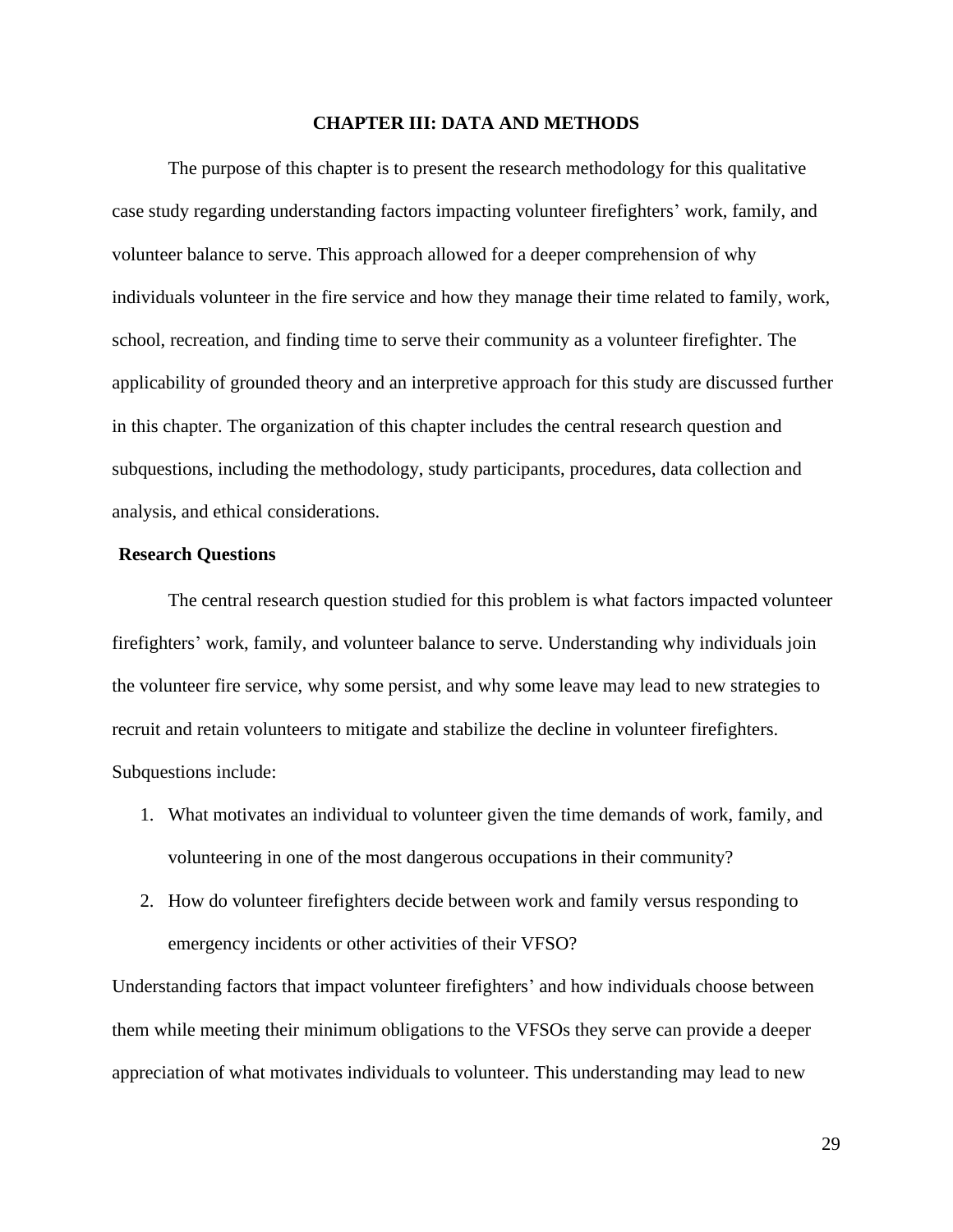strategies to recruit and retain volunteers for independent fire service organizations and municipal fire service organizations that rely on volunteers to serve their communities.

## **Methodology**

A qualitative case study methodology was used to explore this phenomenon to collect insightful explanations for why individuals choose to serve as volunteer firefighters and remain committed to the fire service. The study included a single instrument design to gain an in-depth inquiry into this phenomenon. The unit of analysis was the volunteer fire service and utilized convenience sampling. Sampling included current and former volunteer firefighters from rural and suburban fire service delivery organizations in all-volunteer and hybrid organizational models in seven municipalities in three counties in southern New Jersey and eastern Pennsylvania. The study consisted of a brief demographic survey, semi-structured interviews, and general observations of current and retired firefighters who may provide the opportunity to understand causal inferences and explanations from individuals who serve as volunteer firefighters.

## *Case Study*

A qualitative case study was utilized to understand factors impacting volunteer firefighters' work, family, and volunteer balance to serve. This approach permitted an exploration of a real-life, contemporary bounded system (a case), allowing for a deeper comprehension of the volunteer fire service using multiple cases (i.e., volunteer firefighters) across multiple sites (i.e., fire companies/departments) (Creswell & Poth, 2018). Through an interpretive lens, a case study approach provided exploration and development of a thick description of an individual's experiences as a volunteer firefighter and affords reasonable methods for collecting, synthesizing, examining, and hypothesizing qualitative data for theory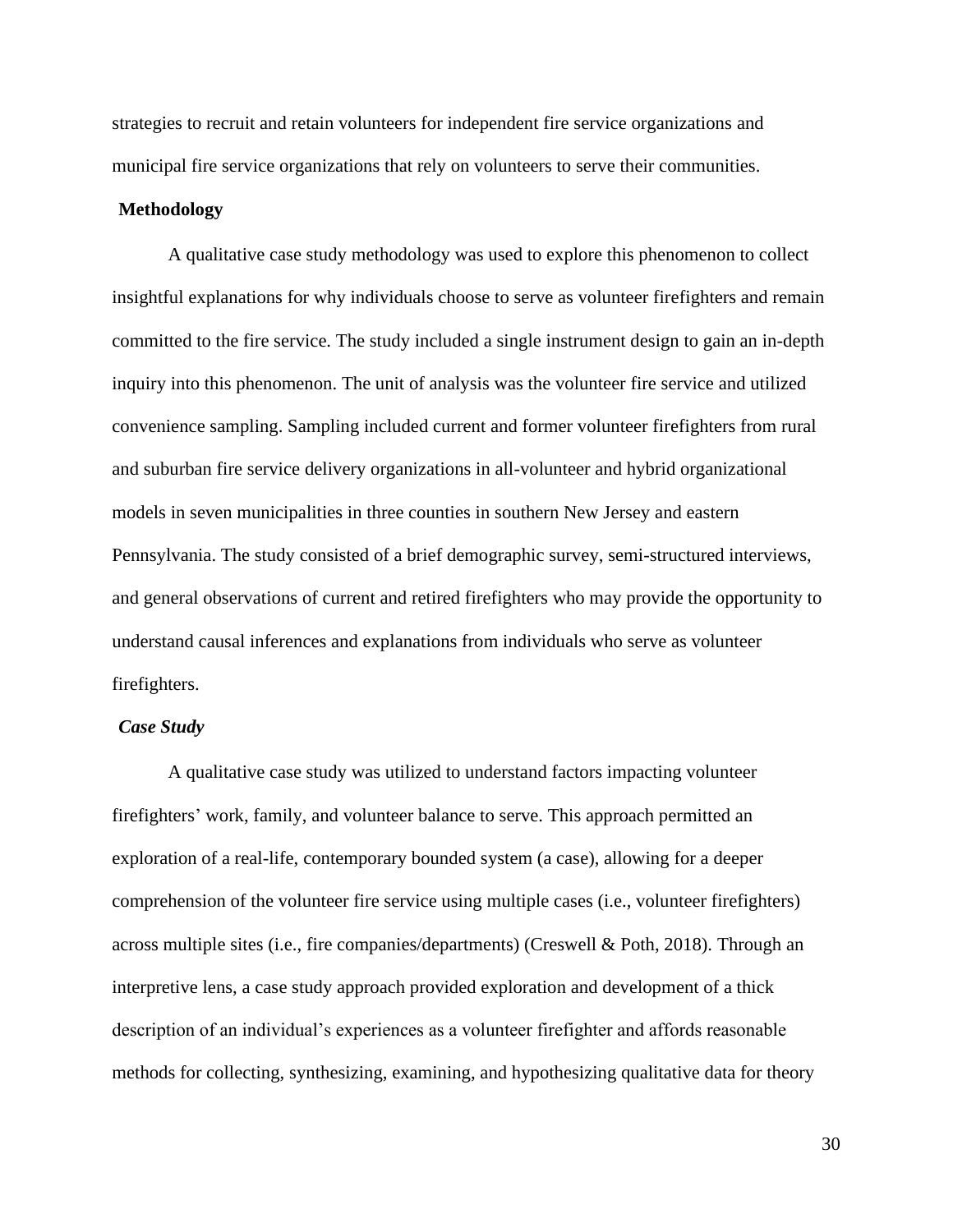construction (Charmaz & Bryant, 2019). Since a case study approach is not a specific paradigm, it allowed the utilization of various qualitative methodologies, including data analysis.

## *Grounded Theory*

The grounded theory approach is a qualitative research design that refers to a theory generated inductively from data. A theory is a set of relationships that suggests reasonable explanations of the phenomenon under study (Strauss & Corbin, 2015; Moghaddam, 2006). Although grounded theory methodology is a discovery process of undetected topics, the undertaking is to build a theory from the ground. According to Moghaddam (2006), a review of the pertinent literature reveals current thinking in the area. Although the case study considers the existing development of theory and grounded theory should have no predetermined idea or hypothesis (Glaser & Strauss, 1967), the flexibility of the case study offers the use of grounded theory as a mechanism to identify the gaps and undetected topics in volunteer firefighting,

The primary goal of a case study is to understand the perspective of those inside the case (Stake, 1995; Hesse-Biber, 2017). This goal aligns with the interpretive approach through the lens of the volunteer firefighters gaining a deeper understanding of the calling of the volunteer firefighter and the complexities in this unique context (Creswell, 2007). Furthermore, through an interactive interview process, the probing of the participant's thoughts, values, prejudices, perceptions, views, feelings, and perspectives provided valuable data in the pursuit of the central question and subquestions of this study (Wellington & Szczerbinski, 2007 as cited in Pham, 2018).

## **Study Sample**

The participants studied were current and former volunteer firefighters. Volunteer firefighters live these experiences every day. When they are summoned to respond to an incident,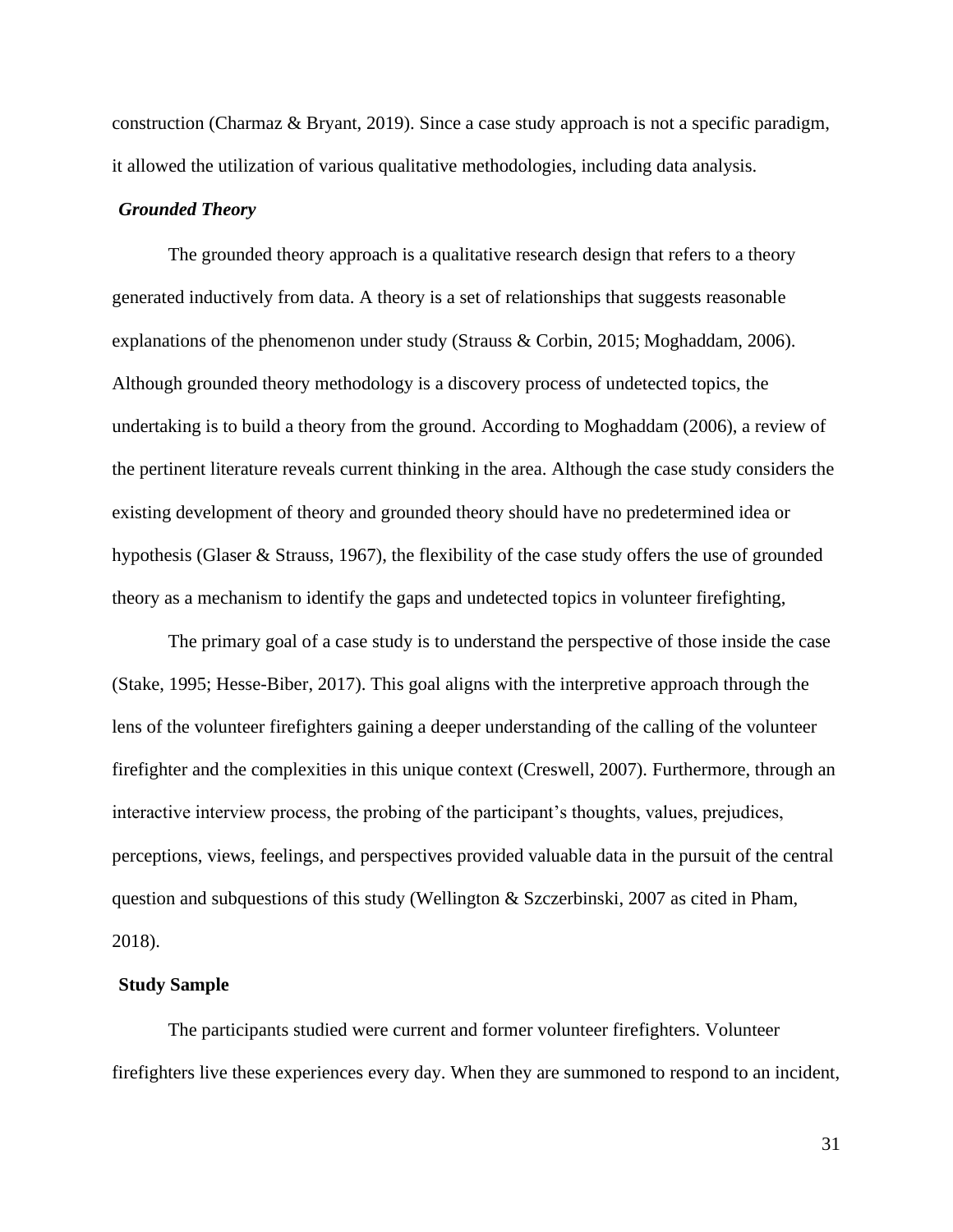they may be at home, enjoying their family, or working. Some employers may permit them to leave; however, others may go as prescribed by law. They are husbands, wives, brothers, sisters, aunts, uncles, parents, grandparents, and friends. They are young and old, and everything in between. Each of them has joined the fire service vocation for reasons known only to them and shared with those they choose.

#### **Data Collection**

Data collection was through a purposeful and convenient sampling of current and former volunteer firefighters. Although the topic of volunteer firefighters is not new, research syntheses on a similar issue for a different purpose allowed the sampling approach to be fitted for this study (Suri, 2011). Participants were recruited by direct invitation to participate through researcher contacts in VFSOs in rural and suburban settings. The direct outreach included six VFSOs representing seven municipalities in two southern New Jersey and one eastern Pennsylvania counties. The researcher requested approval to recruit directly to members of the VFSOs at meetings or duty crew nights. The study sites granted permission via letter or email for recruitment access and the use of the fire station for interviews.

Data is qualitative through semi-structured interviews of current and former volunteer firefighters. Data sources also included a participant demographic questionnaire before the interview. This strategy compared demographics, including but not limited to gender, age, ethnicity, education, employment, household income, and whether any possible hypotheses developed from the demographic data. Furthermore, by interviewing individual current and former volunteer firefighters, insight into their motivations and behaviors can be extracted to understand how they manage their time, family time, and work time to find time to give to their community. It may also explain why they continue to serve and remain committed, leading to a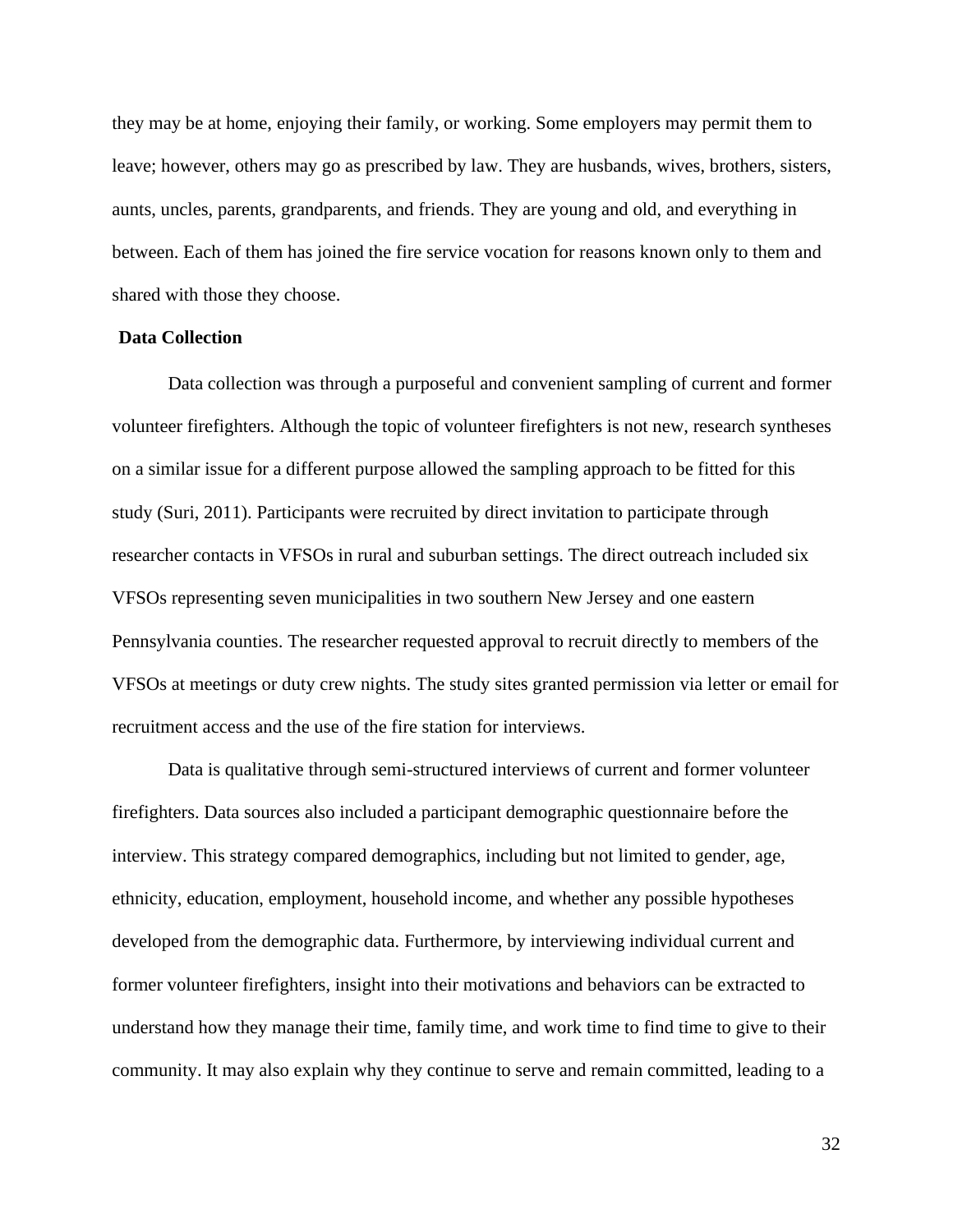better understanding of what drives them while others leave. For example, was family compelling it, i.e., their upbringing, or how they managed their fire service demands.

## **Procedures**

#### *Institutional Review Board (IRB)*

An application was submitted to the West Chester Institutional Research (IRB). The application included the informed consent document, demographic questionnaire, interview guide, and permission letters and emails from the targeted VFSOs. The IRB approved the research on August 13, 2021.

## *Recruitment of Participants*

The sample was recruited in a two-step process. The first step was an outreach to fire service delivery organizations' fire chiefs or presidents. These fire service leaders were provided a general idea of the research and a request from the researcher for permission to attend upcoming monthly company meetings or duty crew nights to give an overview of the study to recruit current, active, non-active, and former members in attendance. The researcher secured permission from six VFSOs representing seven municipalities in two southern New Jersey and one eastern Pennsylvania counties; however, one of the study sites was unresponsive when scheduling the direct recruiting of the participants.

The researcher recruited the sample attending VFSOs monthly meetings and duty crew nights. The researcher presented a study overview and contact information, i.e., cell phone number and email. Those volunteer firefighters interested in participating in the study contacted the researcher directly. This resulted in 13 experienced volunteer firefighters being interviewed in September 2021, representing four VFSOs serving five communities in three counties in southeastern Pennsylvania and southern New Jersey.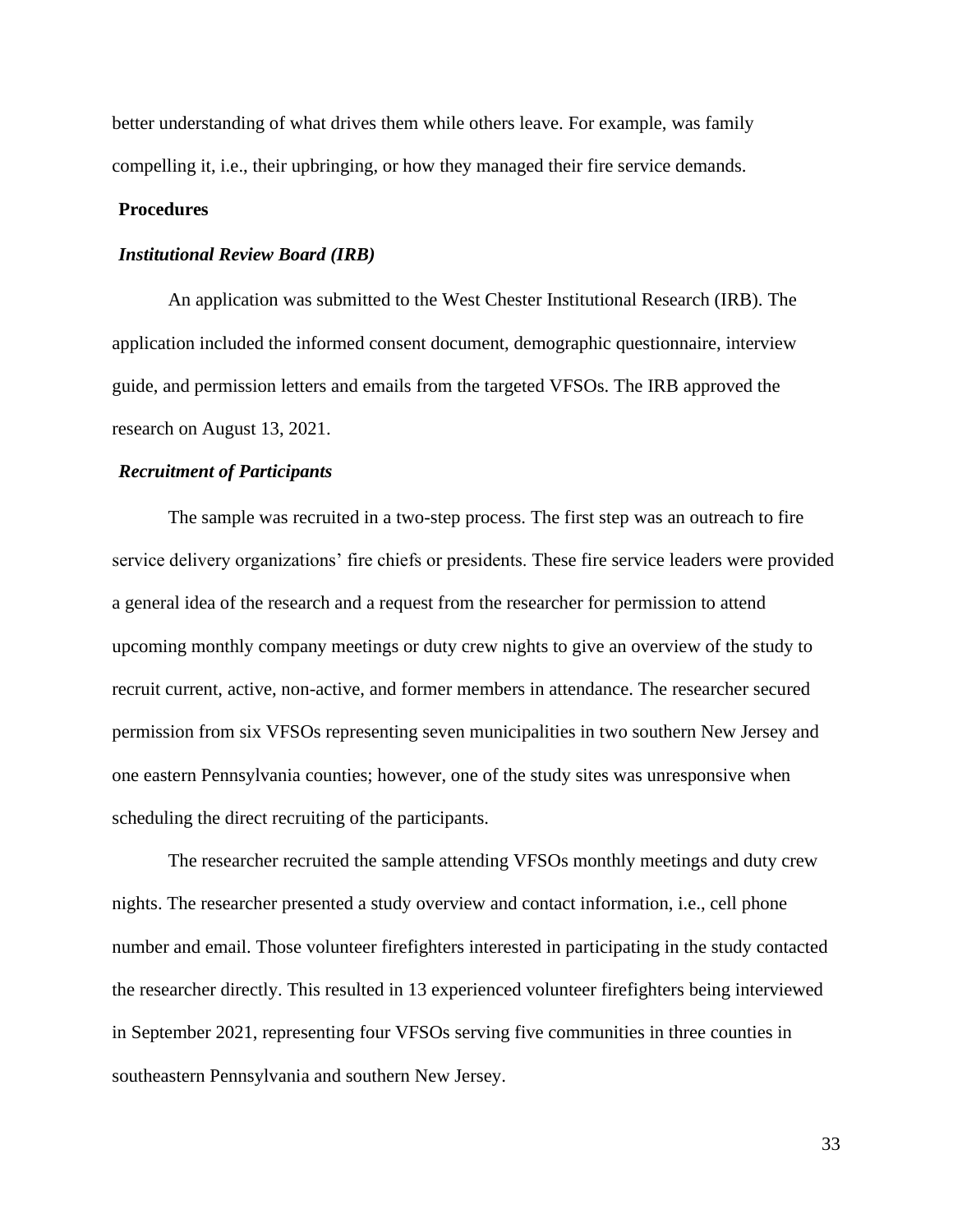#### *Study Sites*

Interviews were hosted on Zoom and in-person at secure training rooms within the permitting fire service organizations. Due to the nature of volunteer fire organizations, interviews were not scheduled at the fire stations during active events to avoid meeting and training events. Furthermore, interviews were scheduled around the participant's schedule and at locations of the participant's choosing for convenience. Interviews took place at a participant's home or, if preferred, at an alternate location of their choosing, such as a public library.

Zoom interviews were encouraged due to Covid-19. Face-to-face interviews followed Covid protocols. Protocols included the researcher wearing a mask covering the nose and mouth within spaces where three feet of social distancing was not possible. The researcher handled all recording equipment, disinfecting before and after the interview concluded, and ensured that the participant was seated behind a desk or table with a minimum six-foot buffer from the researcher.

## *Informed Consent*

Before the interview, participants were emailed the informed consent document via Qualtrics to review and ask any questions before submitting it. The informed consent document was reviewed again before the interview commenced. If the participant did not submit the informed consent document electronically, they were emailed or texted the link to "sign" and submit or provided a hard copy to sign at their preference.

## *Demographics Questionnaire*

Participants were first asked to complete a questionnaire about their basic demographics, including gender, age, ethnicity, marital status, educational level, employment status, household income, and the number of years as an active volunteer. The questionnaire was included in the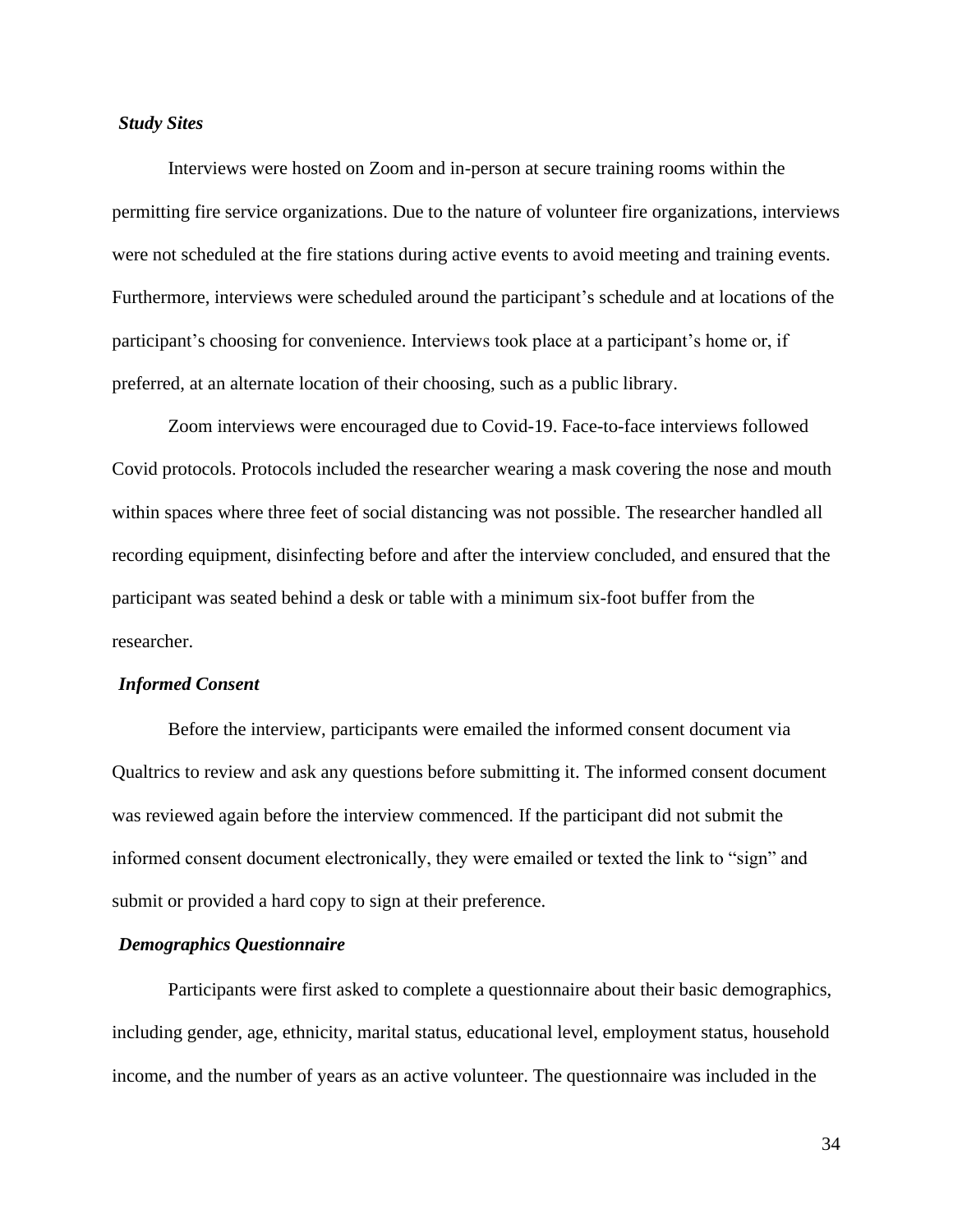initial email inviting the participants to complete the informed consent via the Qualtrics survey form. The questionnaire was able to be completed by the participant after "signing" and submitting the informed consent document. If the participant did not submit the questionnaire as part of the Qualtrics informed consent document electronically, they were emailed or texted the link to execute the informed consent document and complete the questionnaire or provided a hard copy of both to complete at their preference. These activities took approximately 15 minutes.

## *Interviews*

Data were collected from the participants in separate semi-structured interviews, scheduled directly with each participant. Participants were either one-on-one via Zoom or faceto-face. Zoom participant interviews were recorded. Face-to-face participants were recorded using Otter.ai to record and transcribe the interview. A digital recorder was also deployed as a backup. The interviews took approximately 1 hour.

## *Incentives*

No incentives were provided to participants for their contribution to this study.

## **Data Analysis**

Data analysis was by grounded theory coding of participants' transcripts. The use of transcription provided more options to analyze data. The research used a grounded theory coding scheme and memoing to identify additional themes outside of what the literature found in previous studies. Coding and memoing were done using qualitative software. Individual and cross-case themes were identified through case descriptions (i.e., interviews and observations) (Creswell & Poth, 2018).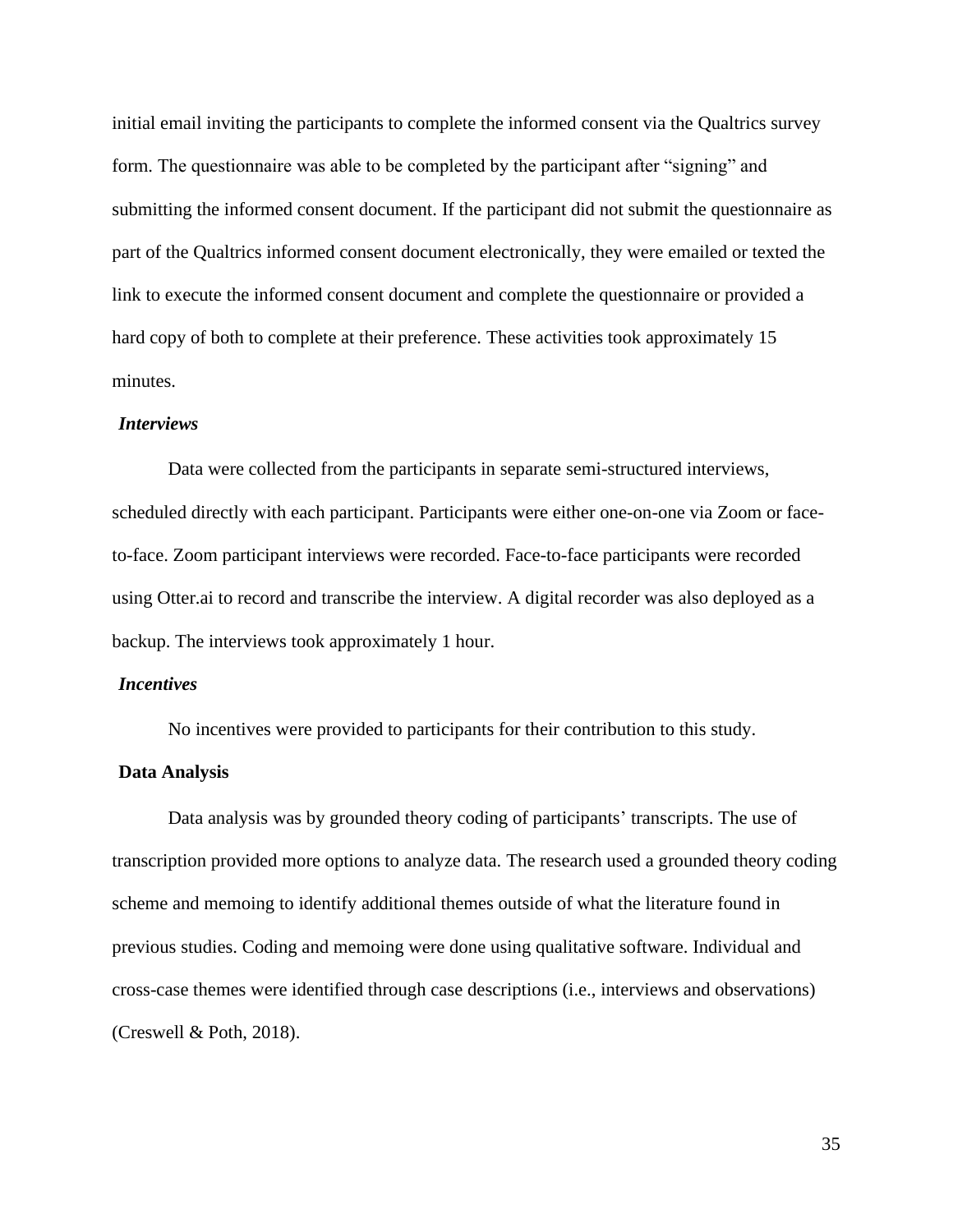## *Coding*

Using the coding process, the grounded theory method assigned concepts to volunteer firefighters' examined data and experience. Open coding occurs at the beginning of a study (Moghaddam, 2006) and asks the what, the who, the how, the when (how long, where, how much), and the why. Furthermore, open coding wants to understand the research phenomenon's approaches and strategies. As the data was collected, it was continually compared, analyzed, and organized until reaching saturation. Saturation is when new data will not provide additional information for the development of categories (Creswell, 2002, p. 450 in Moghaddam, 2006).

Once saturation was met, the process moved from open coding to axial coding and the formation of constructs. Here, the goal is to reduce the number of codes and aggregate them to demonstrate their relationship. Goulding (1999 in Moghaddam, 2006) described the concepts and revealed a 'gestaltian' theoretical explanation of the phenomenon under study. As the constructs have been identified, the processes of axial coding commenced.

The final step of data analysis was selective coding. At this stage, the constructs were sufficiently created to justify an extensive re-review of the congruent literature to support the relationship with the research findings. Here the objective was to determine the main category by relating it to the other categories and validating the relationships (Strauss & Corbin, 1990, p.116). Through selective coding, the categories were synthesized and developed into theory.

# *Memoing*

During the analysis and interpretation process of coding, memoing was deployed. Memoing allowed for the operation of thinking through the data and writing it down (Hesse-Biber, 2017). A summary of thoughts, descriptions, ideas was written down from notes and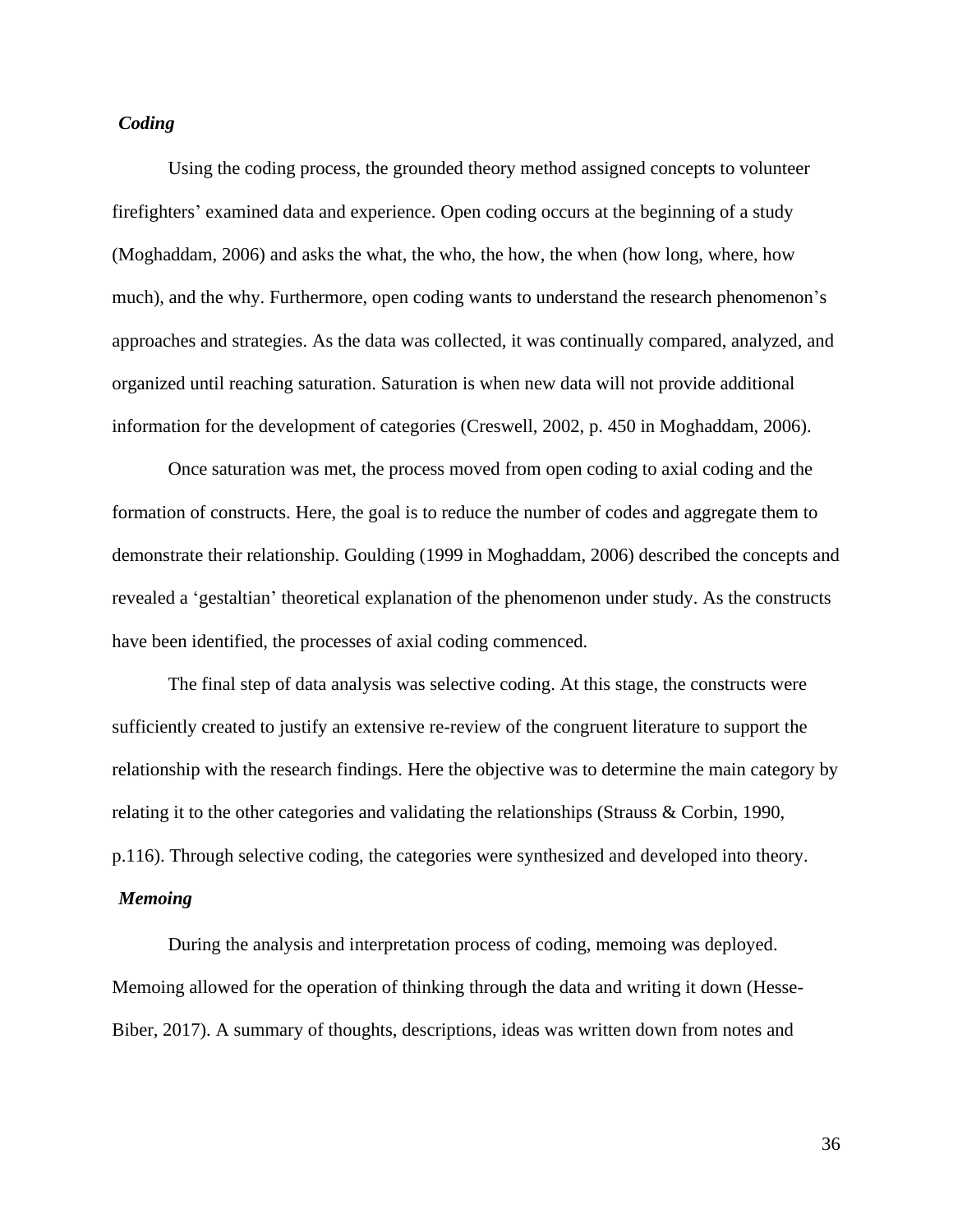transcripts of participant interviews. This helped visualize relationships in the data from open coding to selective coding.

#### *MAXQDA Use*

The evolution of electronic data analysis methods provided for examination of participant transcripts. Category creation, coding, and decisions regarding what data to retrieve and codify remain the researcher's (Basit, 2003). The program assisted in collecting, marking up, coding, sorting, reorganizing, and memoing the researchers' duties rather than more traditional methods using note cards, scissors, and paper (Weitzman and Miles, 1995)

## **Ethical Considerations**

## *Researcher Bias/ Positionality*

A researcher begins the project with a positionality defined by Hesse-Biber (2017) as a particular set of values and ideas about the social reality and ways it can be known (p. 44). Positionality suggests that the social-historical-political situation of a researcher affects their leanings, i.e., that they are not independent of the social processes they study (Holmes, 2020). This involves ontological assumptions about the researcher's worldview or the position the researcher is coming from (Holmes, 2020). The current paradigm includes a contemporary view of the fire service. The researcher's belief that the volunteer fire service needs to progress from long-standing traditions and cultural norms could influence participant response bias or social desirability.

#### *Reflexiveness*

Positionality provides the viewpoint of the researcher in the study context. However, safeguarding that viewpoint comes from the researcher's ethical standpoint throughout the study. Being reflexive during the process acts as an essential internal guide (Hesse-Biber, 2017). As a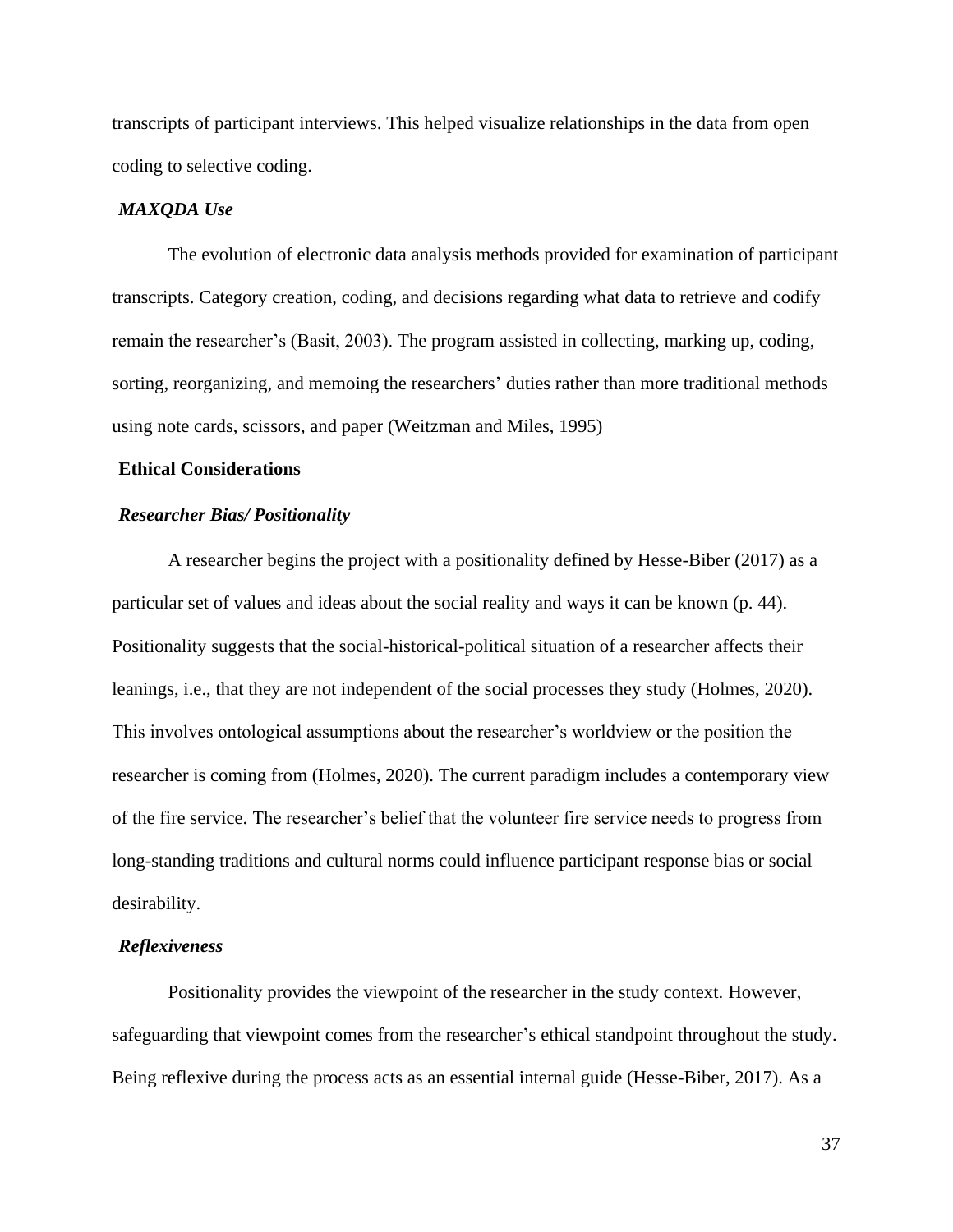researcher with a background in the fire service, continual self-monitoring through reflexivity as a check and balance of researcher positionality was adopted. This self-reflection and reflexiveness were necessary and ongoing throughout the study (Holmes, 2020).

## *Triangulation*

Triangulation is used to increase the credibility and validity of the study findings. Using various data to support the phenomenon of the decline of volunteer firefighters enhances the study and assist in explaining the results. For this study, Denzin's (1970 as cited in Noble and Heale, 2019) methodological triangulation was deployed utilizing participant interviews, observations, and artifacts from scholarly sources, official reports, and professional publications.

## **Summary**

This study utilized a qualitative case study methodology to probe factors impacting volunteer firefighters' work, family, and volunteer balance to serve. The study employed a constructivist grounded theory tactic allowing for a deeper grasp of why individuals volunteer in the fire service and how they manage their time related to family, work, and other life pursuits, and finding time to serve their community as a volunteer firefighter. This chapter addressed the methodology, study participants, procedures, data collection and analysis, and ethical considerations in pursuit of understanding the central research question and subquestions.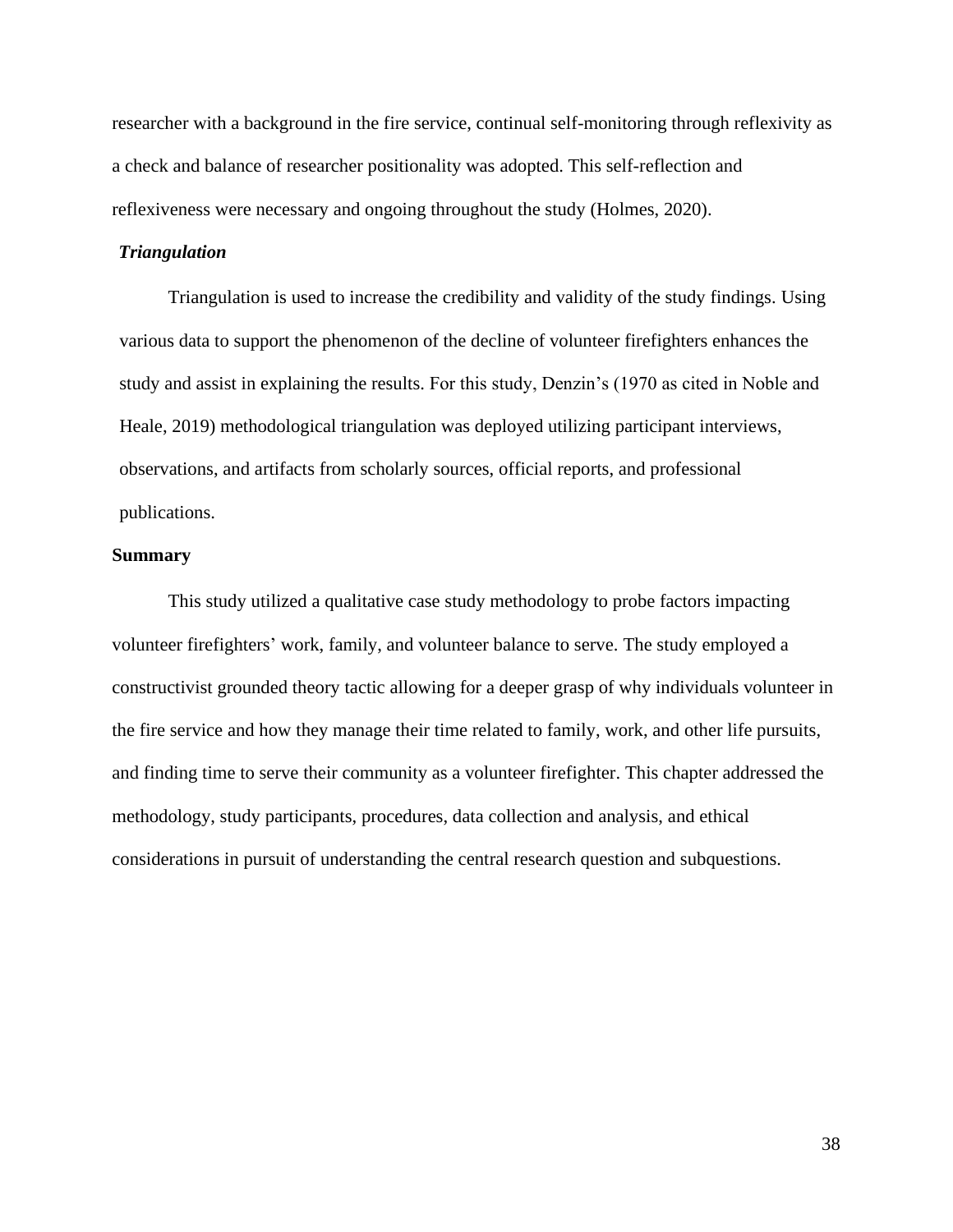#### **CHAPTER IV: FINDINGS**

This chapter covers the findings of this study conducted to consider the central research question for this problem of what factors impact volunteer firefighters' work, family, and volunteer balance to serve. The findings are expressed in the following three sections. The first section gives a demographic summary of the participants. The second section provides context for factors around recruitment, including volunteering, motivation, and public service ethos. The final section addresses factors concerning retention. These factors focus on the balance of time and role conflict necessary to continue serving and remaining involved in the VFSOs during the participant's lifecycle.

## **Participant Demographic Summary**

In the semi-structured interview process, 13 participants shared their experiences as volunteer fire service members to understand why volunteer firefighters volunteer given work, family, and volunteering time demands. Specifically, what motivates an individual to volunteer in one of the most dangerous occupations in their community, and how do volunteer firefighters decide between work and family versus responding to emergency incidents or other activities of their VFSO?

The questionnaire asked eight demographic questions, including acknowledging consent to participate. The remaining seven questions asked the following demographics: age, ethnicity, gender, marital status, employment status, household income, and the number of years as an active volunteer firefighter. Fifteen participants completed the demographic questionnaire, with 13 participating in the interviews. The participants were all Caucasian males, except for one Caucasian female. Participants' ages ranged from the mid to late twenties to the early seventies.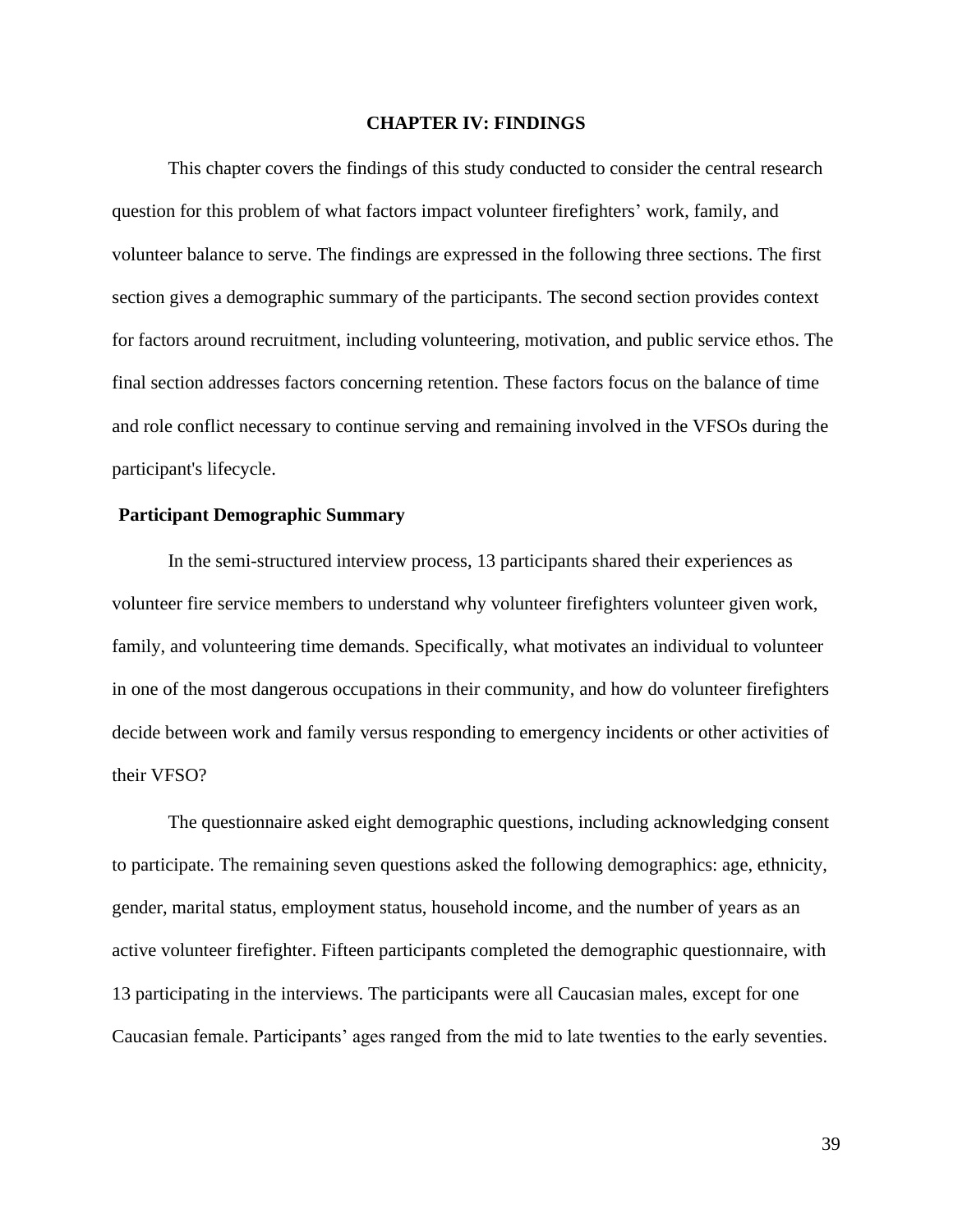Six participants represented the 45-54 group; four represented the 24-34 range, three in the 65 and older, and two in the 35-44 range.

Nine of the participants were married, while the balance were single. Eleven were employed as either part-time, full-time, or self-employed—the remaining listed other, with two being retired and one a stay-at-home father. The two retired participants and one stay-at-home father remain active in the fire service in support roles.

There were five participants whose income fell in the \$50,001 to \$100,000 range and five who fell into the \$100,001 to \$200,000 range. Two were in the \$25,001 to \$50,000 range and one over \$200,000.

Six participants served actively in the fire service between 6 and 10 years, three in the 11 to-15-year range, two in the 16-to-20-year range, one in the 21-to-25-year range, one in the 26 to-30-year range, and two over 30 years. Each participant was at different stages of their lives and volunteer life cycle. All remained invested in volunteering but at varying levels of involvement.

The participants were unclear whether their communities understand the fire service delivery type to be a volunteer-type and the potential challenges the volunteer fire service faces. Participants based their responses on interactions with residents in their communities. Many residents were not aware that volunteers served them and others, who were, were supportive. Although supportive, aware community members did not translate into membership. Further study should include the community perspective.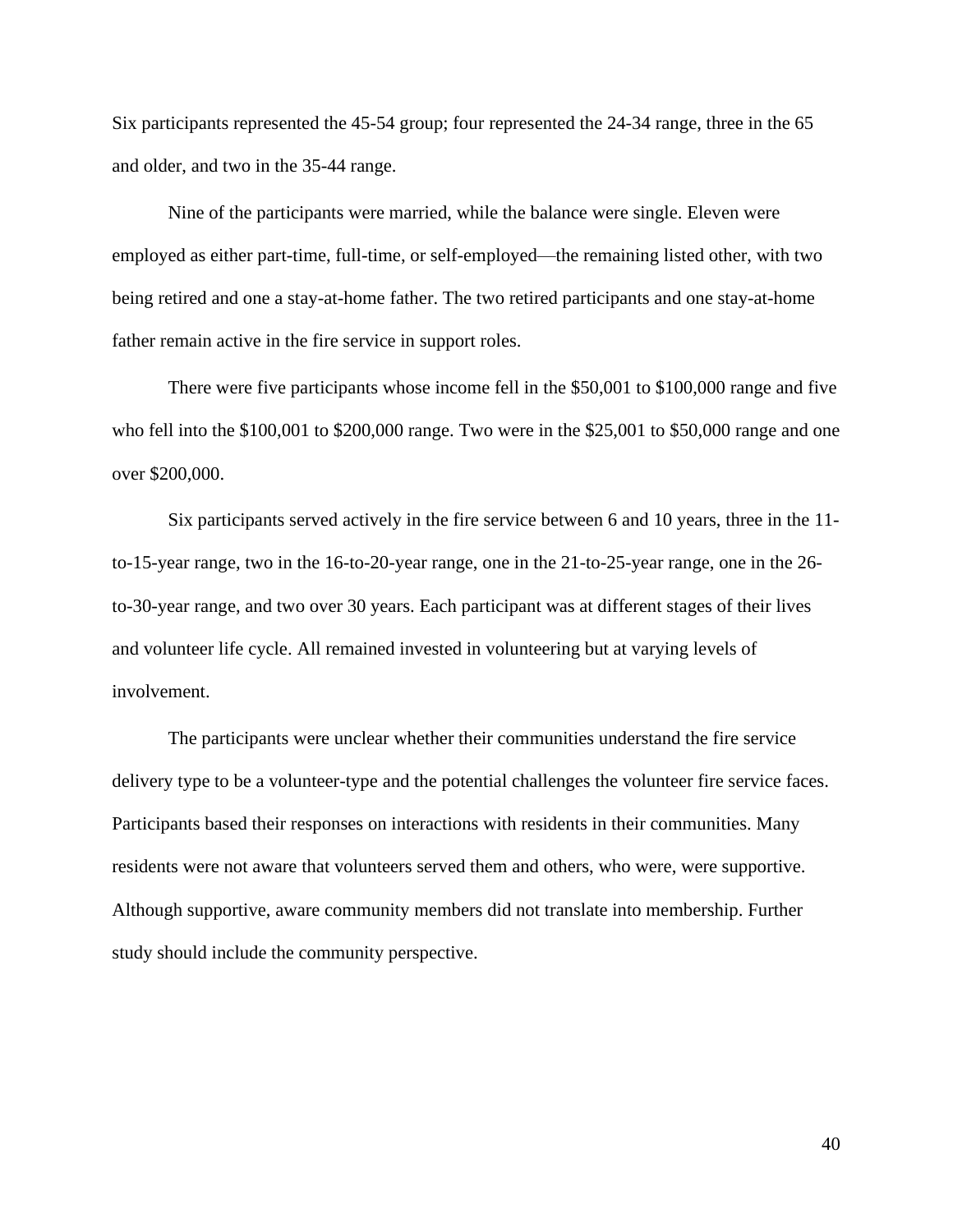| <b>Demographic factors</b> | <b>Participants</b> | Percent        |
|----------------------------|---------------------|----------------|
| Gender                     |                     |                |
| Male                       | 14                  | 93             |
| Female                     | 1                   | 7              |
| Age                        |                     |                |
| 25-34                      | 4                   | 27             |
| 35-44                      | $\overline{2}$      | 13             |
| 45-54                      | 6                   | 40             |
| 65 or older                | 3                   | 20             |
| Ethnicity                  |                     |                |
| Caucasian                  | 15                  | 100            |
| <b>Marital Status</b>      |                     |                |
| Married                    | 9                   | 60             |
| Single                     | 6                   | 40             |
| Employment                 |                     |                |
| Full-time                  | 8                   | 57             |
| Part-time                  | $\overline{1}$      | $\overline{7}$ |
| Self-Employed              | $\overline{2}$      | 14             |
| Retired/Other              | 3                   | 21             |
| Annual Household           |                     |                |
| Income                     |                     |                |
| \$25,001-\$50,000          | 2                   | 13             |
| \$50,001-\$100,000         | 5                   | 33             |
| \$100,001-\$200,000        | 5                   | 33             |
| \$200,000 or more          | $\overline{1}$      | $\overline{7}$ |
| Prefer not to answer       | $\overline{2}$      | 13             |
| <b>Years Active</b>        |                     |                |
| $6 - 10$                   | 6                   | 40             |
| $11 - 15$                  | 3                   | 20             |
| $16 - 20$                  | $\overline{2}$      | 13             |
| $21 - 25$                  | $\overline{1}$      | 7              |
| 26-30                      | $\overline{1}$      | 7              |
| 30 or more                 | $\overline{2}$      | 13             |

**Table 1** Demographic Characteristics of the Study Participants

Note. N=15

# **Recruitment Factors including Volunteering, Motivation and Public Service Ethos**

What motivates an individual to volunteer in one of the most dangerous occupations in

their community?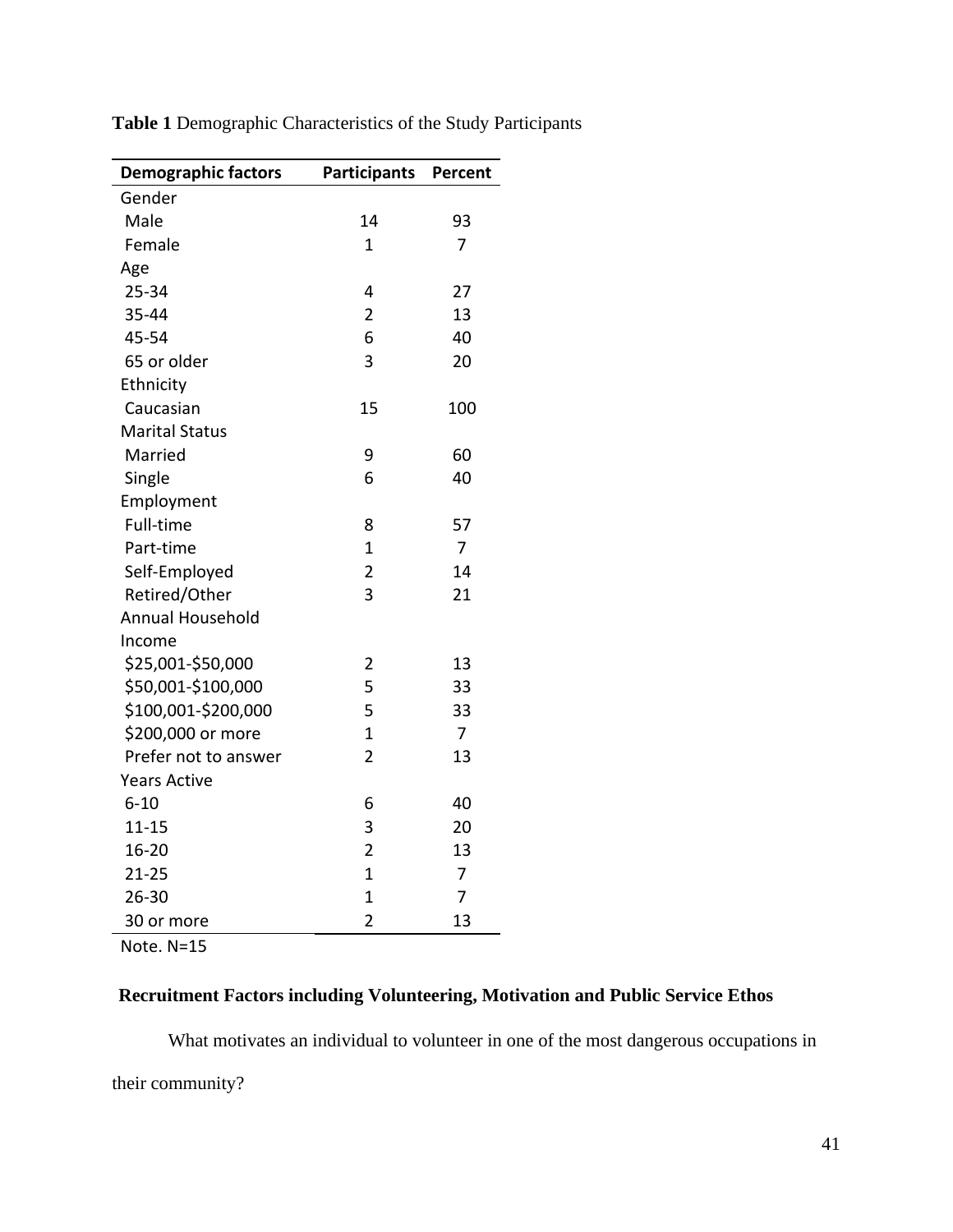Participants were asked, "why did you choose to join the volunteer fire service?" Participants' responses varied from being a legacy, having friends in-service, giving back to the community, a childhood goal, and time to give. Participants were not asked if they considered the risks or dangers associated with firefighting activities when they joined, nor did any participants offer insights to this in their response to why they joined.

## *Finding 1.1 Giving Back to the Community*

The most common response to why individuals joined the volunteer fire service is to give back to the community. Participant's responses included "it was an opportunity to give back to the community," "you want to volunteer and give something back to the community," "I wanted to do something for the community," "I felt like I still had a little bit to give to the community," and "really just being part of something bigger for the community, the giving back to the community portion like I always thought that there was a piece of me that wanted to go into the military or some form of service," and "me being a volunteer I love giving back to the community."

Individuals in society will continue to want to give back to the community. Altruism, public service motivation, and ethos remain a factor in society.

#### *Finding 1.2 Legacy*

Legacy was the second most answered reason from participants for entering the fire service. Volunteer Firefighter 1 (VFF1) stated, "so the fire service has been in my family; my grandfather, my father, my stepfather were all members of the fire service." Other participants described following a parent, grandparent, or sibling as the impetus to join. They described joining via legacy as "it's a family thing," "I am a third-generation firefighter, my grandfather started in 1956 my dad in 1985, I started in 2009," "my brother was a volunteer firefighter at the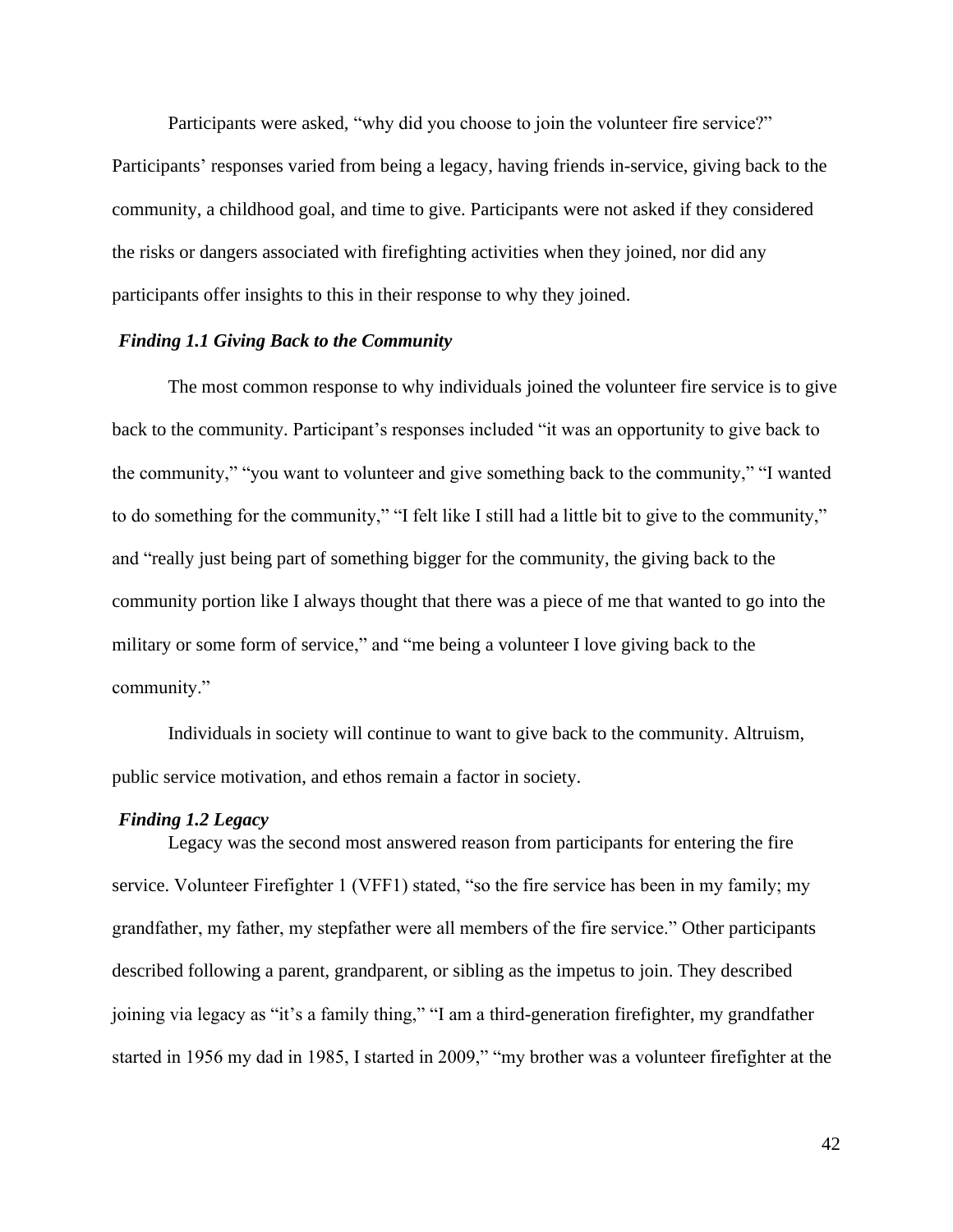same time with a neighboring company, and he was part of their junior program, so both my other brother and I joined (Interview VFF13)."

In this context, as long as an existing family member is volunteering in the fire service, there remains an opportunity for legacy to continue. However, barriers exist that were not present in the past for this entranceway to stay viable. For example, work commitment may prevent an individual from following a family member. Lack of affordability to remain in the community may act as a barrier as well. VFSOs cannot rely on legacy, although it remains a path for entrance into the fire service.

## *Finding 1.3 Other Factors*

Friends, time, and childhood goals were the remaining reasons individuals joined the volunteer fire service. These connections provided paths and continuity into VFSOs and remain viable. One participant described joining as "every boy's dream" and "lifetime goal (Interview VFF6)."

If legacy was not a path to the volunteer fire service, friendship was. VFF4 "felt the camaraderie like a brotherhood, which was very important," and VFF12 stated, "because it was fun to ride with a bunch of our friends."

#### *Summary*

The reasons individuals join the fire service vary. Giving back to the community and legacy paths remain feasible. However, the volunteer fire service cannot rely on these reasons to replenish the ranks. Traditional approaches need to be augmented to strengthen recruitment.

## **Retention Factors including Balance of Time, Role Conflict, and Decision-Making**

How do volunteer firefighters decide between work and family versus responding to emergency incidents or other VFSO activities? Participants were asked several questions about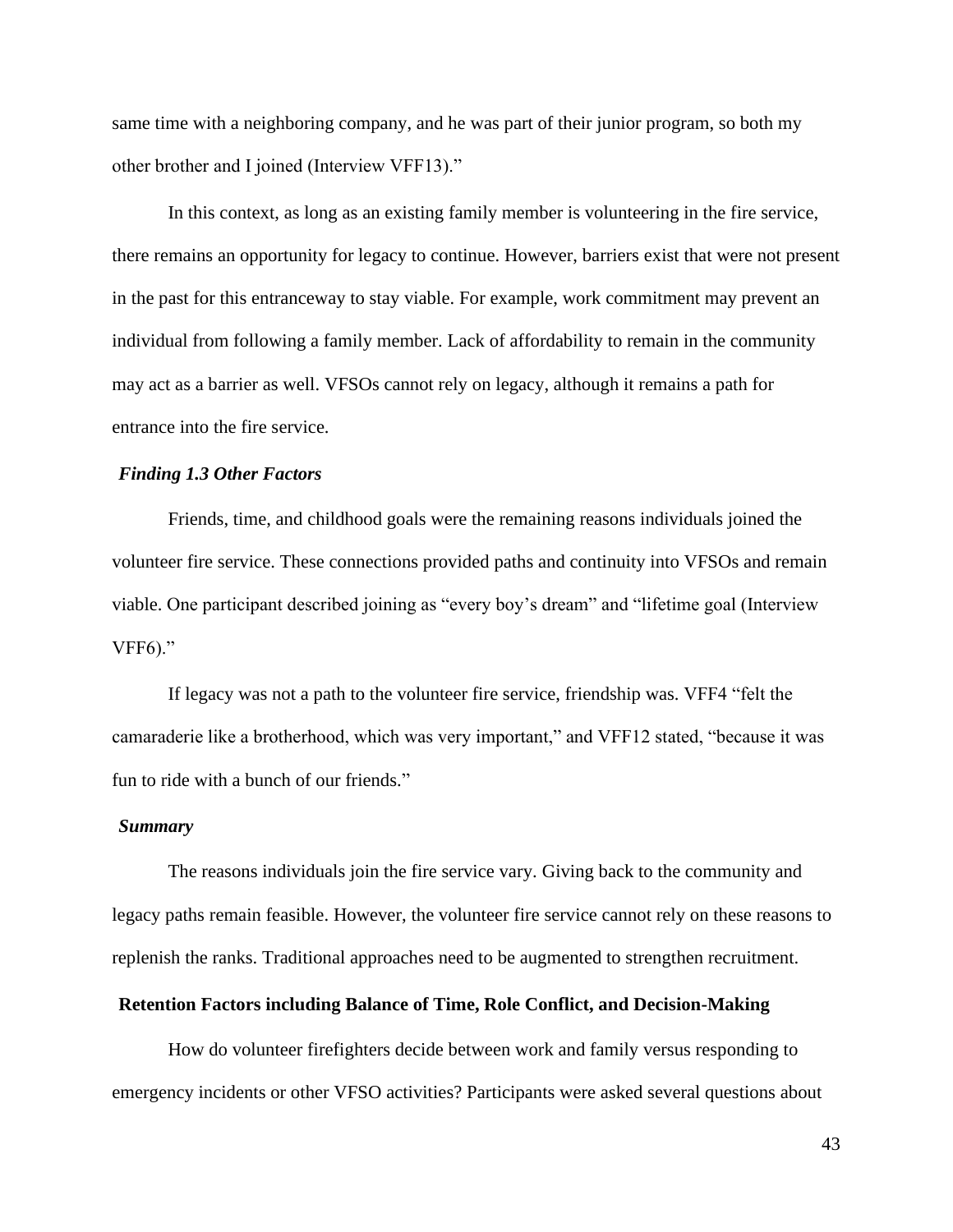decision-making and prioritizing their time between volunteer activities with their VFSO and their families or work, including how they felt after making the decision and how their family or employer reacted. Questions included deciding between an important family or work commitment and a fire call or activity, processing the decision, how the decision made the participant feel, the reaction of the family or employer, and how the participant would handle a similar decision the next time. Furthermore, participants were asked if anything would help balance their family, work, and volunteer fire service obligations. Determining the number of hours a member gave to their VFSO was not discussed.

# *Finding 2.1 Deciding between an important family or work commitment and a fire call or activity*

All the participants have had to decide between an important family function or work commitment and responding to a call or participating in a VFSO activity. Some participants were torn with the choice before them, while others were clearer and definitive. Factors that impacted the decision process included family or employer support, marital status, and type of emergency call.

Family, job, and fire service or job, family and fire service was the consensus factor in deciding whether to attend a fire service emergency call or other activity or family or work obligations. For many participants, this was clear. Extracts supporting this include: "although family is first, my job I guess at this point becomes second," with the caveat that the "fire service becomes first, especially when I know it's a confirmed fire or extrication or water rescue and I know someone's really in danger, versus an alarm call (Interview VFF12), "...I gave time to the fire company, to the detriment of time spent with my family. It's a hard thing to do; you never know when the call is going to come in, and you know, if you don't go, the fire company's going to be shorthanded (Interview VFF5).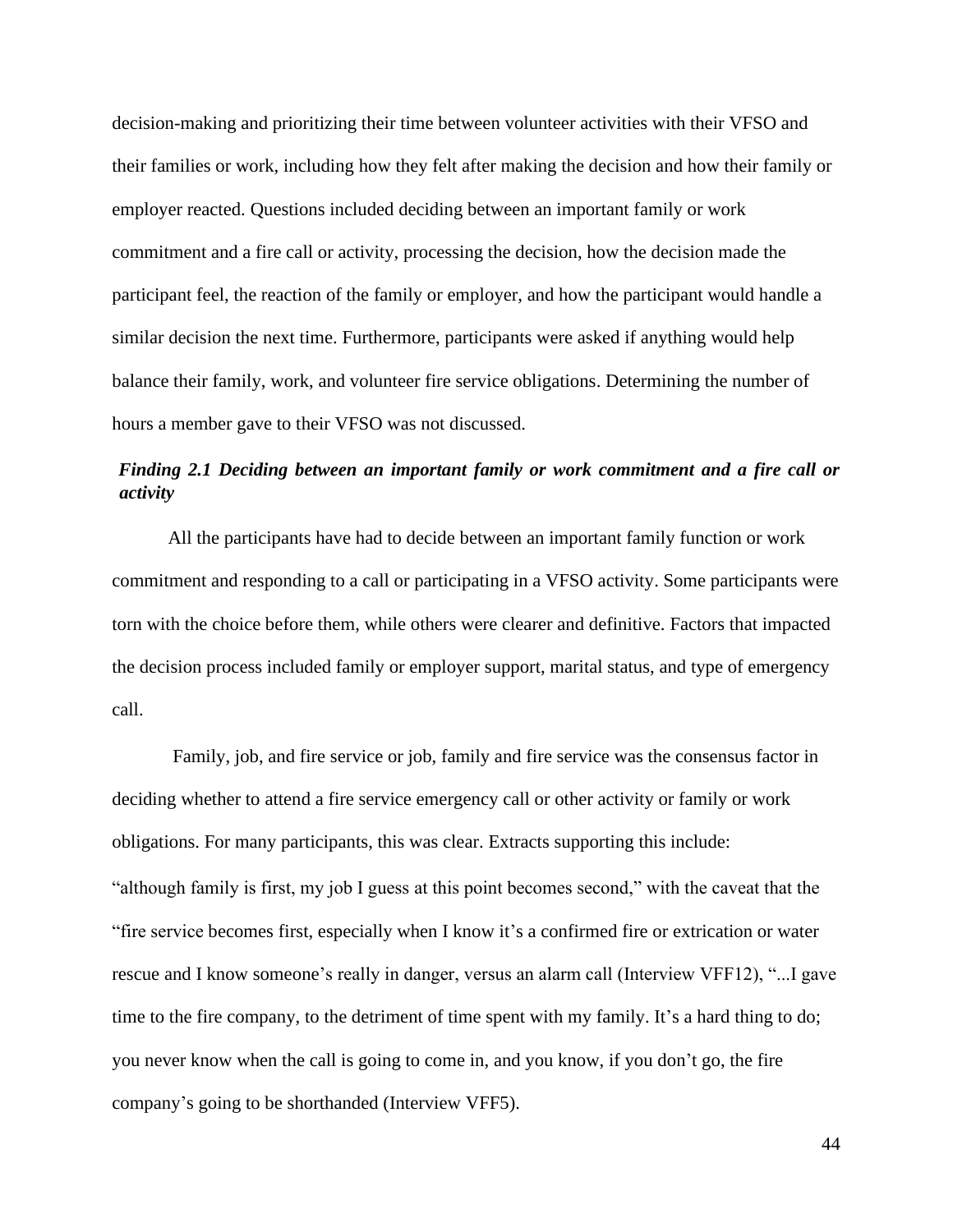Participants experienced conflict and frustration as to their obligations. According to Interview VFF8:

"This is my first kid. I've never had to balance work, family, a baby, and then the firehouse on top of it; whereas I don't want to have to give up the firehouse because of the baby, but that being said, if I have to, obviously that's going to be the first to go and limit my time there because, obviously, my work pays my bills and then my family I can't say no to them it's got to be the firehouse so that'll limit the time for a little while." (Interview VFF8)

"The family kind of throws a wrench in things. I feel like it's definitely a lot harder to turn the pager on because I either hear it and can't necessarily go at the time" (Interview VFF13).

## *Finding 2.2 The decision process*

Participants were influenced in their decision-making process. The process considers family or employer support, marital status, and type of emergency call. The type of emergency call is a factor as well. If the participant deemed a call a non-emergency such as an alarm system, they might not respond or, at minimum, delay their response. For example, VFF3 stated, "if it's wires, if it's an alarm, if it's something like that, I'm not going to go if it's a family function, but if it's one of the other more severe situations, then I go."

Some participants cited the inclusion of their family's in the decision-making process. VFF5 said he had "to think long and hard at times, and obviously, my wife asked to be part of that decision-making. And there were some things which obviously took priority over the fire company." "You only get so many birthdays and with kids and your grandparents and all that stuff " (Interview VFF8).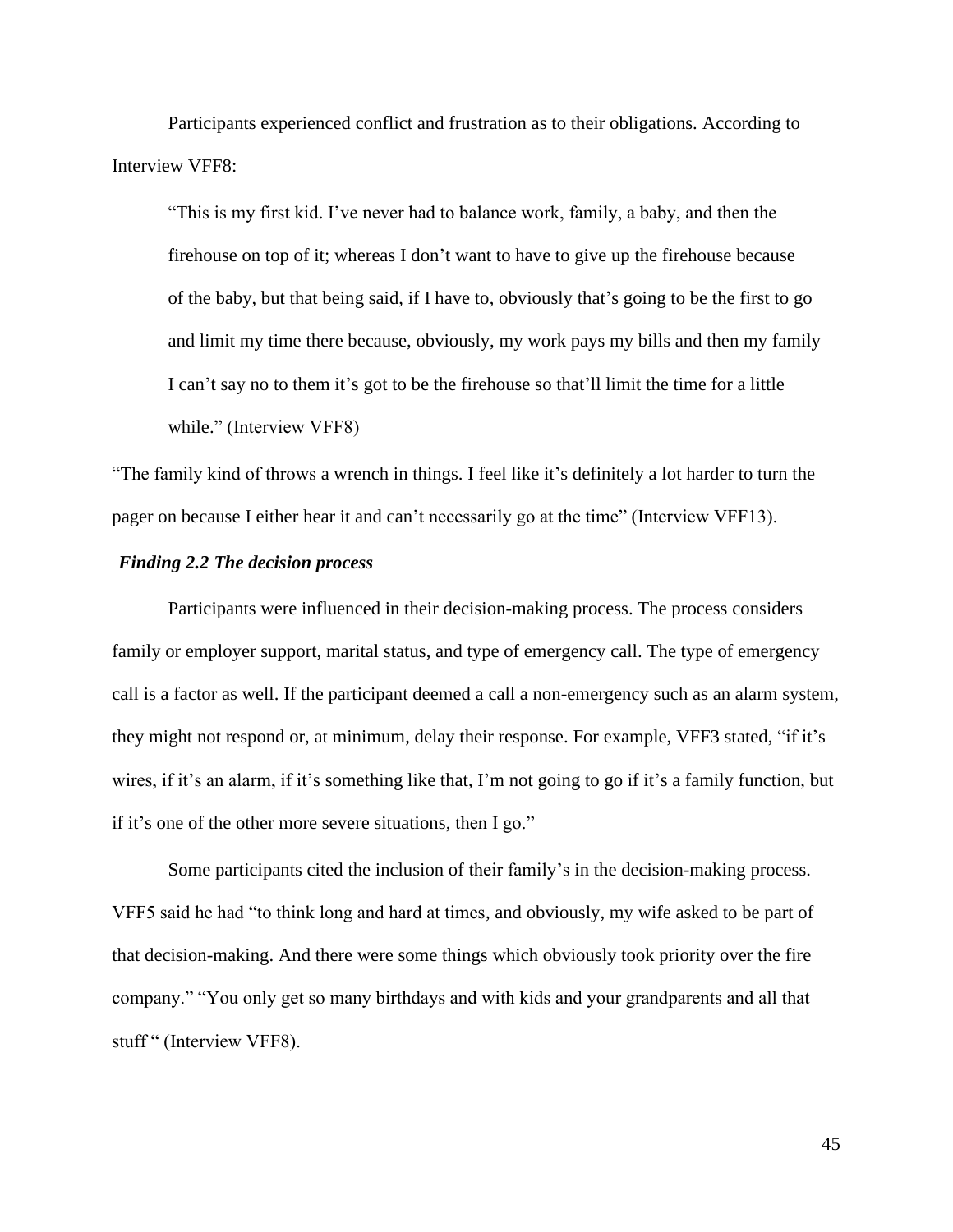Work was also a factor in the decision-making process. Participants' focus on ensuring the ability to earn a living and pay their bills was a factor. The risk assessment of one participant was clear "basically, I don't leave work for fire calls. I can't. It's not worth risking my job or anything like that to run a fire" (Interview VFF8). Participants will impose a deadline when they do not respond to calls to ensure they arrive to work on time. "Between I work Monday through Friday 7:30 AM to 4 PM so anything before six o'clock in the morning I don't go because I don't want to risk my job" (Interview VFF11). This participant expressed it this way:

"I stopped running called at midnight because I can't risk being late for work and potentially losing my job because of a call. I mean I need my job, I need to make my money, so I can pay my bills as much as I would love to run to that structure fire two o'clock in the morning, I have to make a decision that obviously my work is more important right now, and I can't risk or have any bad remarks on me as an employee." (Interview VFF8)

## **Conclusions**

This chapter comprises the findings of the study analysis and connects the research back to the concept questions.

The decline in volunteer firefighters is real and impacts VFSOs ability to provide reliable and efficient fire protection and related emergency services to the communities it serves. Barriers identified in the literature review remain factors influencing the time and energy of individuals willing to volunteer. However, the study also exposed that volunteer firefighters have managed to balance their fire service activities with their personal and professional worlds through prioritization which influences their level of involvement throughout their member life cycle. VFSOs would be prudent to work more collaboratively with the individual recognizing where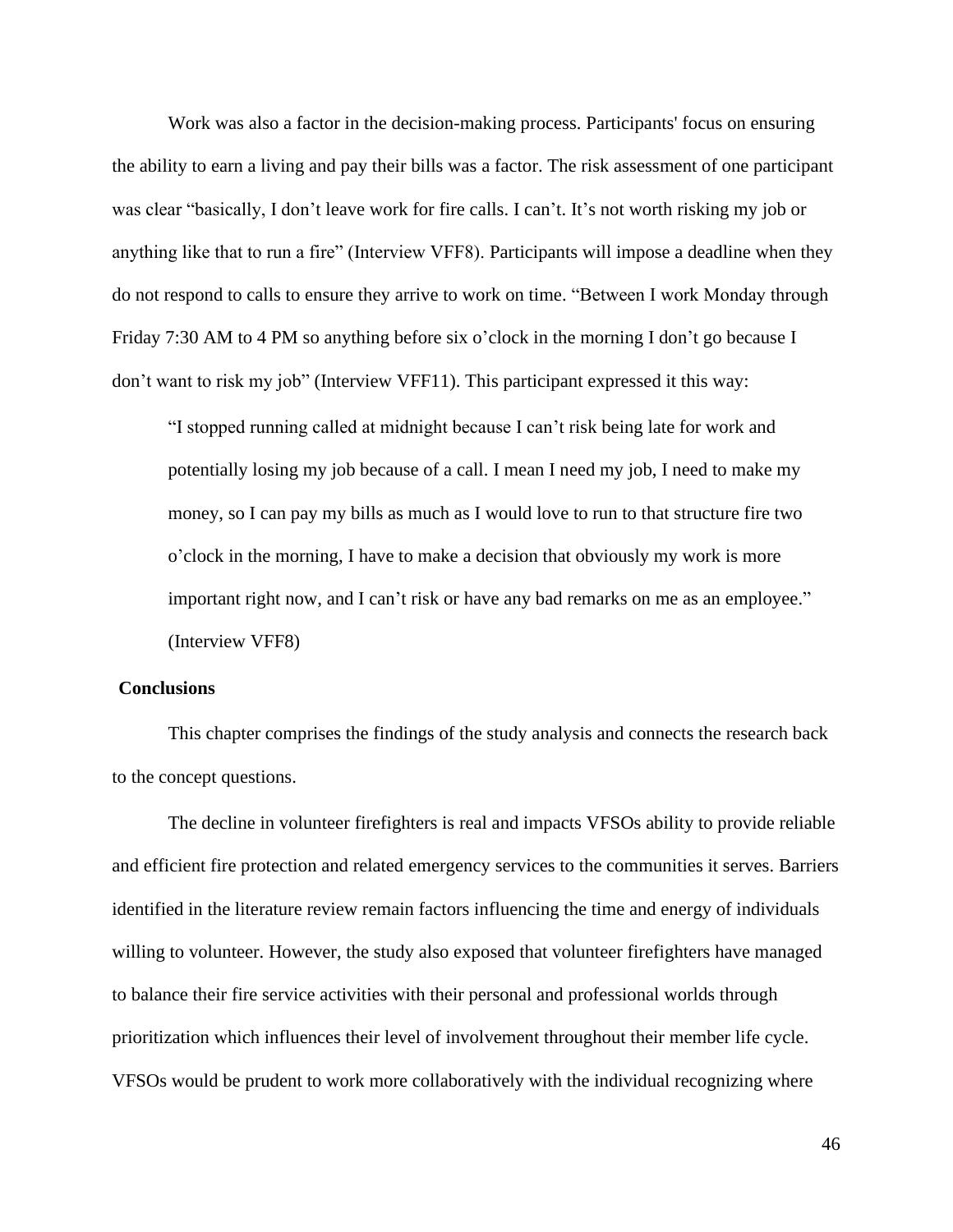the individual is at in their life when recruited and continuing if possible. A key theme to emerge from the study was the return on involvement, and the level of involvement begins as soon as the individual joins.

Volunteer firefighters manage their lives based on available time through prioritization. Participants identified several instances in which family or work will override any activity with their fire service obligations. The risk of loss of income or missing a significant family event such as a child's birthday or spousal anniversary factors into the decision-making process. Although some participants mentioned employer and family being sympathetic and supportive, there was a pause when answering how the family or employer reacted.

Participants appear to self-regulate as they progress in the fire service. Unlike career firefighters who train on the job and clock in and out for their shift, the effort to be a volunteer is quite substantial and, at times, can be moderately overwhelming. This effort may not translate to other organizations that rely on volunteer personnel.

Some participants joined in their late teens and early twenties, while others joined later in life. Some joined to follow family and friends' footsteps others because they wanted to give back to their community. Once recruited, some had time to be fully involved and committed to attending many calls (day and night), training, meetings, and ancillary activities. Others gave what time they had. All participants at some point had to make decisions as to what their level of involvement would be over time. Triggers included work, school, family (i.e., parenthood), and leadership issues. Some triggers took the participant away from the organization and community, and others remained in the community. Those remaining participants adjusted their level of involvement based on prioritizing what mattered most. Earning a paycheck was high on that list; therefore, participants who needed to be at work on time would limit their fire service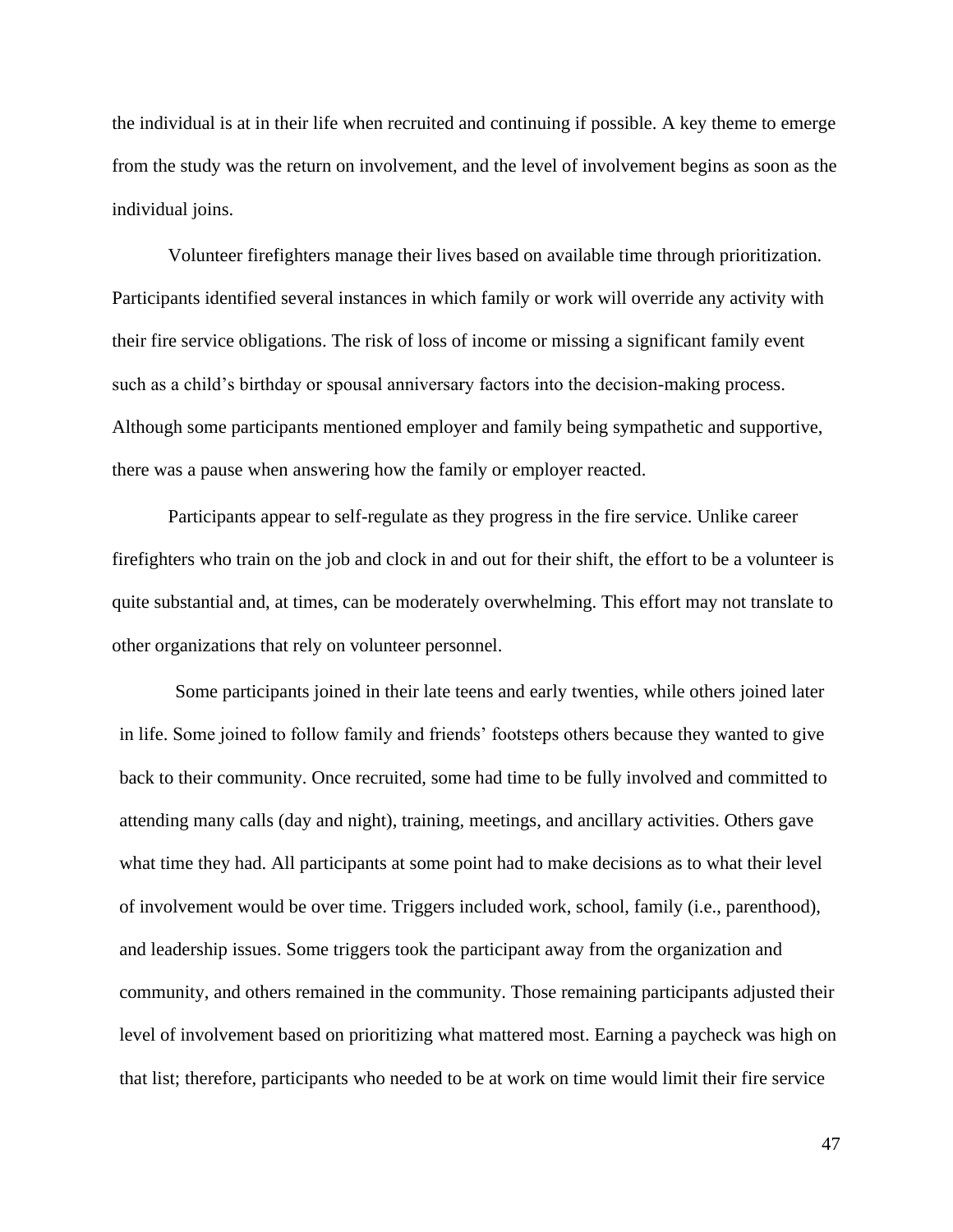availability to hours when they were home from work leading up to an hour in the morning that they imposed as a deadline of unavailability. For example, one participant would not respond to calls after midnight, and another participant would not respond after 5 AM.

Understanding this, a VFSO could work with each individual to ensure they understood their availability and work within those constraints to maximize the participants' involvement when available to the VFSO. This requires effort from the VFSO from a volunteer management perspective. It starts at the recruitment stage and continues throughout the member's tenure with the VFSO. Working with the member is not one and done upon recruitment. It should be done in the context of an annual performance review found in career organizations of all fields. By sitting down with the member at the end of the year to review how involved they were and then looking ahead to the coming year. For example, a member who has maintained a high level of involvement has announced they are expecting a baby. The VFSO would want to understand how the participant's level of involvement might change up to and including at least the baby's first year after the pregnancy.

Volunteer firefighters are not convinced that the community is aware that they are serviced by a volunteer or combination fire service delivery model. Holmes et al. (2019 in O'Halloran & Davies, 2020) call attention to a general lack of awareness in the broader community about the reliance on volunteers for firefighting. If the community is indifferent, this may impact whether prospective volunteers will be recruited into the fire service.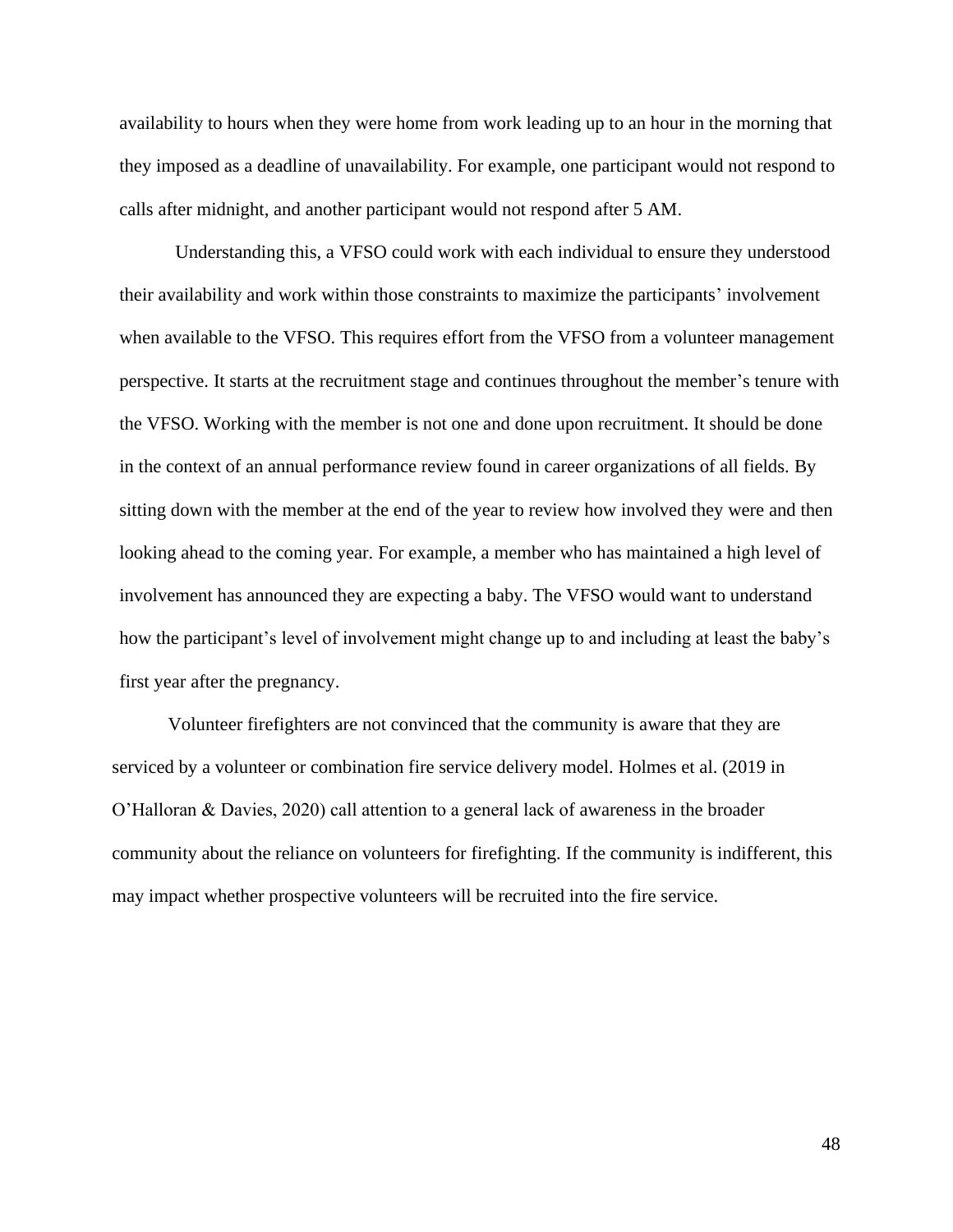## **CHAPTER V: DISCUSSION AND RECOMMENDATIONS**

#### **Discussion**

Responses yielded a variety of reasons one becomes involved and why one remains engaged as a volunteer in the fire service. Some of these reasons are grounded in the literature, while others are not. While the literature speaks to time demands, a shift in societal demographics, and leadership, the study revealed some reasons. As constant comparative analysis progressed, the notion of return on involvement emerged. Return on involvement in the literature refers to consumerism. While this may be appropriate in the business field, it has application in the social sciences when considering an individual's return on involvement in the context of opportunity cost or sunk cost.

An individual who decides to volunteer, and continues to volunteer, must address what they get out of volunteering throughout their volunteer life cycle. Several participants joined when they were single or after their kids required as much attention when they were younger and more in need. The stage of their lives factored into their decision-making between family or the VFSO.

The result by which an individual becomes a volunteer firefighter depends on circumstances and influences in one's life. These circumstances and influences evolve throughout an individual's life experiences. The effect of family, friends, and teachers, for example, impact one's values system in an assortment of ways and at different junctures in one's life. Public service ethos is an expression of that impact for some at an early stage in life, while it may take years to manifest for others. Whether one entered the volunteer fire service earlier than others, sustaining in the service remains an individual's choice and reason(s). The same goes for those who choose to leave and their reason(s) to do so.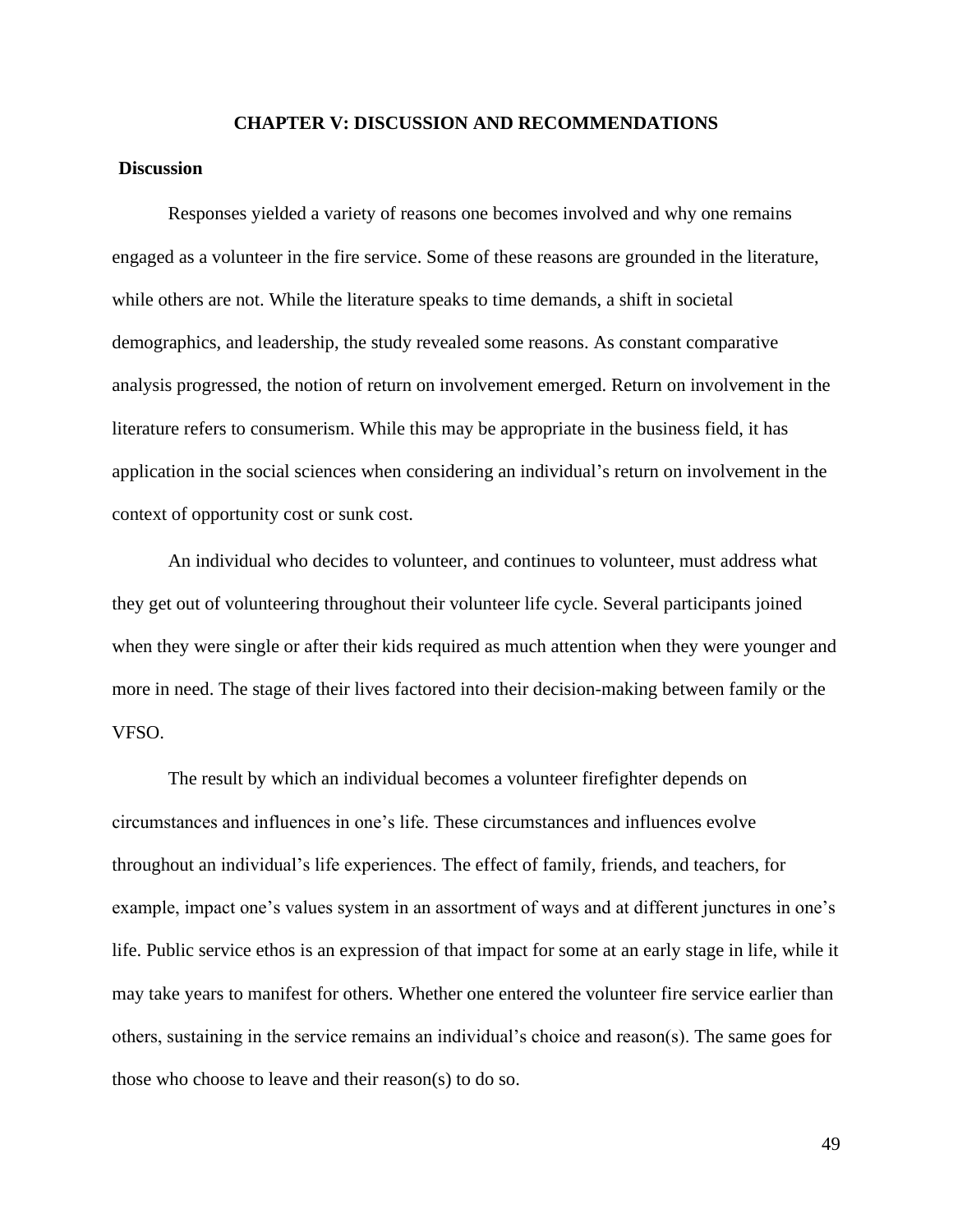The fire service enjoys a long-standing tradition that often involves generations of families from a historical context. For example, a volunteer firefighter joined because his father was a member. The influence, specifically of family, impacts legacy volunteers. Whether it was a parent, a grandparent, sibling, or other family members, joining the fire service was the following event. It was a natural transition from hanging out at the station or participating in non-emergency activities for some. They may be second, third, and even fourth-generation volunteers. Yet, legacy members have their reason(s) for enduring or abandoning the fire service. Unfortunately, VFSOs cannot count on legacy recruitment. Children of current volunteer firefighters are not necessarily following in their parents' footsteps, nor can the VFSO count on members of their community to give their time as in the past (Edwards, 2010).

Besides legacy, other underlying factors include time demands, stringent training requirements, population shift, change in community dynamics, leadership issues within the VFSO, and a decline in civic responsibility. Leadership, culture, diversification, marketing, and other benefits are fundamental elements to support the effort of recruitment and retention to identify new strategies and opportunities (Edwards, 2010). Volunteer firefighters who consider benefits are not overly zealous when the return on their time investment or payment from a length of service award program is in the distant future and add no immediate value (Compton  $\&$ Granito, 2002). The value of any VFSO depends on its people. The best way to safeguard its quality is to recruit and retain highly motivated and devoted individuals (Witt & Patton, 1999).

Volunteer firefighters also understand the time demands required to serve. There are no illusions. Demands vary across local VFSOs for training, response, meetings, and other activities such as fire prevention, community events, parades, etc. Requirements are within the control of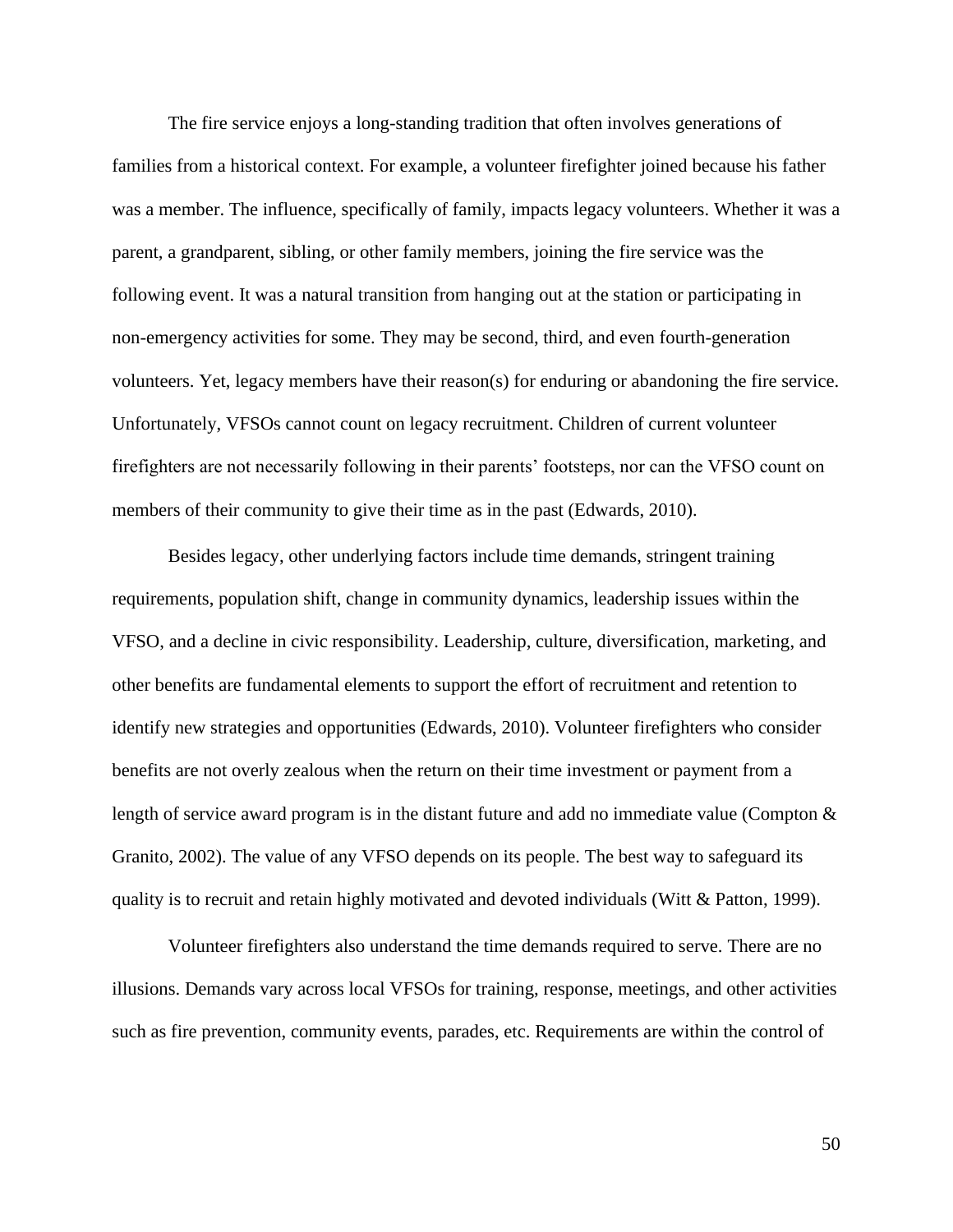the VFSOs from the participants' perspective and are generally flexible but do not necessarily account for the individuals' time.

Managing and accounting for that time and ensuring minimum staffing for response coverage remains a challenge. VFSOs and municipalities may be exposed due to risks to firefighter safety and availability of mutual aid when called upon to meet the public's expectation of timely response and incident stabilization.

When considering volunteering, public service ethos, motivation, time commitment, and other factors, we think of what an individual gives or contributes more than what they receive in return... satisfaction, camaraderie, family, and friends, to name a few. This return on involvement is what fire service leadership must consider when recruiting and retaining volunteer firefighters. Each individual has unique reasons for joining the service or remaining in it. When they have reached diminishing returns on their involvement, they are most vulnerable to leaving the service. Their sunk cost has reached the limit they are willing to go. Unless the fire service works with the individual to accommodate what will keep them involved beyond the recruitment stage is critical to receive the maximum involvement from them while they are willing and able to contribute. This includes addressing causes of why volunteers abandon the fire service, including but not limited to poor leadership, poor management, time demands, and training requirements.

Volunteer fire service delivery organizations must find ways to keep people involved. For example, determining the return on involvement for the people they are recruiting, whether flexibility with time or other benefits that the VFSO may provide through legislative, regulatory, or local means.

The Return on Involvement (ROI) concept requires the engagement of the VFSO at the point of entry (recruitment) and through member retention. The VFSO should recognize that the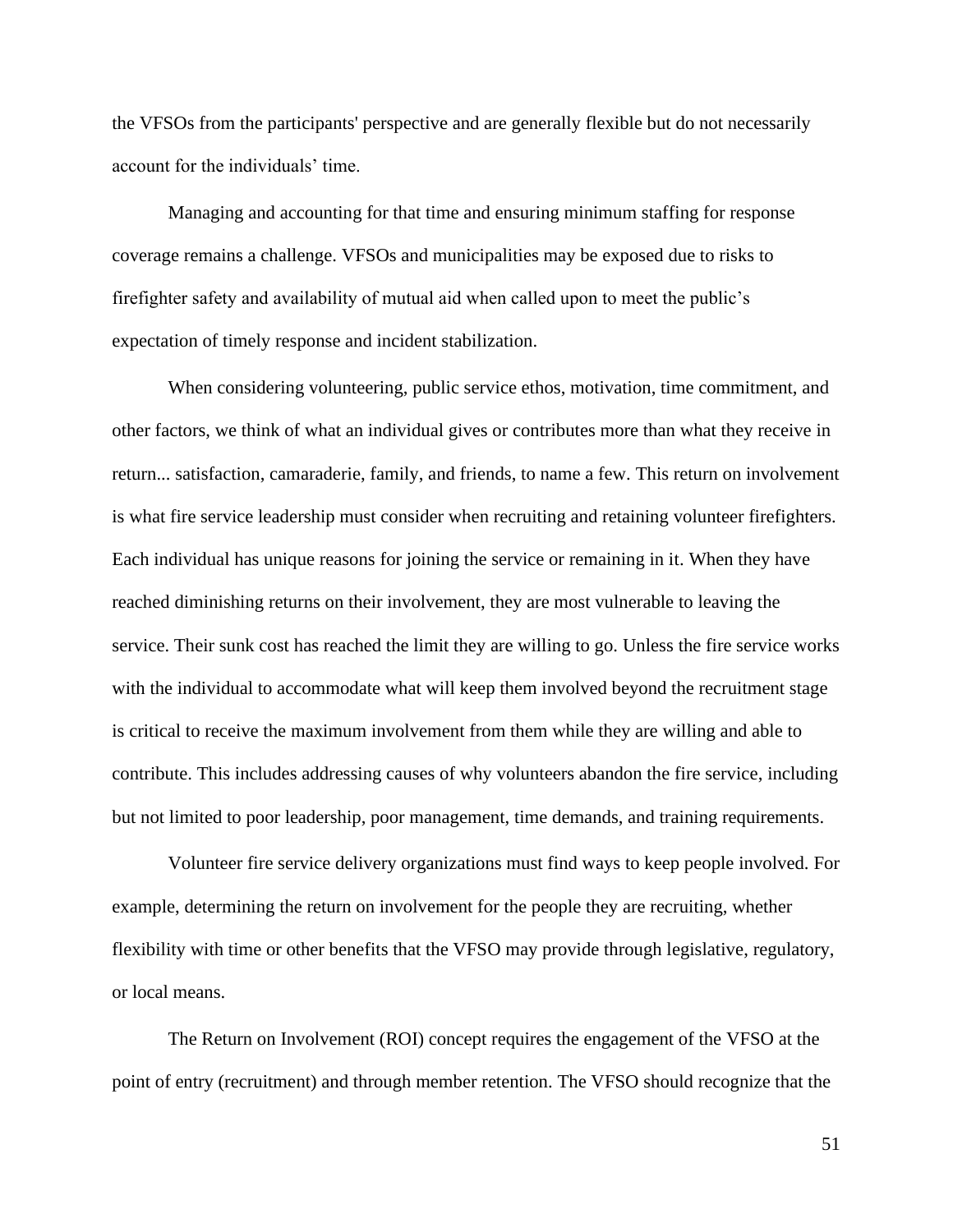ROI for each member will fluctuate over time. Participants identified at the entry point were single, married with no children, or married, but children were independent. Full involvement may be realized at this stage of their service with the VFSO. The member is not tethered and has minimal outside obligations interfering with their involvement. Rigid VFSO requirements are not a barrier. The individual has time to attend the many hours of basic certification training to become a firefighter or, if already trained, to participate in VFSO training, meetings, and other activities. Their time limitations may be restricted to work or school and annual activities such as birthdays, anniversaries, holidays, and other milestone events.

Volunteer fire service organizations cannot let their guard down at this level of involvement. Periodic direct engagement with the volunteer to determine lifestyle changes should be ongoing to prepare for a shift on the involvement scale (see Figure 1). For example, a member announces they are expecting their first child. Full involvement may move to moderate involvement during the pregnancy, then to some involvement to no involvement once their baby is born. As the baby gets older, the level of involvement may reverse. How a VFSO plans for this with the member may be essential to retaining the member long-term and getting some availability from the member during the no to low involvement period.

The individual member defines how much an individual participates with the VFSO relative to balancing family, work, and other life pursuits and meeting the organization's requirements and level of involvement. The literature and findings identify that factors influencing involvement include family, work, school, other interests, personal needs, and goals. This author defines the levels of involvement as follows:

 $\triangleright$  No Involvement (NI): member has stopped attending VFSO emergency calls and activities.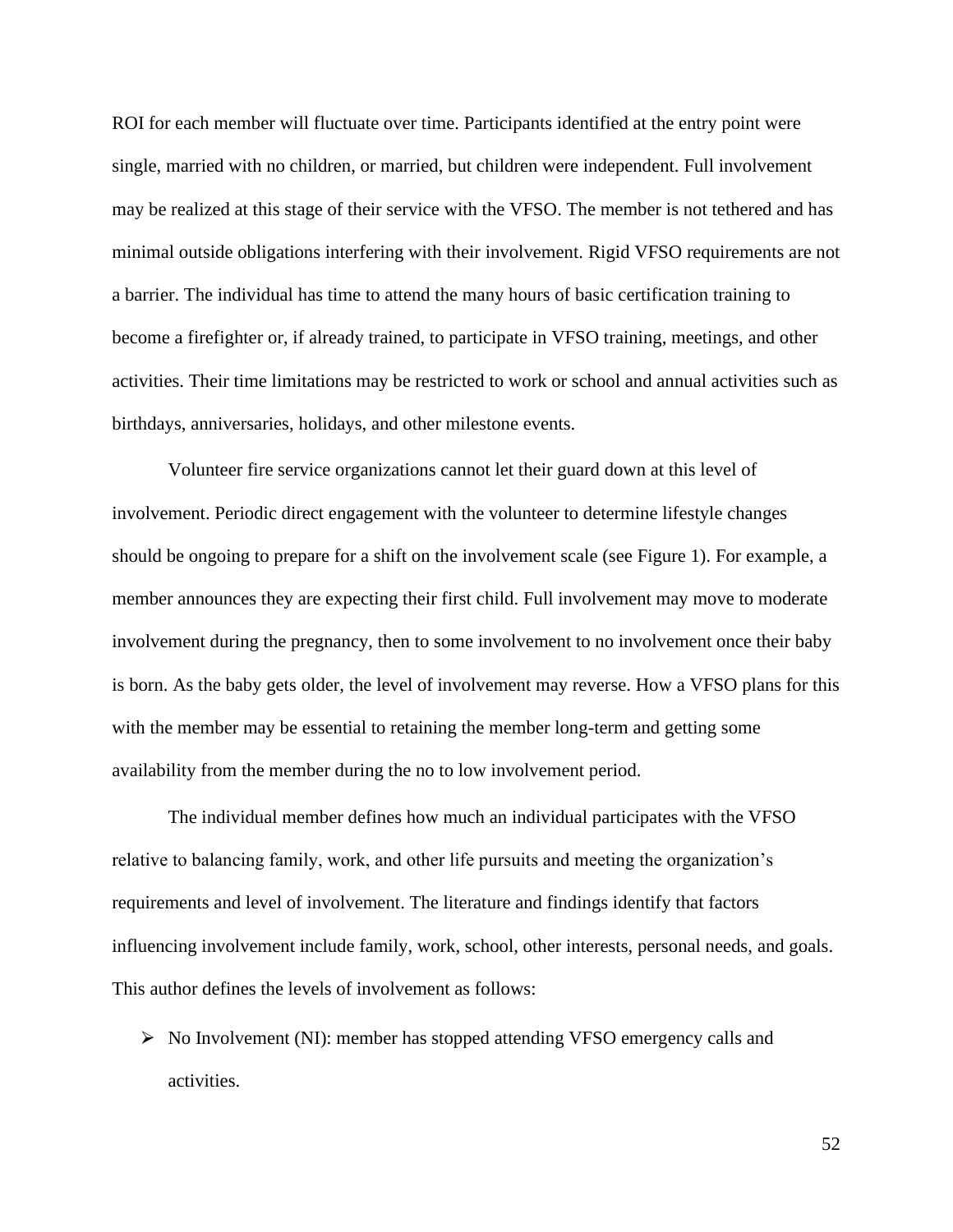- $\triangleright$  Some Involvement (SI): member participation is limited to minimum responses to calls, training, and meeting attendance.
- $\triangleright$  Moderate Involvement (MI): member participates in all activities when available.
- $\triangleright$  Full Involvement (FI): The member participates in all activities and makes themselves available when they are typically unavailable.

The levels will fluctuate over the members' volunteer life cycle from recruitment through retirement, as demonstrated in Figure 1.

## **Figure 1**





**Volunteer Life Cycle**

Individuals self-regulate their work-life volunteer balance based on various factors they experience throughout their volunteer life cycle. Prioritization and decision-making determine the level of involvement at those moments. The VFSO must work through engagement points during this cycle to ensure the return on involvement (ROI) is more than less involvement of the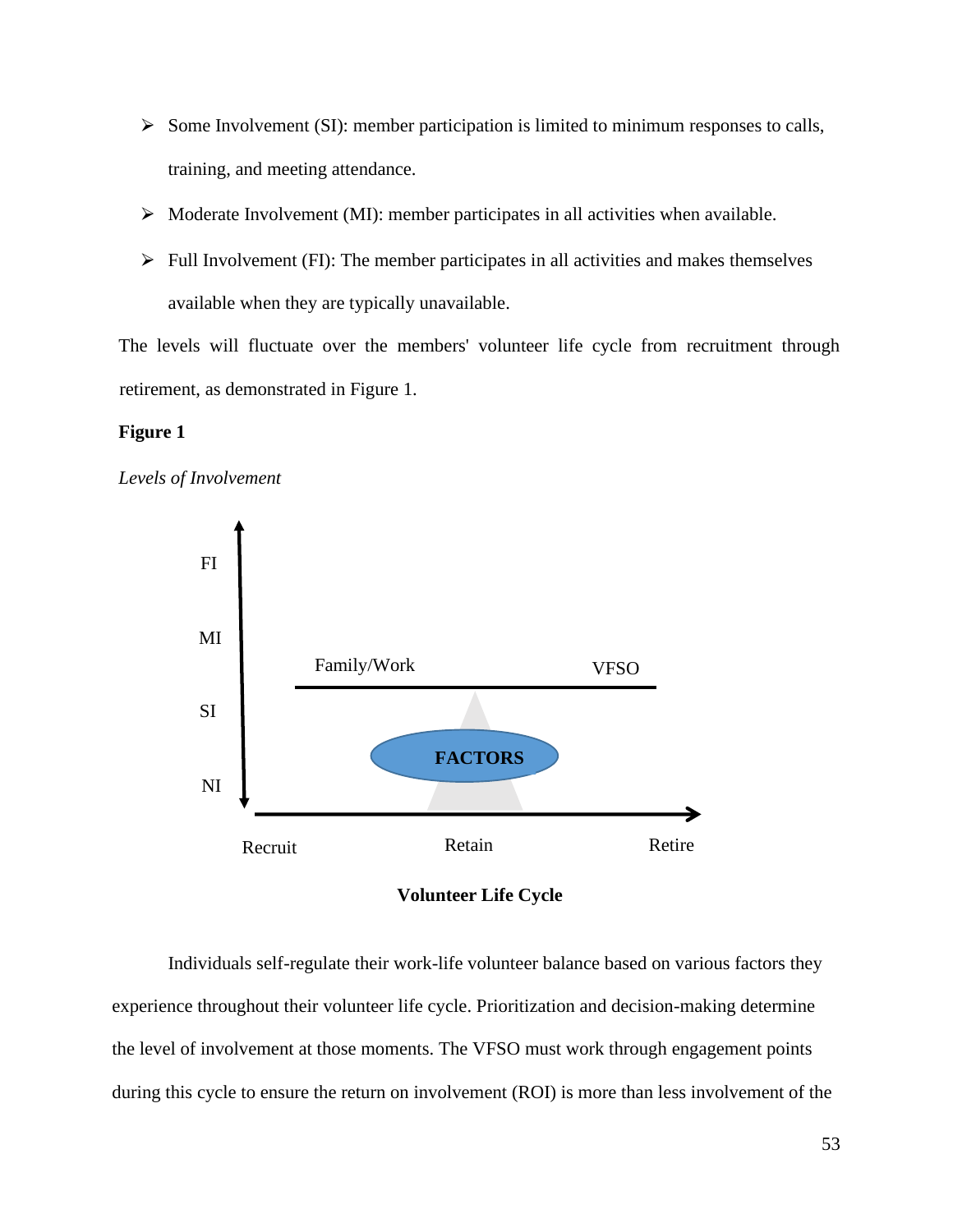volunteer firefighter. The engagement may require a more individual approach against rigid requirements, threatening the ROI. For example, a member who can provide support involvement but cannot make the response requirement may not be incentivized to attend the support activities if there is no benefit compared to a member who meets response requirements. These roles are essential to the day-to-day operations and mission of the VFSO but may be valued differently.

Factors already impacting the decline in volunteer firefighters are influencing participation and involvement. Therefore, VFSOs need to be mindful of issues affecting their members to address these declines. The days of simply having standards that apply to everybody, cultural issues within the department, such as family members who hold key positions, long-term chiefs, and administrative officers, all have a bearing on whether someone remains involved or not in some respects as well as the volume of training, family, life, and things of that nature.

The decline in volunteer firefighting should be a red flag to communities that receive services from VFSOs. The drop is not new, and it has been trending down for many years, as identified in Pennsylvania Senate 6 Report Pennsylvania (Senate, 2018) and other data (CPSE/ICMA, 2020; Evarts & Stein, 2020; NVFC, 2015; USFA, 2007; Senate of Pennsylvania, 2004, 2018). Previous research identified time demands, training requirements, other activities (e.g., fundraising), leadership, the lack of affordability to reside in a community, the community not understanding the type of service delivery it receives, and other factors. Traditional recruitment strategies continue but are not as effective as maybe other opportunities through innovation could be.

Return on Involvement from the VFSOs perspective is critical in recruitment and retention of human capital to ensure the organization's mission is achieved short-term on each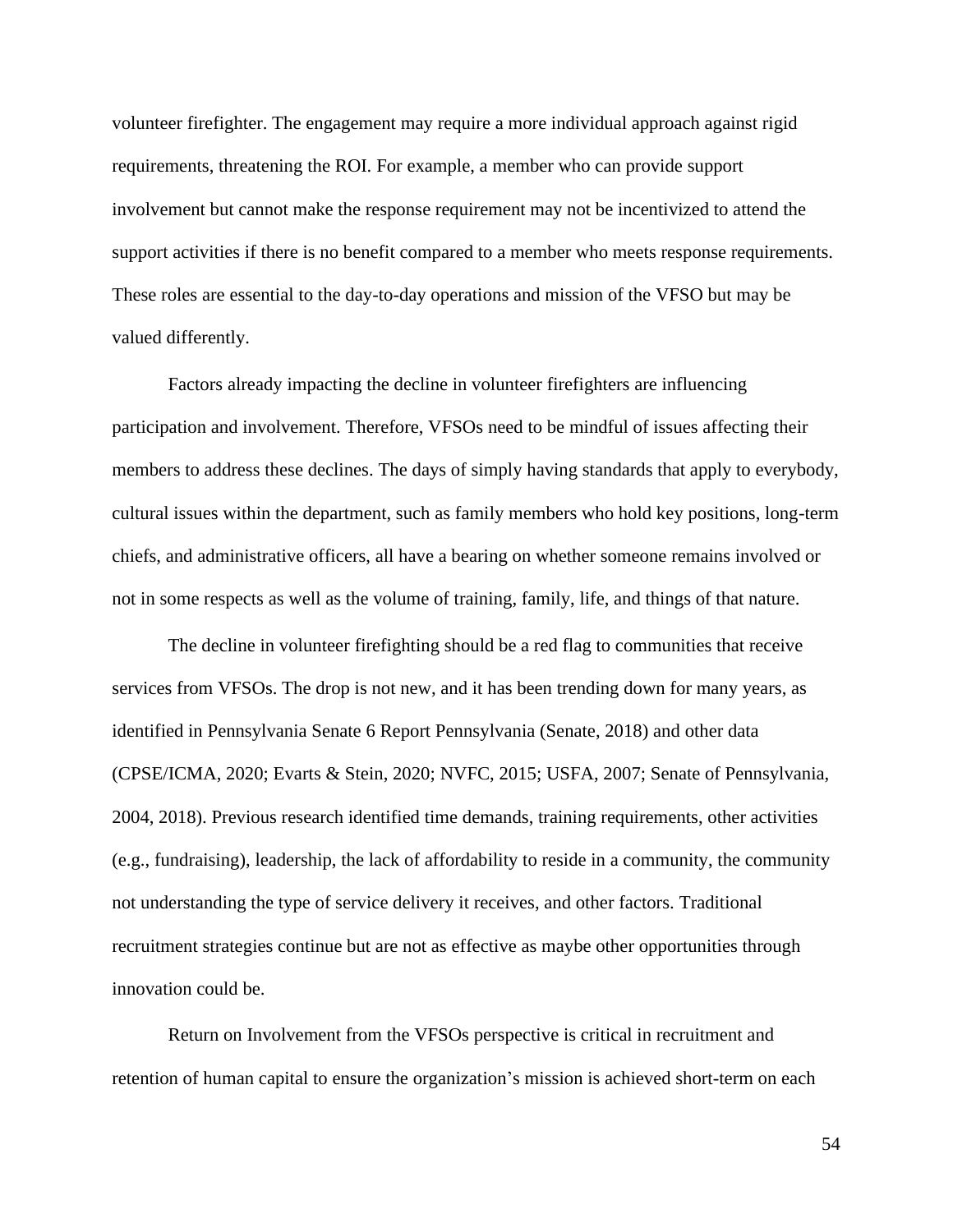response and long-term for the viability of the VFSO. This perpetual succession requires a collaborative engaged long-term commitment from the VFSO, the local government, and the community. County, state, and the federal government must be included in the collaborative governance to ensure sustainability. Perpetual grants should not be relied on as the answer. At best, grants serve as a band-aid approach. Leaders must look at innovative ways than on the traditional reliance and expectation of the volunteer fire service. For many communities, the loss of the volunteer fire service will be financially devastating. This issue is not just a domestic issue but a global one. The time is now to slow or stop the decline.

#### **Recommendations**

Factors impacting volunteer firefighters' work, family, and volunteer balance to serve, what motivates an individual to volunteer given the time demands of work, family, and volunteering in one of the most dangerous occupations in their community, and how volunteer firefighters decide between work and family versus responding to emergency incidents or other activities of their VFSO were explored and discussed in this study. Traditional recruitment and retention strategies may yield nominal results for some VFSOs and communities, while others struggle. Given the implications of the decline in volunteer firefighters and the cost to establish combination or paid fire services, the following applied and scholarly research recommendations should be considered. The applied recommendations focus on potential and current volunteer firefighters, VFSOs, and communities served by volunteer firefighters. Future scholarly research focus considers whether the dangerous nature of firefighting impacts the decision to volunteer, and on whether there is a relationship between leadership and retention; and the emerging themes of the return on involvement to the VFSO and the individual volunteer firefighter's level of involvement.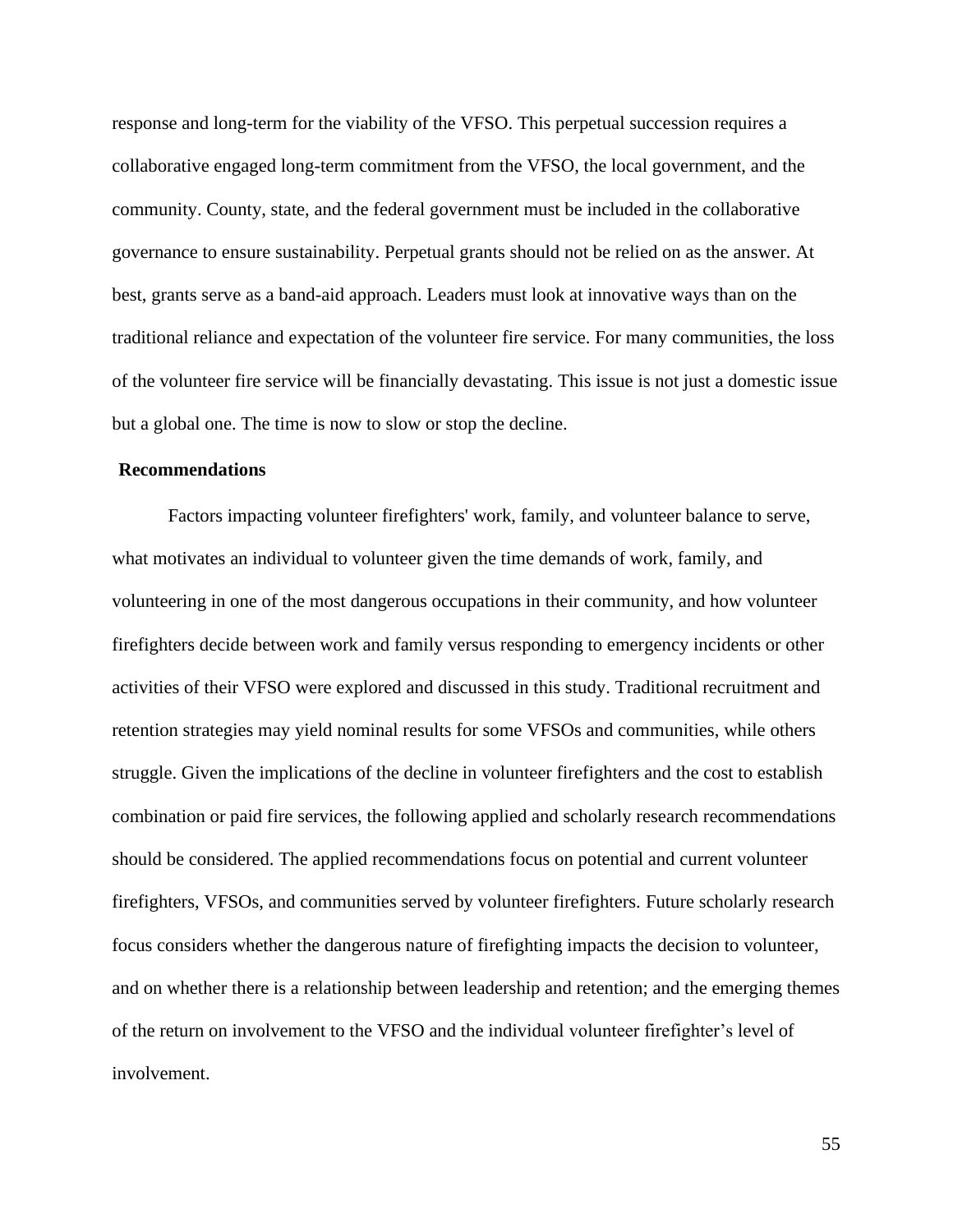## *Recommendations to Potential and Current Volunteer Firefighters*

There is no single formula, and balance is not equal for all individuals. Balance is about personal choices and distributing time and energy across important areas of the individual's life cycle. There is no right or wrong. When considering joining a VFSO, the individual must define what is important to them and prioritize from there. Balance will vary over time, and change is merited due to the individual's experience with the VFSO. The correct balance for a single person will be different when one has a partner, having children, starting a new career, or retiring. Recognizing factors such as unrealistic demands, unexpected circumstances, time constraints during their life cycle with the VFSO will allow a volunteer to consider time to unplug or "me time," family time, or time for work, from the VFSO even if it is one night per week or one weekend per month for example.

#### *Recommendations to Volunteer Fire Service Organizations*

Volunteer fire service organizations should consider how the individual prioritizes their time and be supportive from recruitment through retirement from the fire service. Working within the structure of requirements required by the organization, the VFSO should be as flexible as possible in finding alternative solutions in the management of its volunteers. Just as employees may feel trapped in a rigid system such as civil service, volunteers may feel trapped in a strict system to make specific minimum response and attendance requirements (Kettl, 2021). This may be a partial catch-22 regarding training, meeting attendance, and response. However, consideration should be given to the volunteer's lifestyle and point in their life cycle. For example, some participants joined in their late teens and early twenties, while others joined later in life. Some joined to follow family and friends' footsteps others because they wanted to give back to their community. Once recruited, some had time to be fully involved and committed to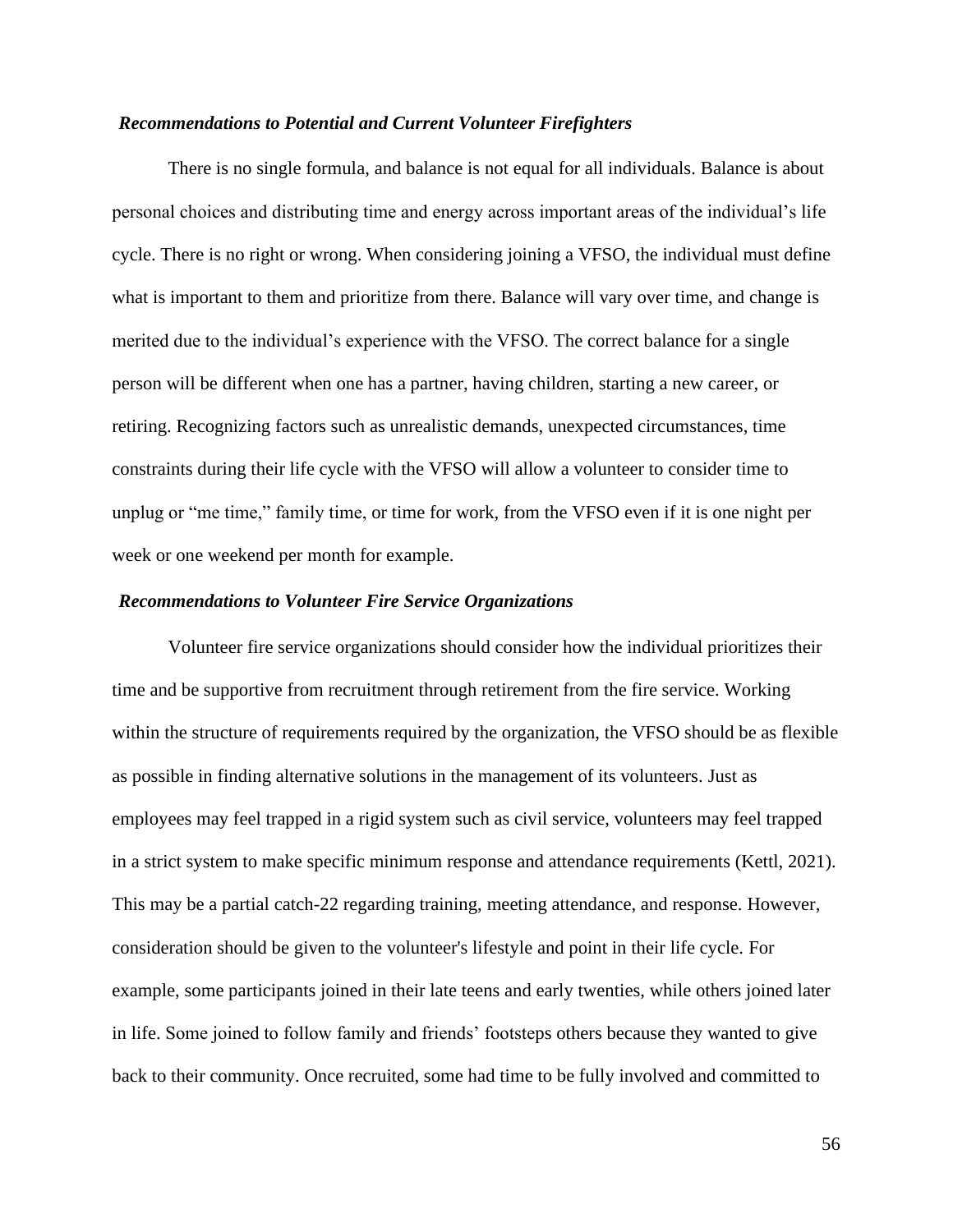attending many calls (day and night), training, meetings, and ancillary activities. Others gave what time they had. All participants at some point had to make decisions as to what their level of involvement would be over time. Triggers included work, school, family (e.g., parenthood), leadership issues. Some triggers took the participant away from the organization and community, and others remained in the community. Those remaining participants adjusted their level of involvement based on prioritizing what mattered most. Earning a paycheck was high on that list; therefore, participants who needed to be at work on time would limit their fire service availability to hours when they were home from work leading up to an hour in the morning that they imposed as a deadline of unavailability. For example, one participant would not respond to calls after midnight, or another participant would not respond after 5 AM.

Understanding this, a VFSO could work with each individual to ensure they understood their availability and work within those constraints to maximize the participant's involvement when available to the VFSO. This requires effort from the VFSO from a volunteer management perspective. It starts at the recruitment stage and continues throughout the member's tenure with the VFSO. Working with the member is not one and done upon recruitment proposition. It should be done in the context of an annual performance review found in career organizations of all fields.

The VFSO should consider implementing an annual involvement or activity review similar to a yearly performance review. This should coincide with longitudinal strategies to determine what influences the member's life and how that may equate to involvement with the fire service in that given year. Volunteer fire service organizations would be prudent to work more collaboratively with the individual recognizing where the individual is at in their life when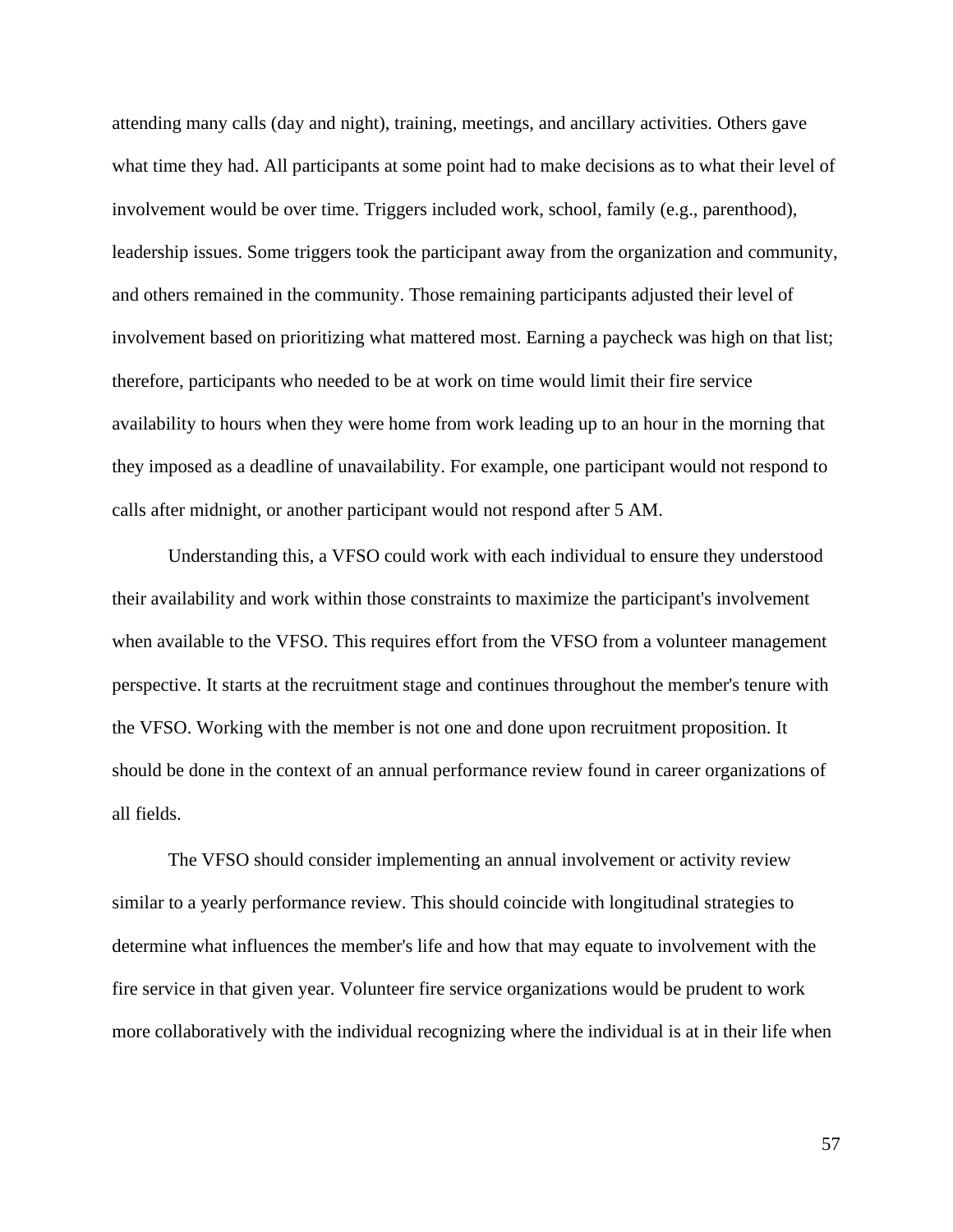recruited and continuing if possible. By continuing this process and engaging the volunteer, the VFSO is better positioned to manage the volunteer's total capacity of involvement over time.

#### *Recommendations to Communities Served by Volunteer Firefighters*

The participants were unclear whether their communities, including the elected officials, really understand the fire service delivery type to be a volunteer-type and the potential challenges the VFSO is facing, nor how this may impact the community financially. Participants based their responses on interactions with elected leaders and residents in their communities. Community members who were aware and supportive did not translate into membership. Considering this general lack of awareness, further research should include the community perspective.

#### *Recommendations for Future Research*

It is essential to navigate the relationship between members and VFSOs, recognizing that work-life balance is challenging for the volunteer firefighter as they manage full-time and parttime work schedules, families, and other commitments outside of the fire service. Volunteer fire service organization's involvement in member mentoring and monitoring is critical to its success in the volunteer fire service.

*Leadership***.** This study exposed factors mentioned by the participants but requires further inquiry. For example, two participants, both former volunteers, discussed leadership as an issue. In response to a question to return to the local VFSO, one of them stated, "But on the other side of it to know the organization, the way that it's built today and the leaders that are there, it'd be very difficult mentally to go back." Although the participant works per diem serving another municipality, his hometown no longer benefits from his service. The other participant offered that the officers are good at management but poor at leadership, stating specifically: "I get the sense that our company was run very well. From a management perspective, like there was never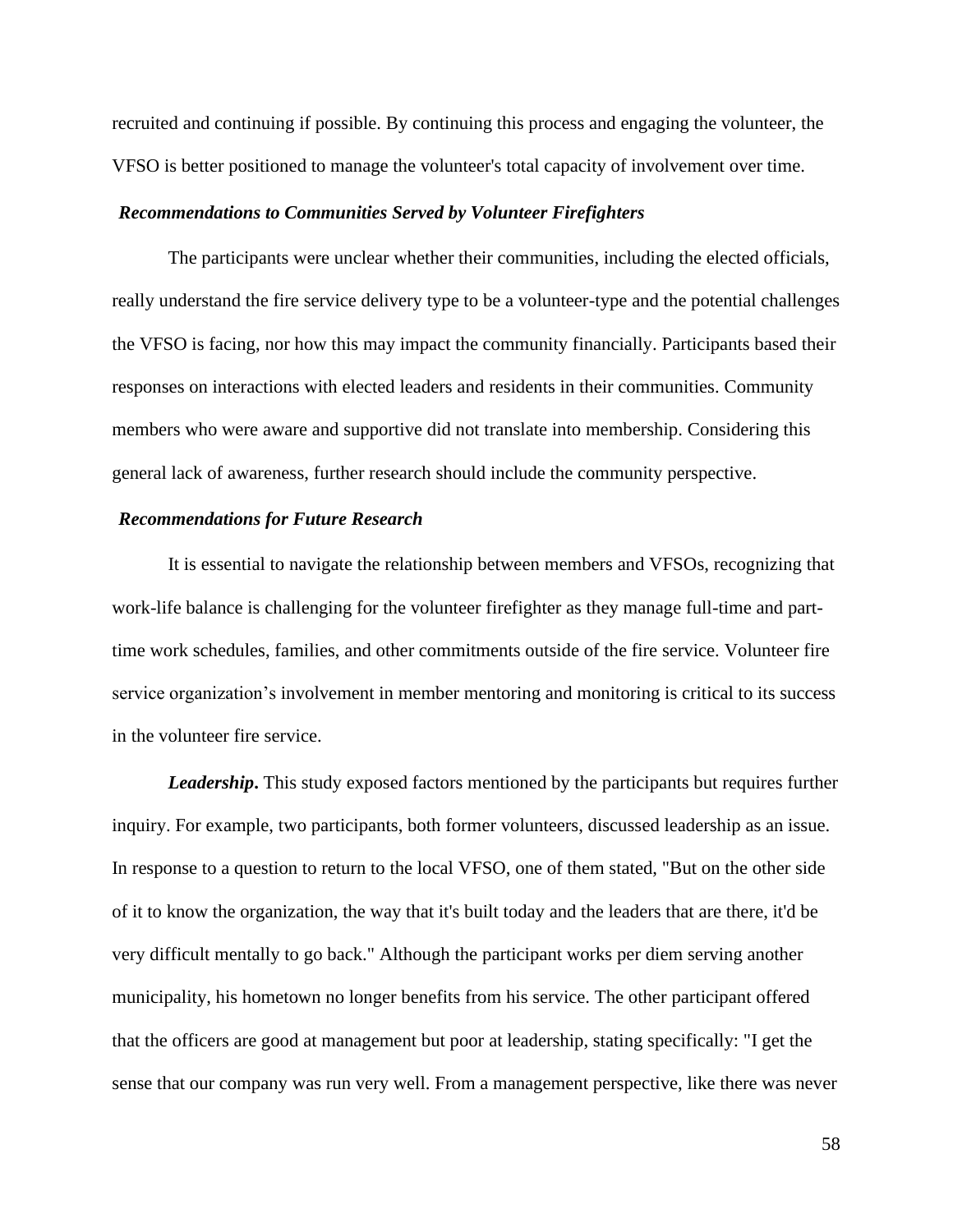any hint of scandal, no one was stealing, the bills are paid. We had up-to-date equipment of the date certifications, but that's management that's not leadership. They're very different. There seemed to be no person in a leadership position." Leadership impacts are a known factor that should continue to be addressed, and VFSOs must recognize this in managing volunteer retention. Future research should focus on the leadership factor, particularly regarding retention.

*Emerging Themes.* The decline in volunteer firefighters is existent and impacts VFSOs ability to provide reliable and efficient fire protection and related emergency services to the communities it serves. Factors identified in the literature review remain, influencing the time and energy of individuals willing to volunteer. Research should continue to inform these factors, further impacting volunteers' efforts to balance their lives to persist as volunteers and understand other motives besides altruistic public service motivation to recruit more volunteers. In addition, research should be conducted relative to the non-answer of how dangerous the occupation of firefighting impacts the decision to volunteer.

The study also exposed that volunteer firefighters have managed to balance their fire service activities with their personal and professional worlds through prioritization which influences their involvement throughout their member life cycle. Furthermore, existing studies have considered the "life cycle of a volunteer" but lack a connection between the volunteer's level of involvement. Two key themes emerging from the study were the return on involvement to the VFSO and the individual's level of involvement, both beginning as soon as the individuals join. Future research should develop these themes further.

## *Summary*

The volunteer fire service in the United States is experiencing a decline. The decline in volunteer firefighters should be a red flag to communities that receive services from VFSOs.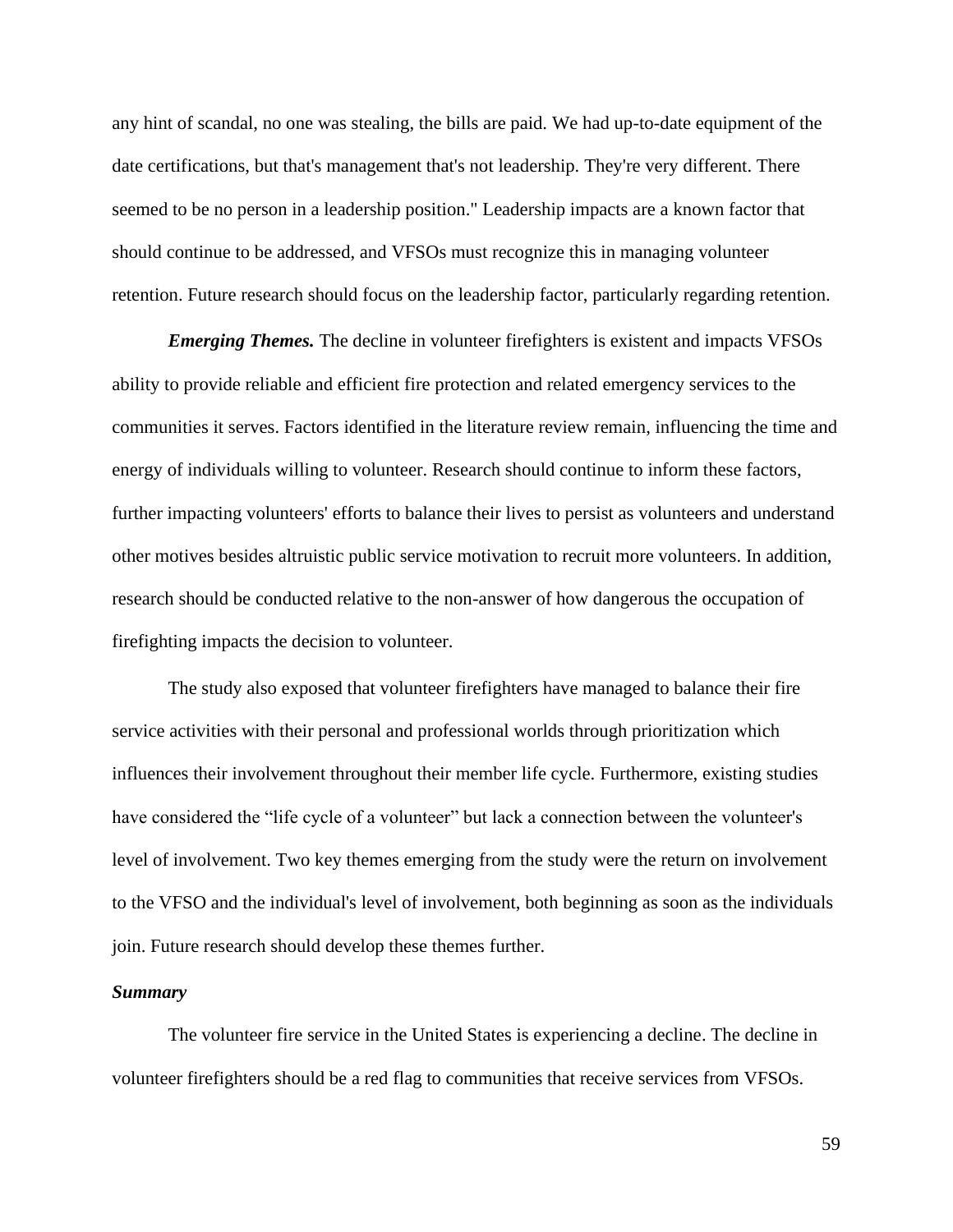Time demands and changes in the family dynamics and work schedules constrain the time an individual has to volunteer. However, volunteer fire service organizations are not alone in providing important public services.

Volunteering has a long-established history in the United States in public service. Individuals volunteer in not-for-profit organizations, including government, community-based, and for-profit organizations. These organizations use volunteer resources in a variety of programs serving the public. The decline in volunteers should be a concern for all who rely on gratis human resources to achieve their missions. By understanding factors impacting volunteer firefighters and how they balance their daily lives, VFSOs, the communities they serve and other volunteer organizations will be in a better position to address opportunities to develop innovative recruitment and retention strategies that focus on the individual.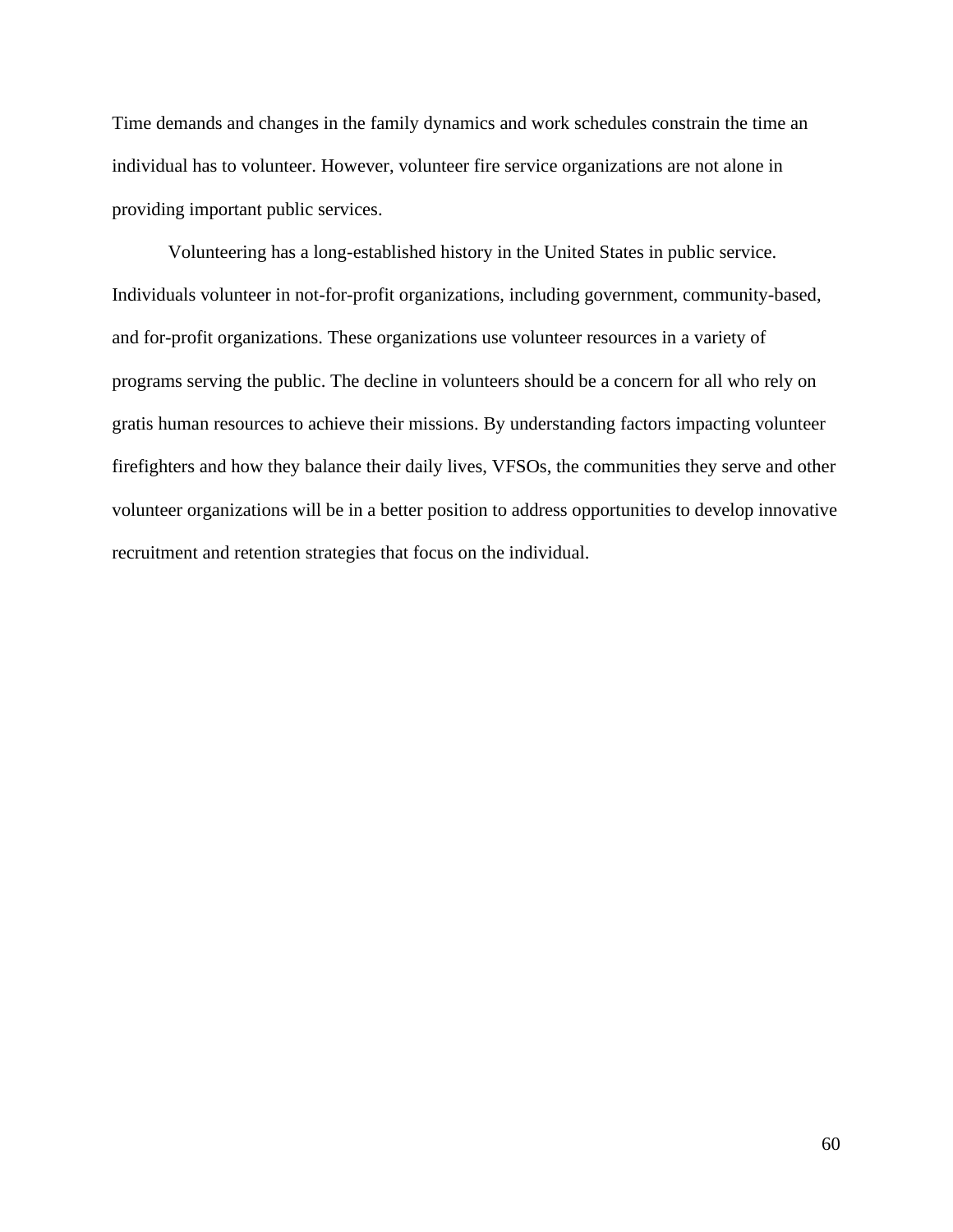#### **References**

- Aitken, A. (1999). Identifying key issues affecting the retention of emergency service volunteers. *Australian Journal of Emergency Management, 15*(2), 16-23.
- Alford, J. & Head, B.W. (2017). Wicked and less wicked problems: A typology and a contingency framework. *Policy and Society, 36*(3), 397-413.
- Basit, T.N. (2003). Manual or electronic? The role of coding in qualitative data. *Educational Research, 45*(2), 143-154.
- Baxter-Tomkins, T., & Wallace, M. (2009). Recruitment and retention of volunteers in emergency services. Australian Journal on Volunteering, 14(5), 1-11.
- Booth-Smith, L., & Leigh, D. (2016). *A New Public Service Ethos. Next generation public service reform.* Localis. https://localis.org.uk/research/a-new-public-service-ethos/
- Britton, B. K., & Glynn, S. M. (1989). Mental management and creativity: A cognitive model of time management for intellectual productivity. In J. A. Glover, R. R. Ronning, & C. R. Reynolds (Eds.), *Handbook of creativity,* (pp. 429-440). Plenum Press.
- Britton, B.K., & Tesser, A. (1991). Effects of time-management practices on college grades. *Journal of Educational Psychology, 83*(3), 405-410.
- Brown, E. (1999). The scope of volunteer activity in public service. *Law and Contemporary Problems, 62*(4), 17-42.
- Bussell, H., & Forbes, D. (2002). Understanding the volunteer market: The what, where, who and why of volunteering. *International Journal of Nonprofit and Voluntary Sector Marketing, 7*(3), 244-257. http://onlinelibrary.wiley.com/doi/abs/10.1002/nvsm.183
- Carter, H.R., & Rausch, E. (2017). *Management in the fire service* (5<sup>th</sup> ed.). Jones and Bartlett Learning.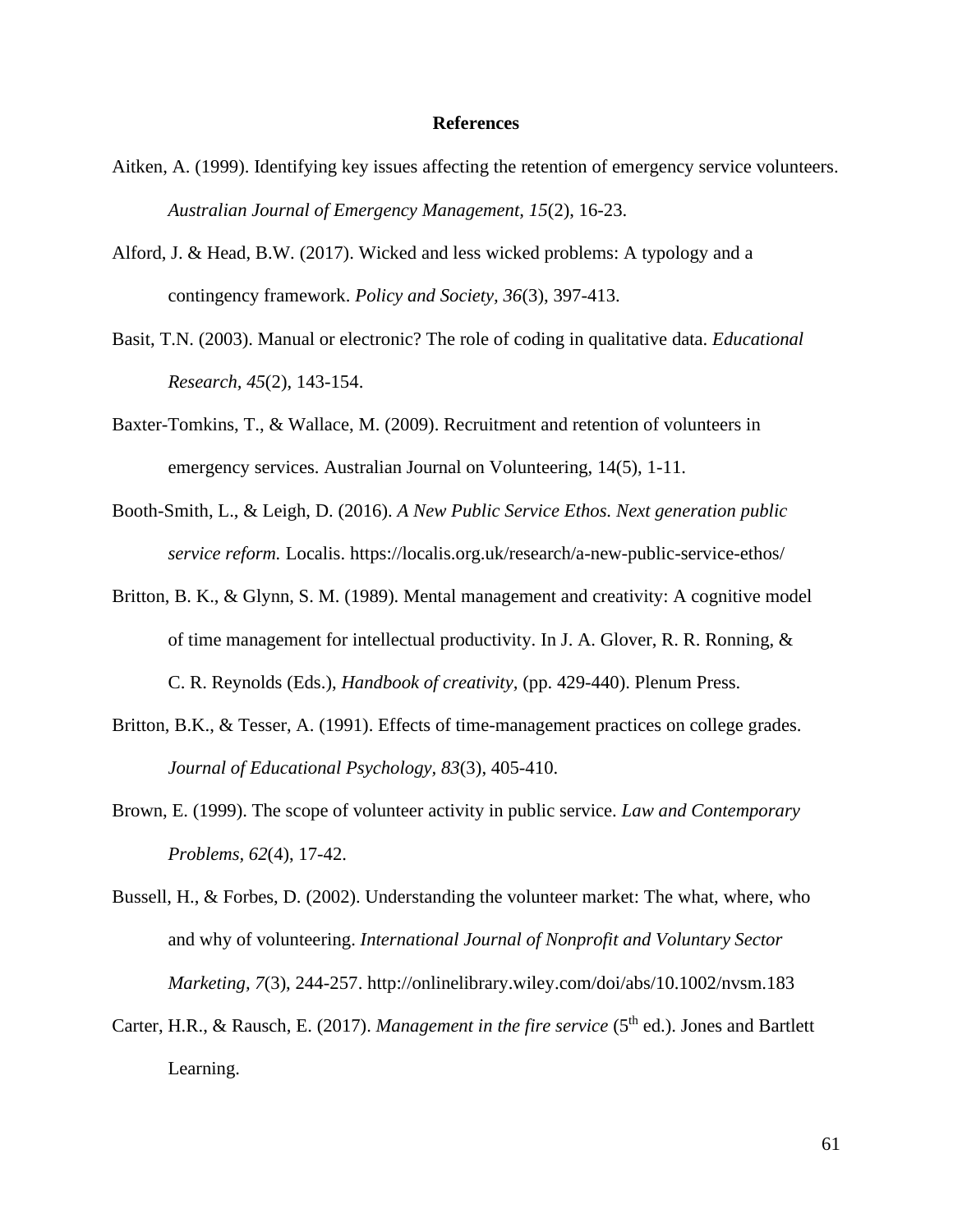- Center for Public Safety Excellence & International City/County Management Association (2020). *21st century fire and emergency services* [White paper]. https://www.cpse.org/projects/21st-century/
- Charmaz, K. (2006). *Constructing Grounded Theory: A practical guide through qualitative analysis.* Sage.
- Charmaz, K., & Belgrade, L.L. (2018). Thinking about data with grounded theory. *Qualitative Inquiry, 25*(8), 743-753.
- Charmaz, K., & Bryant, A. (2019). *The Sage handbook of current developments in Grounded Theory*. Sage Publications.
- Christensen, R.K., & Wright, B.E. (2011). The effects of public service motivation on job choice decisions: Disentangling the contributions of person-organization fit and person-job fit. *Journal of Public Administration Research and Theory, 21*(4), 723-743. https://doi.org/10.1093/jopart/muq085
- Claessens, B.J.C., van Eerde, W., Rutte, C.G., & Roe, R.A. (2007). A review of the time management literature. *Personnel Review, 36*(2), 255-276. https://doi.org/10.1108/00483480710726136
- Clary, E.G., Snyder, M., & Stukas, A.A. (1996). Volunteers' motivations: Findings from a national survey. *Nonprofit and Voluntary Sector Quarterly, 25*(4), 485-505. https://doi.org/10.1177/0899764096254006
- Clary, E.G., Snyder, M., Ridge, R.D., Copeland, J., Stukas, A.A., Haugen, J., & Miene, P. (1998). Understanding and assessing the motivations of volunteers: A functional approach. *Journal of Personality and Social Psychology, 74*(6), 1516-1530.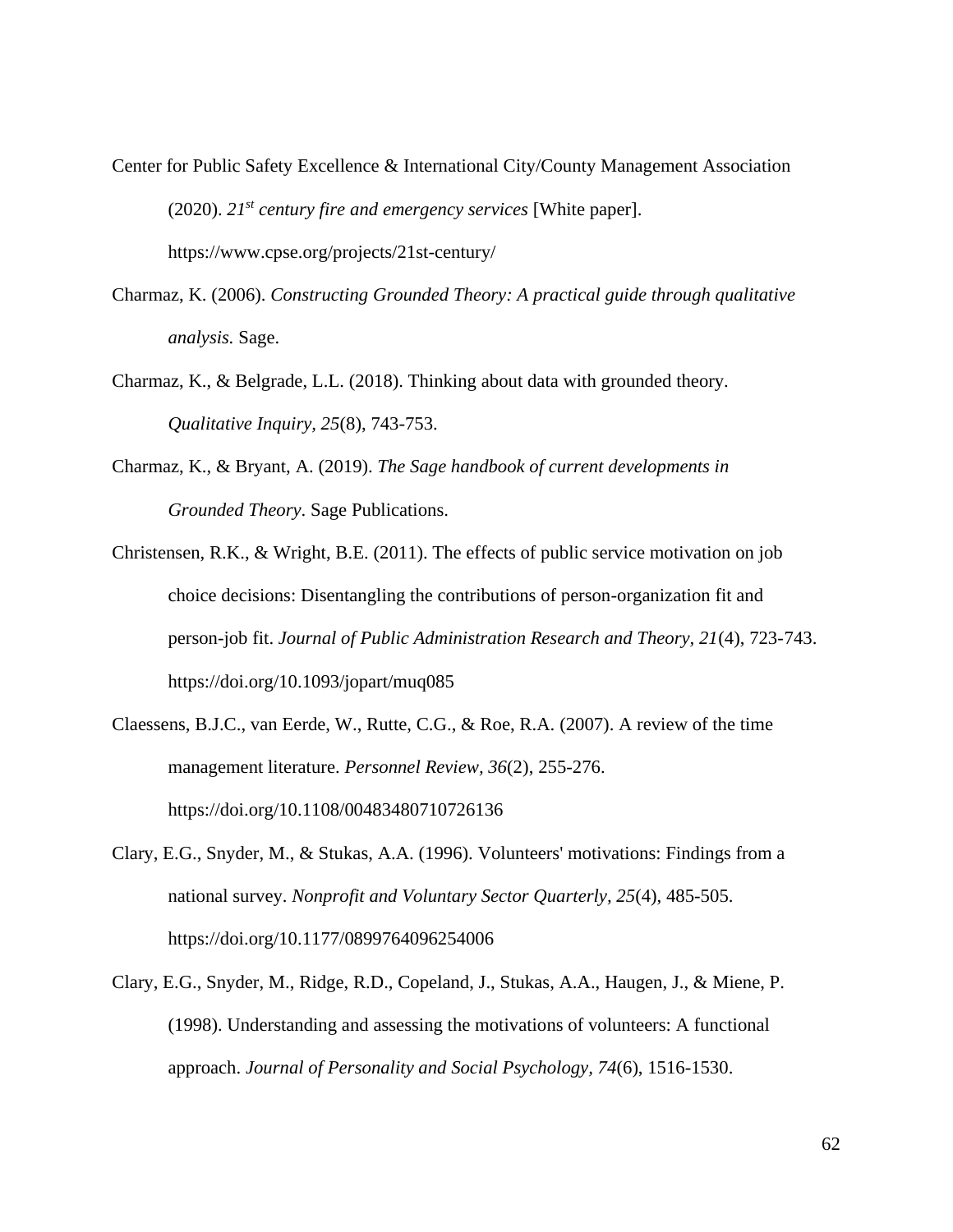- Colibaba, A., Russell, E., & Skinner, M. W. (2021). Rural volunteer fire services and the sustainability of older voluntarism in aging rural communities. *Journal of Rural Studies, 88*, 289-297. https://doi.org/10.1016/j.jrurstud.2021.08.016
- Compton, D., & Granito, J. (Eds). (2002). *Managing fire and rescue services.* International City/County Management Association.
- Cowlishaw, S., Evans, L. & McLennan, J. (2008). Families of rural volunteer firefighters. *Rural Society, 18*(1), 17-25. https://doi.org/10.5172/rsj.351.18.1.17
- Cowlishaw, S., Evans, L. & McLennan, J. (2010). Balance between volunteer work and family roles: Testing a theoretical model of work-family conflict in the volunteer emergency services. *Australian Journal of Psychology, 62*(3), 169-178. https://doi.org/10.1080/00049530903510765
- Cowlishaw, S., Evans, L. & McLennan, J. (2010). Work-family conflict and crossover in volunteer emergency service workers. *Work & Stress, 24*(4) 342-358. http://www.tandfonline.com/doi/abs/10.1080/02678373.2010.532947
- Cravens, J. (2015). Research and case studies regarding recruitment and retainment of volunteer firefighters & justifications for involving volunteer firefighters that do not relate to "money saved" [web log comment]. Retrieved from http://www.coyotecommunications.com/volunteer/volunteerfirefighters.shtml

Creswell, J.W. (2007). *Research design. Qualitative and mixed methods approaches.* Sage.

Creswell, J.W., & Poth, C.N. (2018). *Qualitative inquiry and research design. Choosing among five approaches* (4<sup>th</sup> ed.). Sage Publications.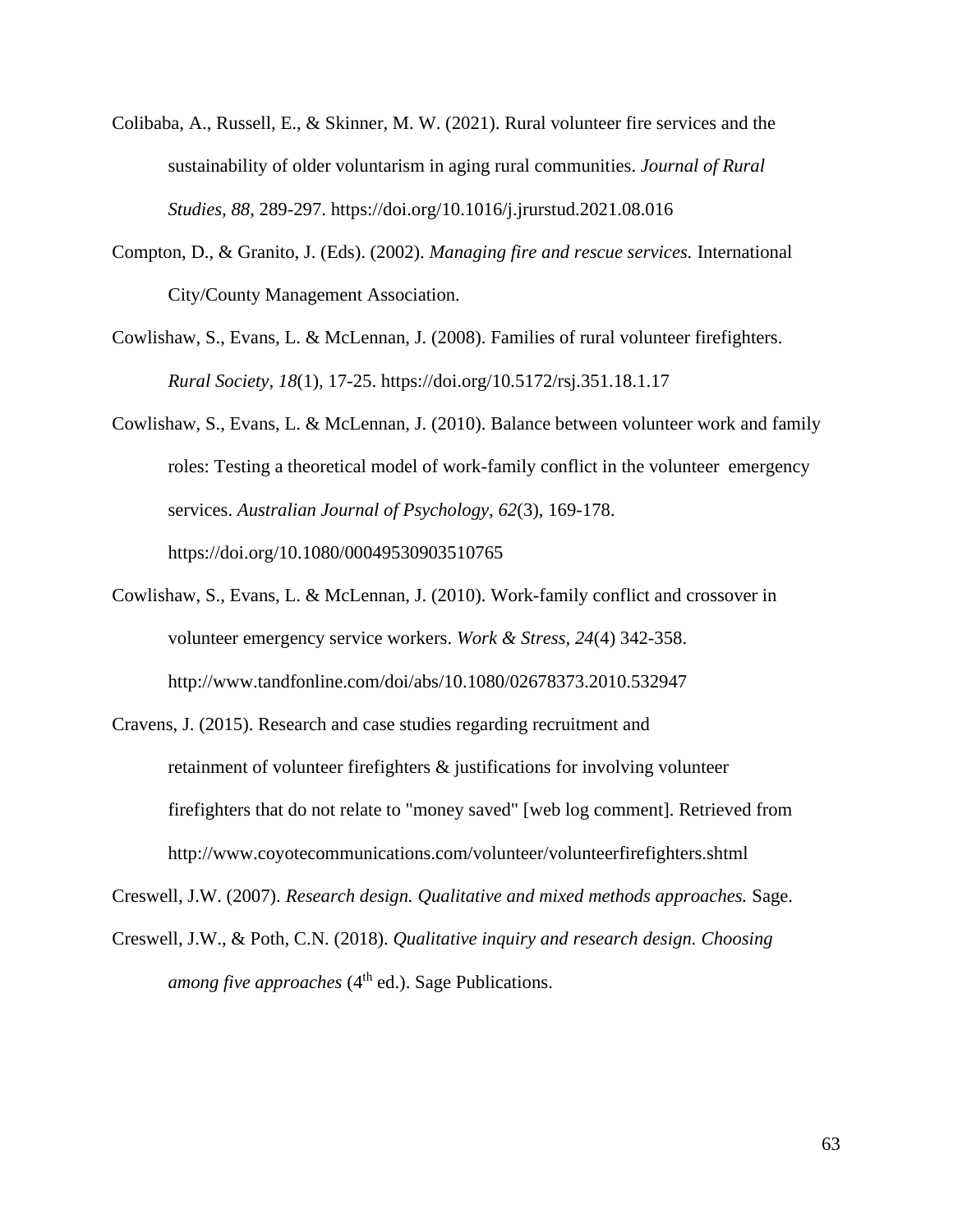Dawson, D., Mayger, K., Thomas, M.J.W., & Thompson, K. (2015). Fatigue risk management by volunteer fire-fighters: Use of informal strategies to augment formal policy. *Accident Analysis and Prevention, 84*, 92-98. https://doi.org/10.1016/j.aap.2015.06.008

Edwards, S.T. (2010). *Fire service personnel management* (3rd ed.). Pearson.

- Emerson, K. & Nabatchi, T. (2015). Collaborative governance regimes. Georgetown University Press.
- Emerson, K., Nabatchi, T., & Balogh, S. (2012). An integrative framework of collaborative governance. *Journal of Public Administration Research and Theory, 22*(1), 1-29. https://doi.org/10.1093/jopart/mur011
- Evarts, B., & Stein, G.P. (2020). *U.S. fire department profile 2018*. National Fire Protection Association.
- Farmer, S.M. & Fedor, D.B. (1999). Volunteer participation and withdrawal: A psychological contract perspective on the role of expectations and organizational support*. Nonprofit Management and Leadership*, *9*, 349–67.
- Garner, J. T., & Garner, L. T. (2011). Volunteering an opinion: Organizational voice and volunteer retention in nonprofit organizations. *Nonprofit and Voluntary Sector Quarterly, 40*(5), 813–828.

Glaser, B. (1998). *Doing grounded theory: Issues and discussions.* Sociology Press.

- Glaser, B. G. & Strauss, A. L. (1967). *The discovery of grounded theory.* Aldine Publishing Company.
- Haivas, S., Hofmans, J., & Pepermans, R. (2012). Self-determination theory as a framework for exploring the organizational context on volunteer motivational: A study of Romanian volunteers. *Nonprofit and Voluntary Sector Quarterly, 41*(6), 1195-1214.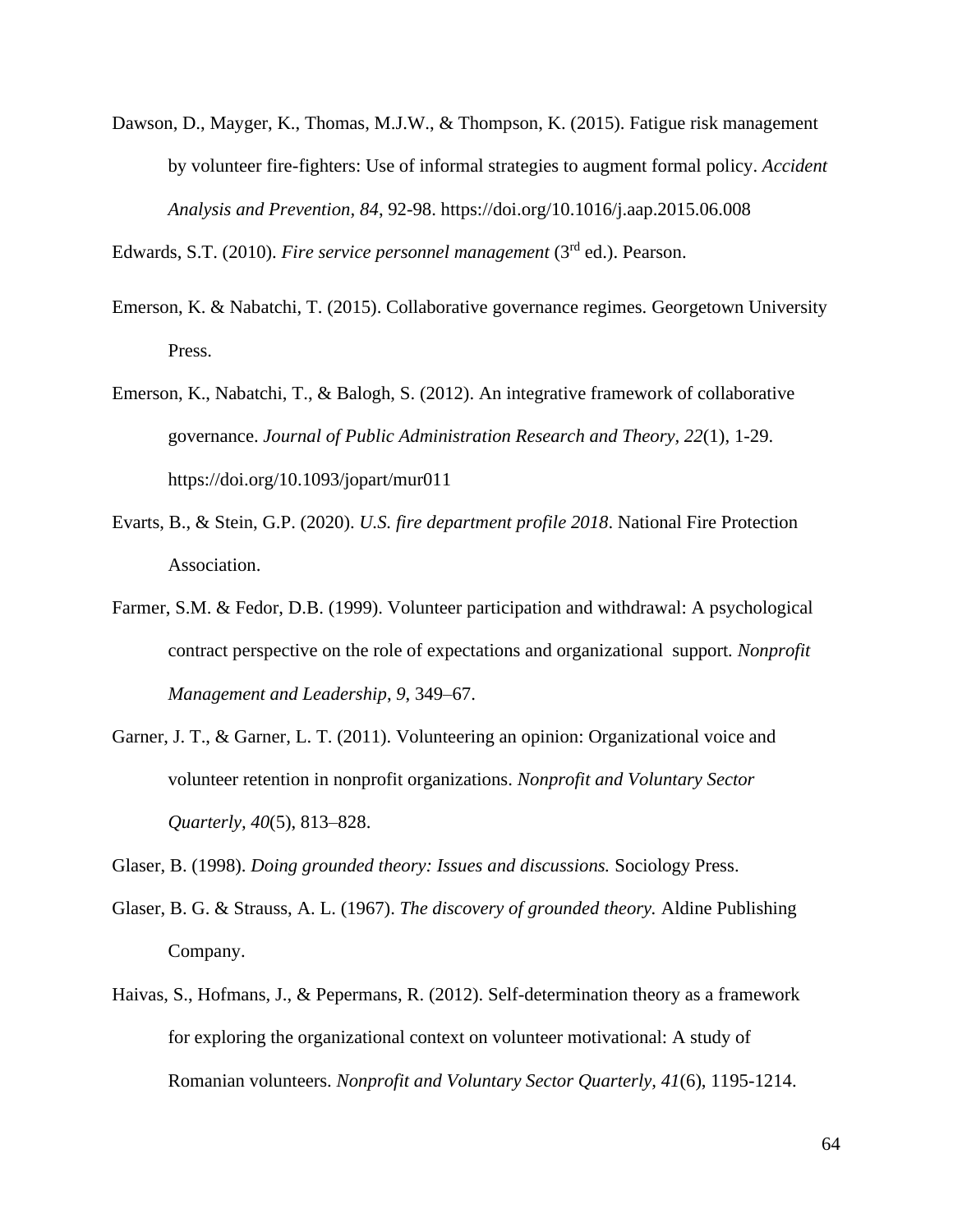https://doi.org/10.1177/0899764011433041

- Haski-Leventhal, D., & Bargal, D. (2008). The volunteer stages and transitions model: Organizational Socialization of volunteers. *Human Relations, 61*(1), 67-102. https://doi.org/10.1177/0018726707085946
- Haski-Leventhal, D., & McLeigh, J.D. (2009). Firefighters volunteering beyond their duty: An essential asset in rural communities. *Journal of Rural and Community Development, 4*(2), 80-92.
- Head, B. W., & Alford, J. (2015). Wicked problems: Implications for public policy and management. *Administration and Society, 47*, 711–739.
- Henderson, A.C., & Sowa, J.E. (2018). Retaining critical human capital: Volunteer firefighters in the commonwealth of Pennsylvania. *Voluntas, 29*(1), 43-58. https://doi.org/10.1007/s11266-017-9831-7
- Herzberg, F. (1964). The motivation-hygiene concept and problems of manpower. *Personnel Management, 27*, 3-7.
- Hesse-Biber, S.N. (2017). *The practice of qualitative research* (3rd ed.). Sage.
- Holmes, A.G.D. (2020). Research positionality: A consideration of its influence and place in qualitative research. A new researcher guide. *Shanlax International Journal of Education, 8*(4), 1-10. https://doi.org/10.34293/ education.v8i4.3232
- Jawahar, I.M., Stone, T.H., & Kisamore, J.L. (2007). Role conflict and burnout: The direct and moderating effects of political skill and perceived organizational support on burnout dimensions. *International Journal of Stress Management, 14*(2), 142-159. https://doi.org/10.1037/1072-5245.14.2.142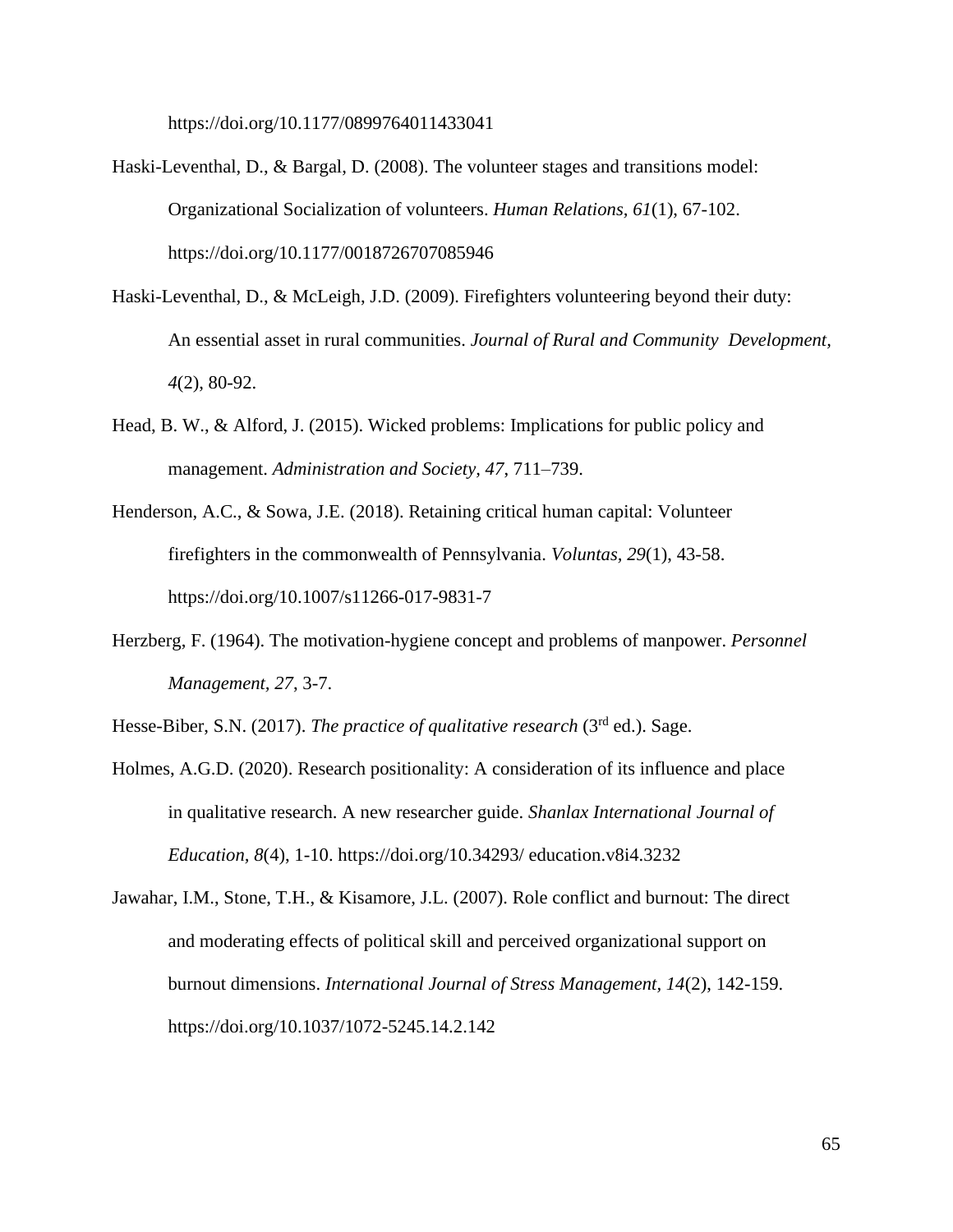- Jones, M.L. (1993). Role conflict: Cause of burnout or energizer? *Social Work, 38*(2), 136- 141.
- Jones, M. (2015). Improving the retention and engagement of volunteers in emergency service agencies: Annual project report 2014-2015. *Bushfire and Natural Hazards CRC*.
- Kaufman, C.J., Lane, P.M., & Lindquist, J.D. (1991), Time congruity in the organization: a proposed quality of life framework. *Journal of Business and Psychology, 6*, 79-106.

Kettl, D.F. (2021). *Politics of the administrative process* (8<sup>th</sup> edition). Sage.

- Khamisa, N., Oldenburg, B., Peltzer, K., & Ilic, D. (2015). Work related stress, burnout, job satisfaction and general health of nurses. *International Journal of Environmental Research and Public Health, 12*(1), 652-666.
- Klosk-Gazzle, L. (2016). *Understanding the experience of commitment of volunteer firefighters: A transcendental phenomenological study.* [Doctoral dissertation, University of Phoenix]. ProQuest LLC.
- Lantz, E. & Runefors, M. (2021). Recruitment, retention, and resignation among non-career firefighters. *International Journal of Emergency Services, 10*(1), 26-39. https://doi.org/10.1108/IJES-02-2020-0009
- Leigh, D. (2016). *Are younger public servants changing the public service ethos?* Localis. [https://localis.org.uk/news/are-younger-public-servants-changing-the-public-service](about:blank)[et](about:blank)hos/
- Leigh, D. (2016). *The public service ethos means different things to different regions.* Localis. [https://localis.org.uk/news/the-public-service-ethos-means-different-things-to-different](about:blank)[re](about:blank)gions/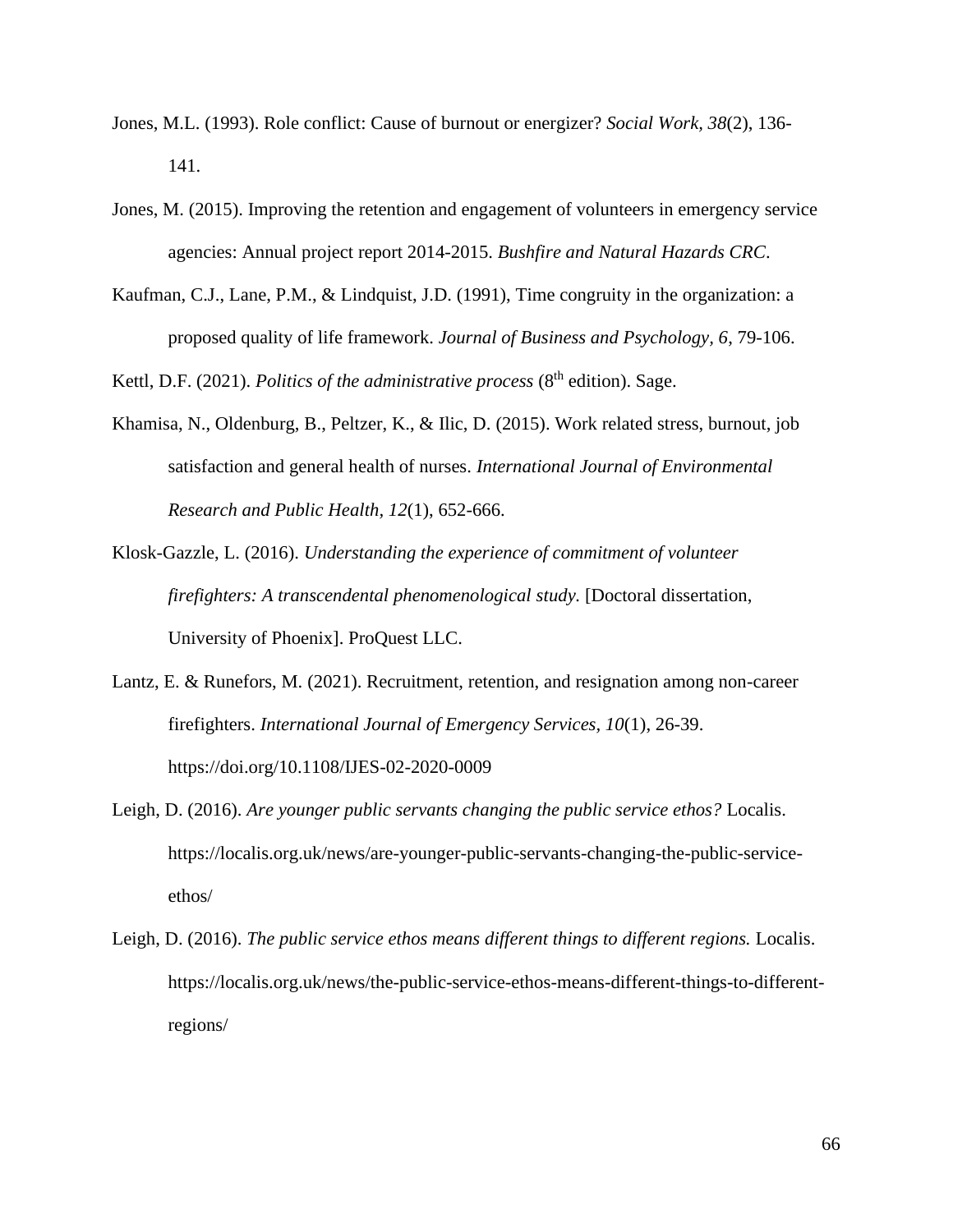- Macan, T.H. (1994). Time management: test of a process model. *Journal of Applied Psychology, 79*, 381-91.
- Macan, T.H. (1996). Time-management training: effects on time behaviours, attitudes, and job performance. *The Journal of Psychology, 130*, 229-36.
- Malinen, S., Algera, P., & Mankkinen, T. (2020). Volunteer motivations in the Finnish fire service. *International Journal of Emergency Services, 9*(1), 21-33. https://doi.org/10.1108/IJES-10-2018-0051

Malinen, S. & Mankkinen, T. (2018). Finnish firefighters' barriers to volunteering. *Nonprofit and Voluntary Sector Quarterly, 47*(3), 604-622. https://doi.org/10.1177/0899764017749890

- McLennan, J. (2004). Report number 1: 2004 volunteer recruitment and retention issues: A review of the literature. *Bushfire CRC*, 1-31.
- McLennan, J., Acker, F., Beatson, R., Birch, A.M. & Jamieson, R. (2004). Report number 4: 2004 volunteer recruitment and retention issues: A review of the literature. *Bushfire CRC*, 1-92.
- McLennan, J. & Birch, A. (2005). A potential crisis in wildfire emergency response Capability? Australia's volunteer firefighters. *Environmental Hazards, 6*, 101-107. https://doi.org/10.1016/j.hazards.2005.10.003
- McLennan, J., Birch, A., Cowlishaw, S., & Hayes, P. (2009). Maintaining volunteer firefighter numbers: Adding value to the retention coin. *The Australian Journal of Emergency Management, 24*(2), 40-47.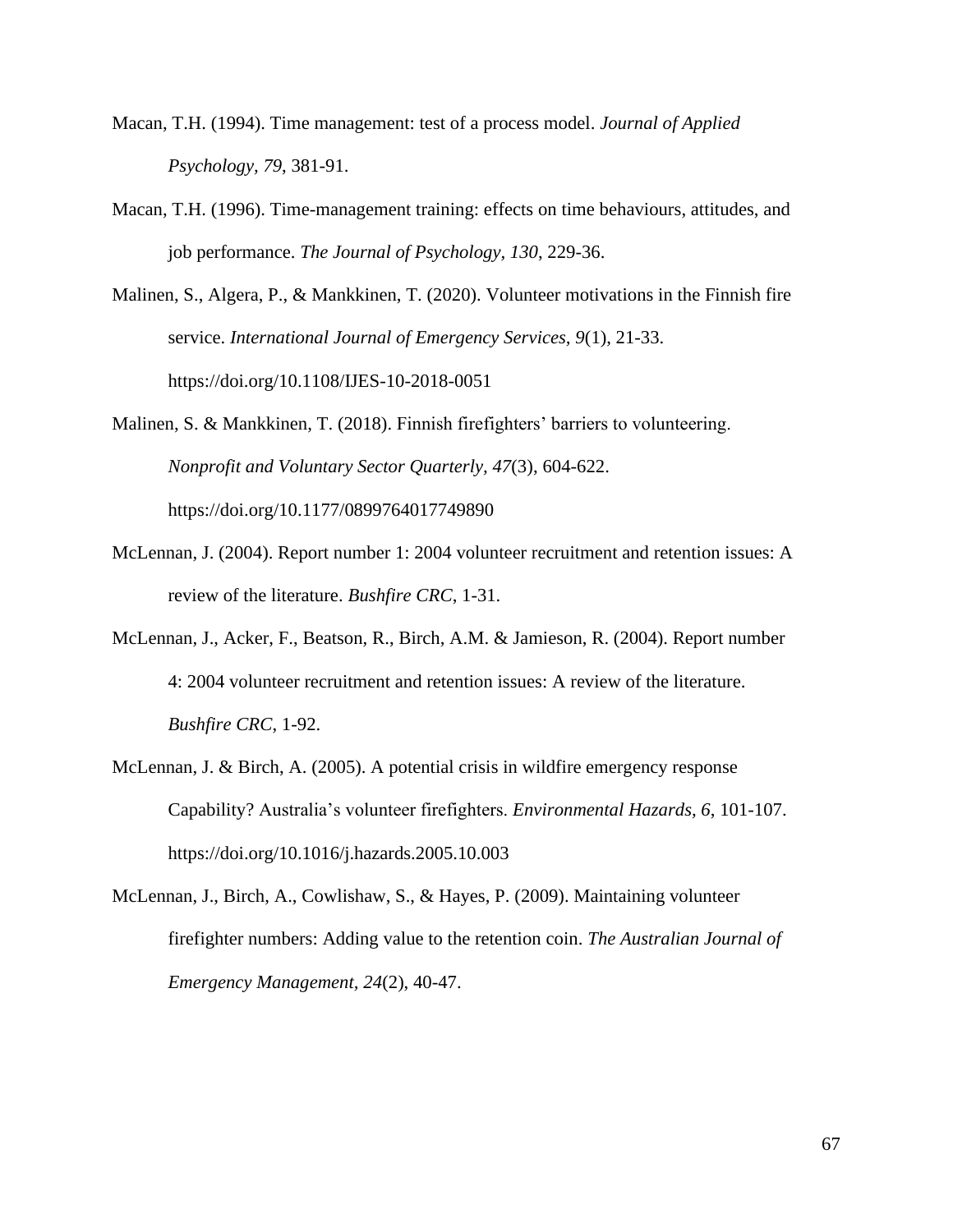McDonald, C.M. (2016). *Retention of internal stakeholders in the U.S. volunteer fire service.* [Doctoral dissertation, Walden University]. Walden Dissertations and Doctoral Studies Collection.

McPherson, J.M. (1981). A dynamic model of voluntary affiliation. *Social Forces, 59*(3), 705- 728.

- Michie, S. (2002). Causes and management of stress at work. *Occupational and Environmental Medicine, 59*(1), 67-72. https://oem.bmj.com/lookup/doi/10.1136/oem.59.1.67
- Moghaddam, A. (2006), Coding issues in grounded theory. *Issues in Educational Research, 16*. Retrieved from http://www.iier.org.au/iier16/moghaddam.html.
- Mosadeghrad, A.M., Ferlie, E., Rosenberg, D. (2011). A study of relationship between job stress, quality of working life and turnover intention among hospital employees. *Health Services Management Research., 24*(4), 170-181.
- Moynihan, D.P., & Pandey, S.K. (2007). Finding workable levers over work motivation: comparing job satisfaction, job involvement, and organizational commitment. *Administration & Society, 39*(7), 803-832.

http://journals.sagepub.com/doi/10.1177/0095399707305546

- Moynihan, D.P., & Pandey, S.K. (2007). The role of organizations in fostering public service motivation. Public *Administration Review, 67*(1), 40-53. http://doi.wiley.com/10.1111/j.1540-6210.2006.00695.x
- Mumford, D.B. (2000). Culture shock among young British volunteers working abroad: Predictors, risk factors and outcome. *Transcultural Psychiatry*, *37*, 73–87.
- Naff, K.C., & Crum, J. (1999). Working for America: Does public service motivation make a difference? *Review of Public Personnel Administration, 19*(4), 5-16.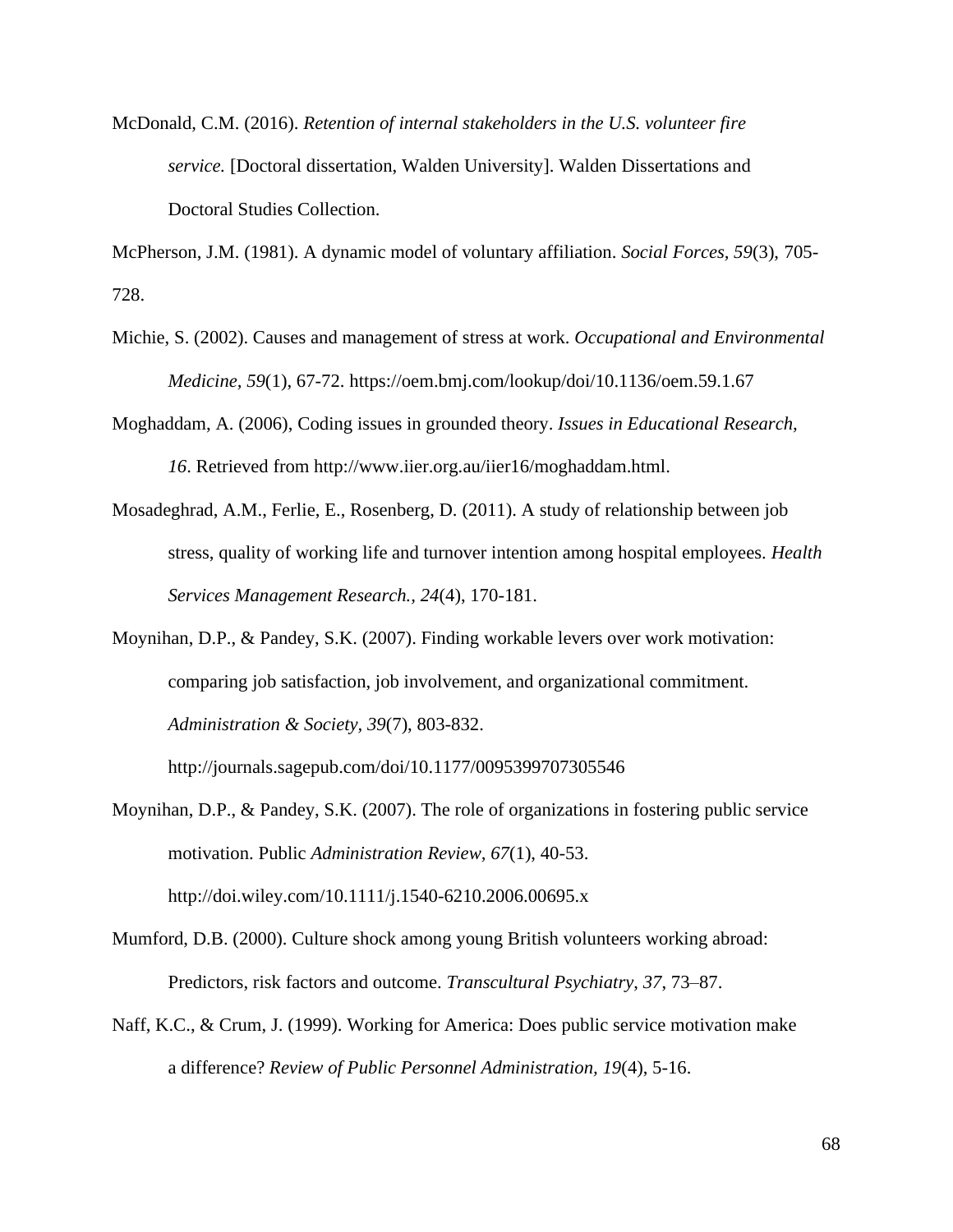http://journals.sagepub.com/doi/10.1177/0734371X9901900402

National Fire Protection Association (2017). *Total cost of fire in the United States.*

National Volunteer Fire Council (2015). *A proud tradition. 275 years of the American volunteer fire service.*

National Volunteer Fire Council (2020). *Volunteer fire service fact sheet.*

- Newland, C.A. (2015). From trust to doubt. The federal government's tough challenges. In M.E. Guy & M.M. Rubin (Eds*.), Public administration evolving. From foundations to the future* (pp.38-63). Routledge.
- Noble, H., & Heale, R. (2019). Triangulation in research, with examples. *Evidence Based Nursing, 22*(3). 67-68. http://dx.doi.org/10.1136/ebnurs-2019-103145
- O'Halloran, M. & Davies, A. (2020). A shared risk: Volunteer shortages in Australia's rural Brushfire brigades. *Australian Geographer, 51*(4), 421-435. https://doi.org/10.1080/00049182.2020.1813949
- Omoto, A.M., & Snyder, M. (1993). Aids volunteers and their motivations: Theoretical issues and practical concerns. *Nonprofit Management and Leadership, 4*(2), 157-176. https://doi.org/10.1002/nml.4130040204

Omoto, A.M., & Snyder, M. (2002). Considerations of community: The context and process of volunteerism. *American Behavioral Scientist, 45*(5), 846-867. https://doi.org/10.1177/0002764202045005007

Oostlander, J. (2014). Leadership and volunteer motivation: A study using self-determination theory. *Nonprofit Voluntary Sector Quarterly, 43*(5), 869-889. https://doi.org/10.1177/0899764013485158

Perkins, K.B. (1989). Volunteer firefighters in the United States: A descriptive study.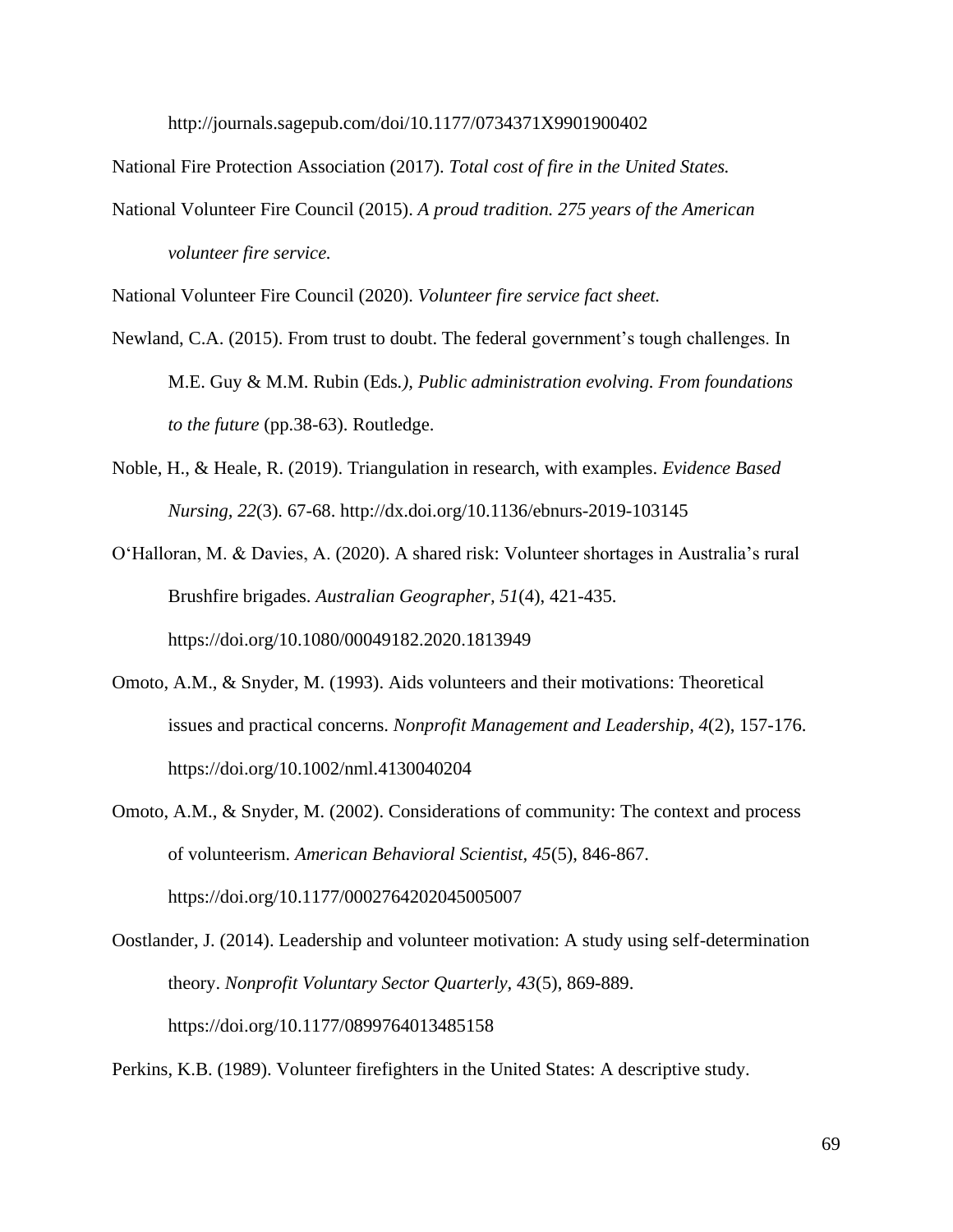*Nonprofit and Voluntary Sector Quarterly, 18*(3), 269-277. http://journals.sagepub.com/doi/10.1177/089976408901800308

- Perkins, K. B. (1990). Volunteer fire and rescue corporations: Structure, process, and survival. *Nonprofit and Voluntary Sector Quarterly*, *19*, 359-370.
- Perkins, K.B. & Metz, C.W. (1988). Note on commitment and community among volunteer firefighters. *Sociological Inquiry, 58*, 117-121. https://doi.org/10.1111/j.1475-682X.1988.tb00258.x
- Perry, J.L., & Wise, L.R. (1990). The motivational bases of public service. *Public Administration Review, 50*(3), 367-373.
- Perry, J.L., Hondeghem, A., & Wise, L.R. (2010). Revisiting the motivational bases of public service: Twenty years of research and an agenda for the future. *Public Administration Review, 70*(5), 681-690). http://doi.wiley.com/10.1111/j.1540-6210.2010.02196.x
- Perry, J.L. (2021). *Managing organizations to sustain passion for public service*. Cambridge University Press.
- Pham, L. (2018). *A review of key paradigms: positivism, interpretivism and critical inquiry.* ResearchGate. Retrieved from https://www.researchgate.net/profile/Lan-Pham-3/publication/324486854\_A\_Review\_of\_key\_paradigms\_positivism\_interpretivism\_a nd\_critical\_inquiry/links/5acffa880f7e9b18965cd52f/A-Review-of-key-paradigmspositivism-interpretivism-and-critical-inquiry.pdf
- Phillips, J., Andrews, L., & Hickman, L. (2014). Role ambiguity, role conflict, or burnout: Are these areas of concern for Australian palliative care volunteers? Pilot study results. *American Journal of Hospice & Palliative Medicine, 31*(7), 749-755. https://doi.org/10.1177/1049909113505195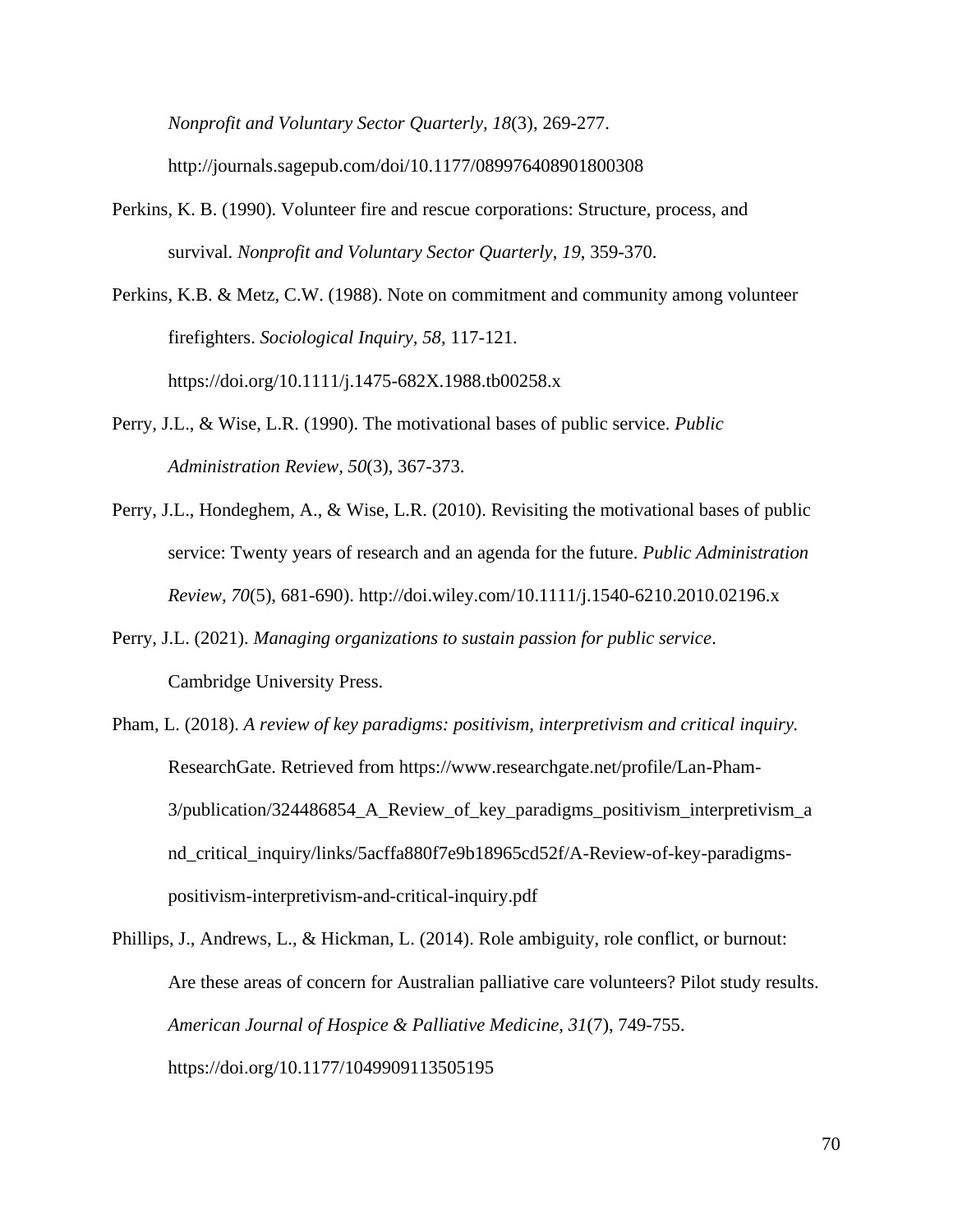- Putnam, R.D. (2000). *Bowling alone. The collapse and revival of American community*. Simon & Schuster Paperbacks.
- Rayner, J., Lawton, A., & Williams, H. (2012). Organizational citizenship behavior and the public service ethos: Whither the organization? *Journal of Business Ethics, 106*(2), 117-130.
- Rielage, R. (2021, April 8). 3 ways to recruit more volunteer firefighters. Despite rising call volumes and training requirements,, more volunteers can be recruited and retained with effort and forethought. *FireRescue1.*

https://www.firerescue1.com/volunteer/articles/3-ways-to-recruit-more-volunteerfirefighters-2j29DPZjhuv1yFFm/

- Rose, R.P. (2013). Preferences for careers in public work: Examining the government nonprofit divide among undergraduates through public service motivation. *The American Review of Public Administration, 43*(4), 416-437. https://doi.org/10.1177/0275074012444900
- Schmidthuber, L., & Hilgers, D. (2019). From fellowship to stewardship? Explaining extra role behavior of volunteer firefighters. *Voluntas, 30*(1), 175-192.

Schultz, C.J. (2020). *DPA 702: Translation Memo*. West Chester University.

Senate of Pennsylvania, House of Representatives. (2018) SR6 final report. Retrieved from http://pehsc.org/wp-content/uploads/2014/05/SR-6-REPORT-FINAL.pdf.

Senate of Pennsylvania, House of Representatives. (2004) Report to the Senate of the Commonwealth of Pennsylvania. Retrieved from https://www.lcfa.com/clientuploads/Resource\_Center/Reports/sr\_60\_report\_- \_final\_report.pdf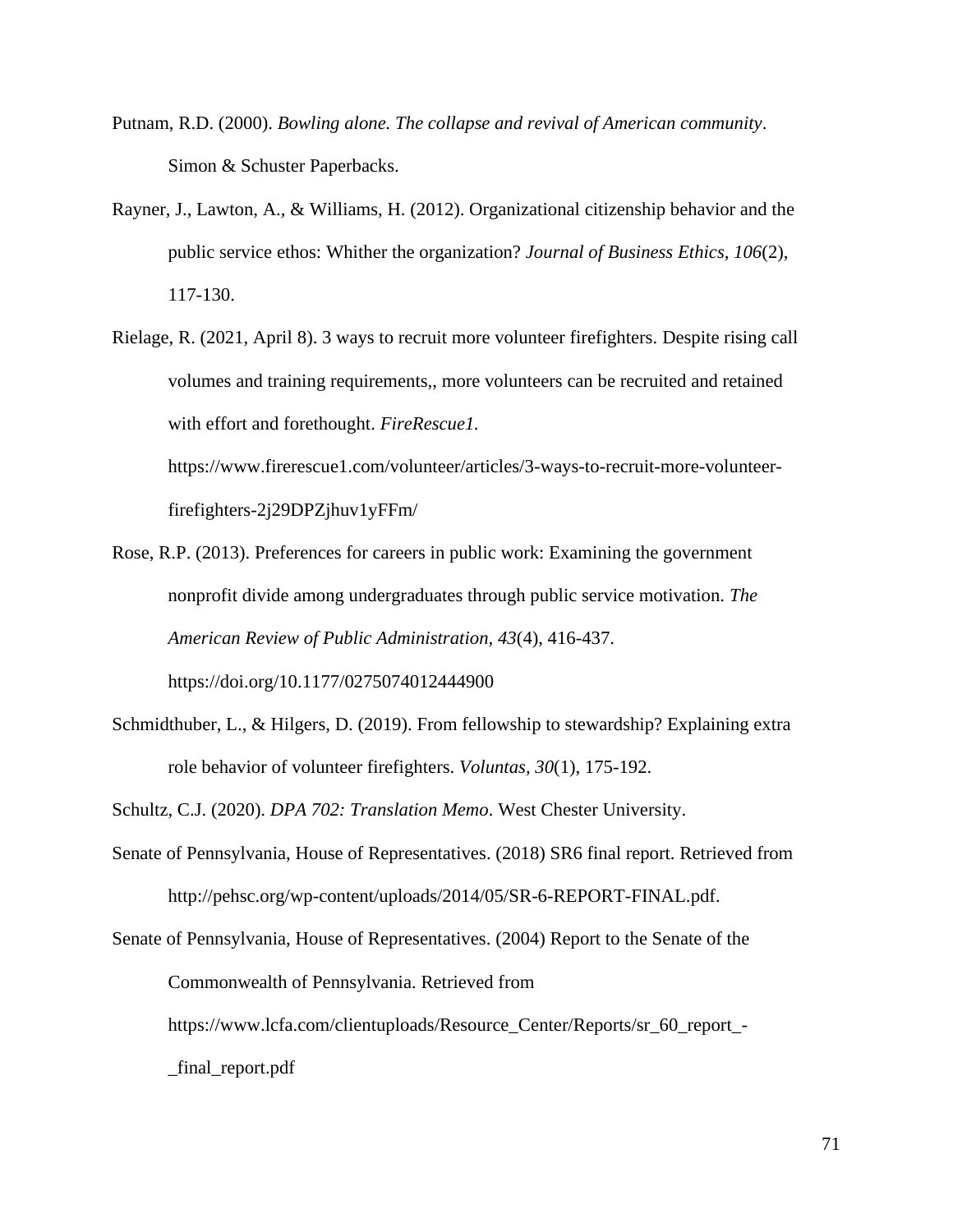- Shye, S. (2010) The motivation to volunteer: A systemic quality of life theory. *Social Indicators Research, 98*(2), 183-200. https://doi.org/10.1007/s11205-009-9545-3
- Simon, B., Sturmer, S. & Steffens, K. (2000). Helping individuals or group members? The role of individual and collective identification in AIDS volunteers. *Personality and Social Psychology Bulletin*, *26*, 497–506.
- Simpson, C.R. (1996). A fraternity of danger: Volunteer fire companies and the contradictions of modernization. *American Journal of Economics and Sociology, 55*(1), 17-34.
- Smeby, Jr., L.C. (2022). *Fire and emergency services administration. Managerial and leadership practices* (3rd ed.). Jones and Bartlett Learning.
- Smith, D. H. (1993). Public benefit and member benefit nonprofit voluntary groups. *Nonprofit and Voluntary Sector Quarterly, 22*(1), 53-68.
- Smith, D. H. (1994). Determinants of voluntary association participation and volunteering: A literature review. *Nonprofit and Voluntary Sector Quarterly, 23*(3), 243-263. http://journals.sagepub.com/doi/10.1177/089976409402300305
- Smith, D. (1978). *Dennis Smith's history of fire-fighting in American: 300 years of courage*. Dial Press.
- Smith, S. (1999). Volunteering and community service. *Law and Contemporary Problems, 62*(4), 169-176.
- Stake, R.E. (1995). *The art of case study research*. Sage.
- Strauss, A. & Corbin, J. (2015). *Basics of qualitative research: Techniques and procedures for developing grounded theory* (fourth edition). Sage Publications.
- Suri, H. (2011). Purposeful sampling in qualitative research synthesis. *Qualitative Research Journal, 11*(2), 63-75. https://doi.org/10.3316/QRJ1102063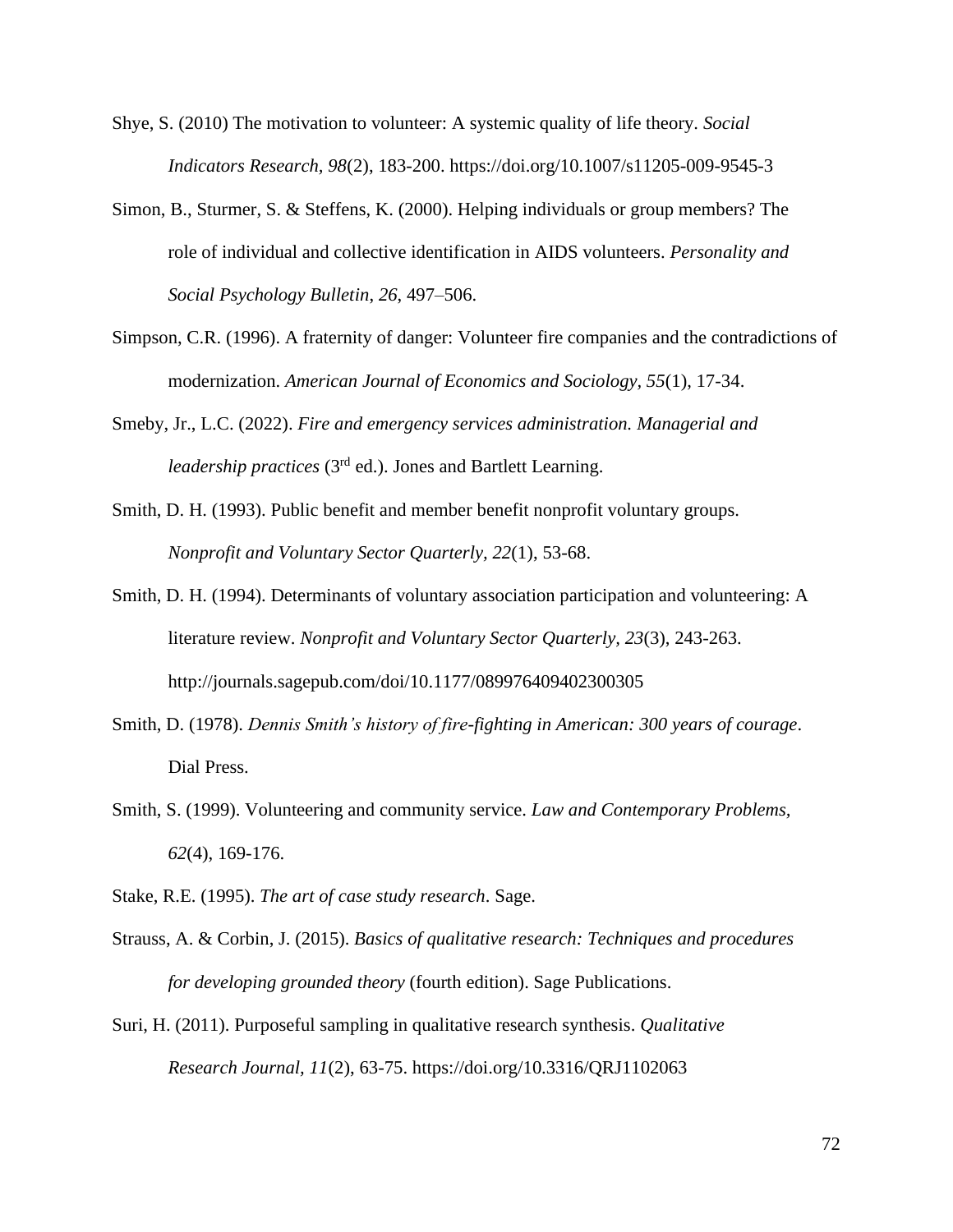- Thompson III, A.M. (1993). Volunteers and their communities: A comparative analysis of volunteer fire fighters. *Nonprofit and Voluntary Sector Quarterly, 22*(2), 155-166. http://journals.sagepub.com/doi/10.1177/089976409302200205
- Thompson III, A.M., & Bono, B.A. (1993). Work without wages: The motivation of volunteer firefighters. *The American Journal of Economics and Sociology, 52*(3), 323-343.

United States Fire Administration. (2007). *Retention and recruitment for the volunteer emergency services: Challenges and solutions (FA-310)*. https://www.usfa.fema.gov/downloads/pdf/publications/fa-310.pdf

- van de Vliert, E. (1981). A three-step theory of role conflict resolution. *Journal of Social Psychology, 112*(1), 77-83.
- Watkins, M. D. & Bazerman, M.H. (2003). Predictable surprises: The disasters you should have seen coming, and how to prevent them. *Harvard Business Review. 81*(3), 72-80.

Weitzman, E.A. & Miles, M.B. (1995). Choosing software for qualitative data analysis: An overview. *Cultural Anthropology Methods, 7*(2), 1-5. https://doi.org/10.1177/1525822X950070020101

- Witt, S.L. & Patton, W.D (1999). Building a high performance workforce. In S.F. Freyss (ed.) *The local government manager's guide to personnel management*. ICMA.
- Yarnel, C. M., Dowler, L., & Hutchison, S. (2004). Don't let the bastards see you sweat: Masculinity, public and private space, and the volunteer firehouse. *Environment and Planning 36*, 685-699. https://doi.org/10.1068/a35317
- Yoon, D.K., Jensen, J., & Youngs, G.A. (2014). Volunteer fire chiefs' perceptions of retention and recruitment challenges in rural fire departments: The case of North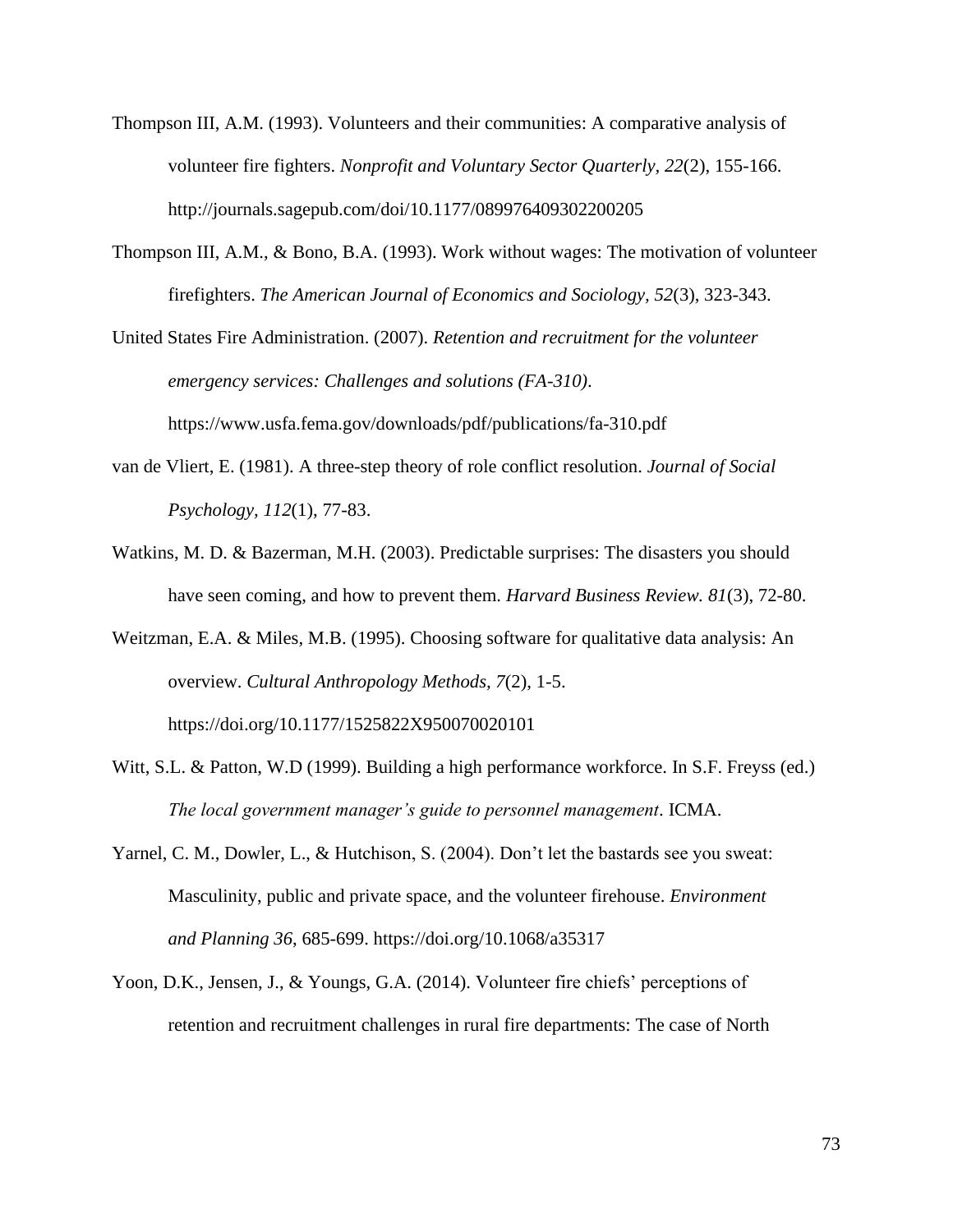Dakota, USA. *Journal of Homeland Security & Emergency Management, 11*(3), 393- 413.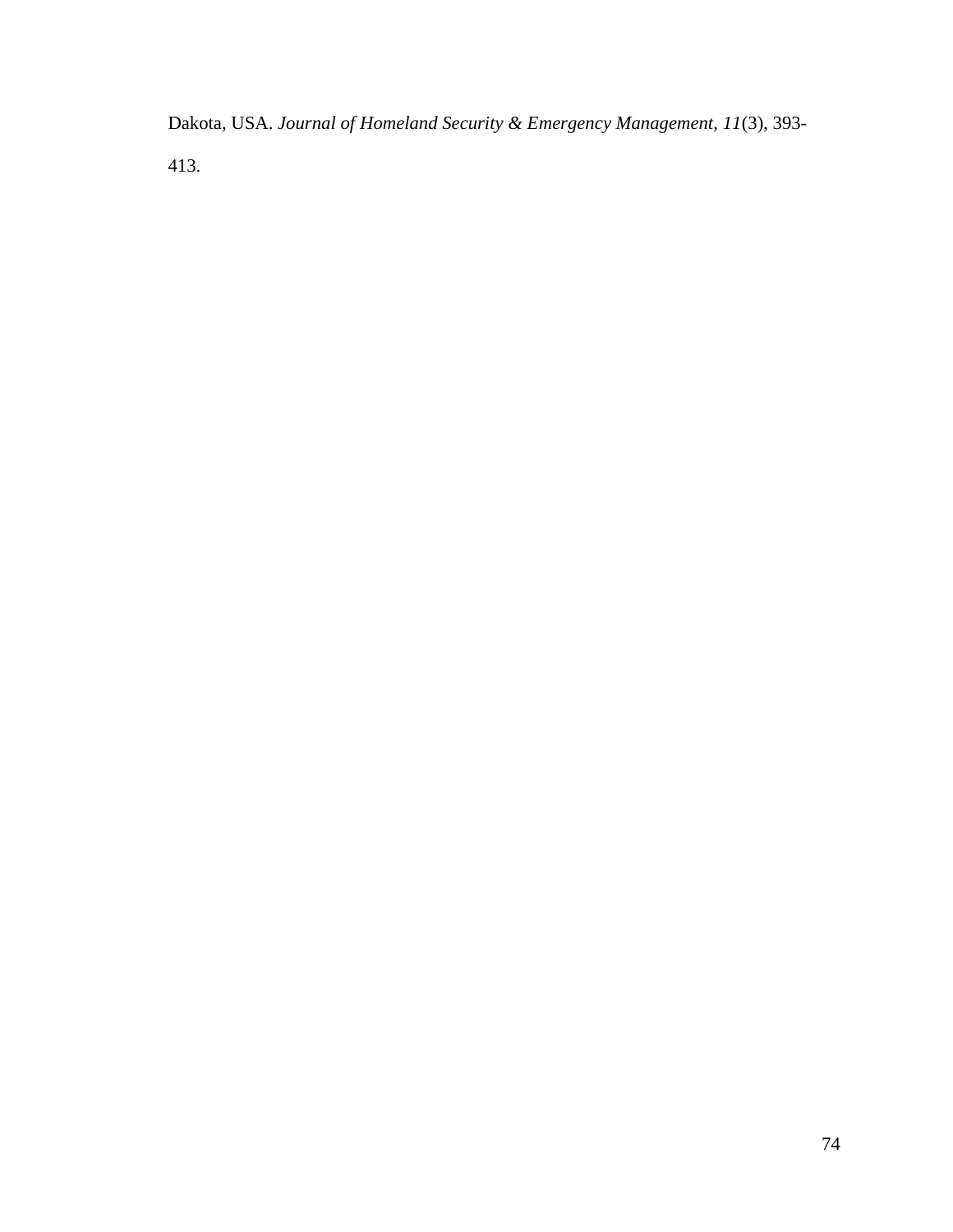# **Appendix A**

# **IRB Notice Approval**

|                                                                                                                                                                                                                                                                                                                                                             |                           | Date: 8-14-2021        |  |  |  |  |  |  |  |
|-------------------------------------------------------------------------------------------------------------------------------------------------------------------------------------------------------------------------------------------------------------------------------------------------------------------------------------------------------------|---------------------------|------------------------|--|--|--|--|--|--|--|
| <b>IRB #: IRB-FY2022-8</b><br>Title: Understanding factors impacting volunteer firefighters' work, family, and volunteer balance to serve.<br><b>Creation Date: 7-12-2021</b><br>End Date:<br>Status: Approved<br><b>Principal Investigator: Christopher Schultz</b><br><b>Review Board:</b> West Chester University Institutional Review Board<br>Sponsor: |                           |                        |  |  |  |  |  |  |  |
| <b>Study History</b>                                                                                                                                                                                                                                                                                                                                        |                           |                        |  |  |  |  |  |  |  |
| <b>Submission Type Initial</b>                                                                                                                                                                                                                                                                                                                              | <b>Review Type Exempt</b> | <b>Decision Exempt</b> |  |  |  |  |  |  |  |
| <b>Key Study Contacts</b>                                                                                                                                                                                                                                                                                                                                   |                           |                        |  |  |  |  |  |  |  |

| <b>Member</b> Angela Kline        | <b>Role</b> Co-Principal Investigator | <b>Contact</b> AKline@wcupa.edu |
|-----------------------------------|---------------------------------------|---------------------------------|
| <b>Member</b> Christopher Schultz | <b>Role</b> Principal Investigator    | Contact cs934423@wcupa.edu      |
| <b>Member</b> Christopher Schultz | <b>Role</b> Primary Contact           | Contact cs934423@wcupa.edu      |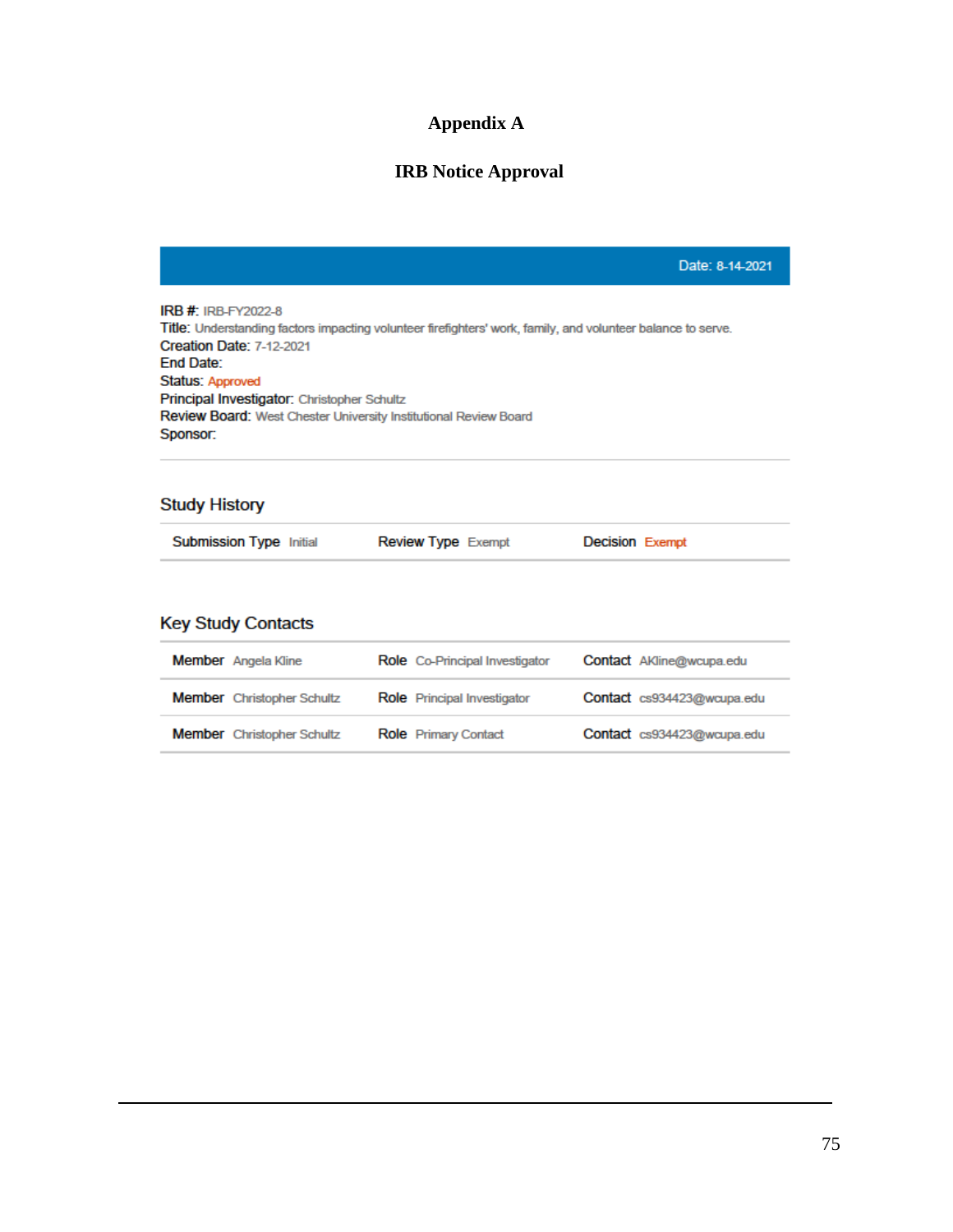## **Appendix B**

## **Demographic Questionnaire**

# Default Report

*Schultz Dissertation* **October 6th 2021, 6:14 am MDT**

# **Q\_RecaptchaScore**

| # | Field            | Minimum | Maximum | Mean | <b>Std Deviation</b> | Variance | Count |
|---|------------------|---------|---------|------|----------------------|----------|-------|
|   | Q_RecaptchaScore | 0.90    | 1.00    | 0.96 | 0.05                 | 0.00     | 15    |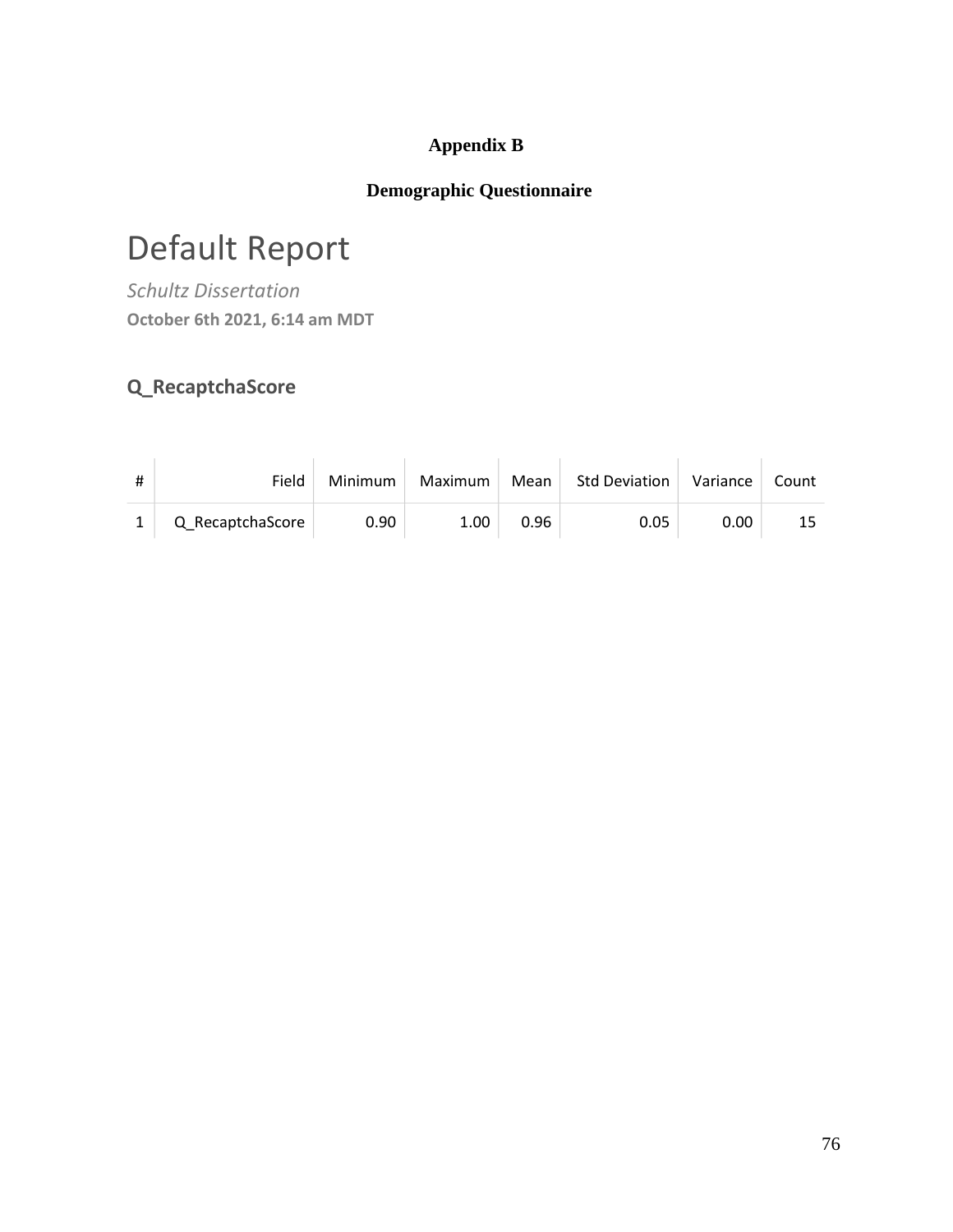#### **Appendix C**

#### **Semi-Structured Interview Guidelines**

SCHULTZ | 1

#### **Interview Guide**

Name of Principal Investigator: Christopher Schultz **Name of Participant:** Place of Interview: Date of Interview: Time: **AM/PM** Pre-Interview Script:

Hello, my name is Chris Schultz, and I am a Doctor of Public Administration student at West Chester University. I am researching the factors impacting work, life, and volunteer balance on volunteer firefighter's time commitments to serve. I am interested in your experiences as a volunteer firefighter. The purpose of the research is to understand if there is a gap between individuals who currently enter the service and those that stay in the service versus individuals that do not enter the service and those that leave to consider alternatives to traditional recruitment and retention strategies to slow the decrease and/or increase the ranks of volunteer firefighters. Your participation will involve this interview which will last approximately 1 hour and 15 minutes. There is a possibility for follow up calls to clarify any information. The research has no known risks. This research will benefit me as I work to develop my dissertation which I hope will benefit the fire service community to find nontraditional ways to recruit and retain volunteer firefighters thus reducing stress from time demands on volunteers as well as cost savings to municipalities and fire service organizations who may need to hire part-time or full-time firefighters.

The information provided will remain strictly confidential and you will not be identified by your answers. You and/or your name will not be disclosed in any way.

Would it be all right if I recorded our interview? Saying no to the recording will not affect the interview. I will also be taking notes. You may choose not to answer any question or stop at any time.

Thank you. Do you have any questions before we get started?